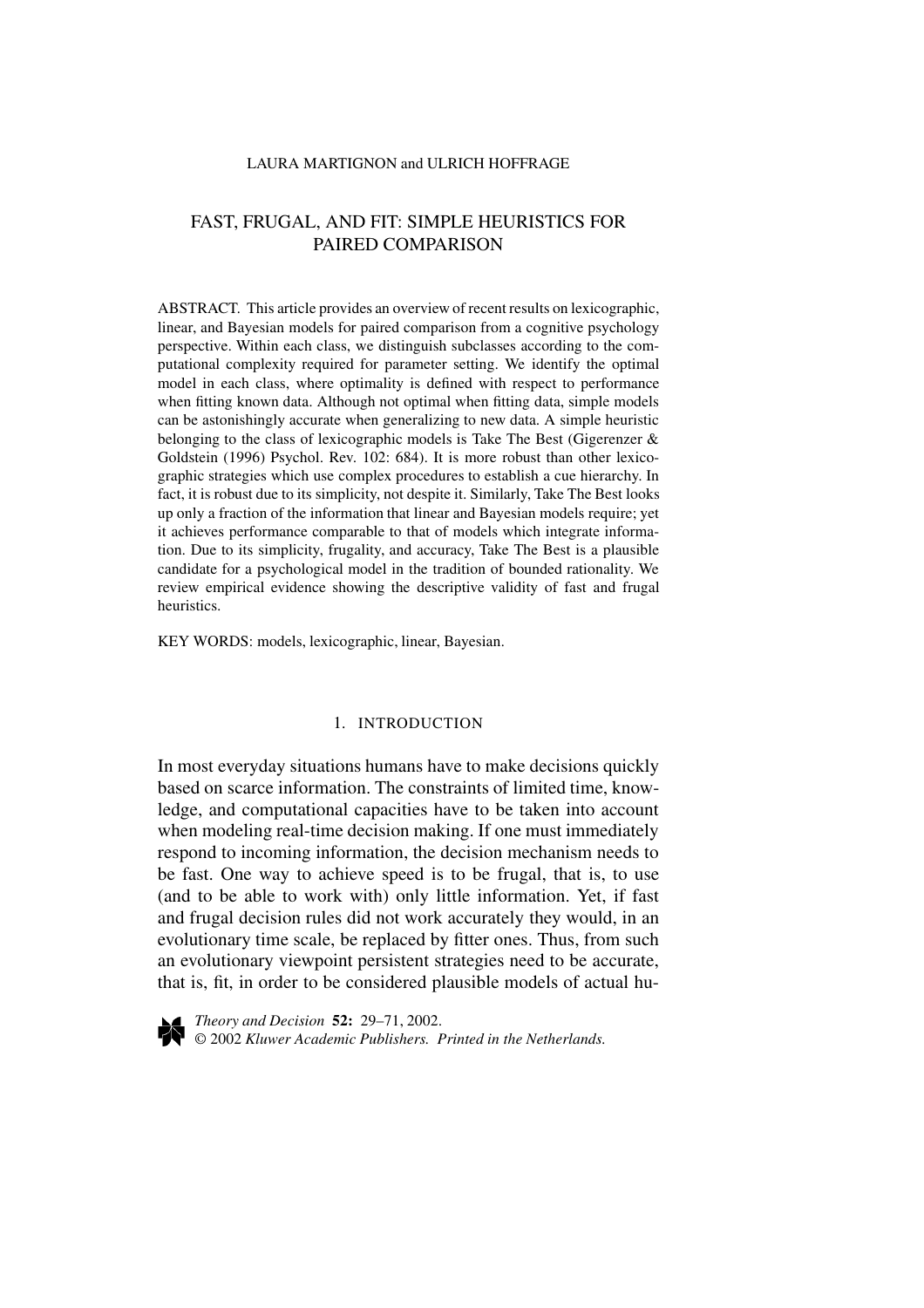man reasoning. It is the claim of Gigerenzer, Todd, and the ABC Research Group (1999) that the mind is equipped with an *adaptive toolbox* of fast, frugal, and fit heuristics. In their approach the term heuristic has to be interpreted in its classical, historical sense, that is as a simple, useful procedure for solving problems. It should be noted that the term has recently been used to denote a rule of thumb used by humans which often fails to achieve the normative solution (Kahneman et al., 1982). In contrast, Gigerenzer et al. emphasized the fitness of heuristics proving that they do not fall too far behind the normative benchmarks.

Heuristics have not only been studied in cognitive psychology. Other fields, such as artificial intelligence and machine learning, have sensed the necessity of investigating simple strategies for problem solving due to the intractability of normative solutions. One example is simple algorithms in machine learning, which can perform highly accurate classifications. For instance, Holte (1993) showed that very simple classification rules, based on the use of only one namely the best—dimension, perform surprisingly well compared to neural networks for classification. Another class of simple heuristics in artificial intelligence are decision lists, introduced by Rivest (1996). These heuristics are simple both in their application and with respect to the procedure for constructing them. This is different for the Classification and Regression Trees (CARTs) proposed by Breiman et al. (1993) which can be easily applied but may require enormous computational effort for their construction.

In the present paper we will focus on lexicographic strategies for paired comparison. For performing comparisons, speed can be achieved by searching for information with a simple search rule, stopping as early as possible, guaranteeing frugality, and making the inference with a simple decision rule. As we shall see, such fast and frugal heuristics can be astonishingly accurate and robust, and therefore, fit. They owe their fitness to their ecological rationality, that is, to the way in which they exploit the structure of their task environments.

These heuristics are simple to apply and do not require the assistance of a computer, not even paper-and-pencil calculations. The only computational effort involved concerns the order in which information is searched for. In Section 3 we will illustrate the simpli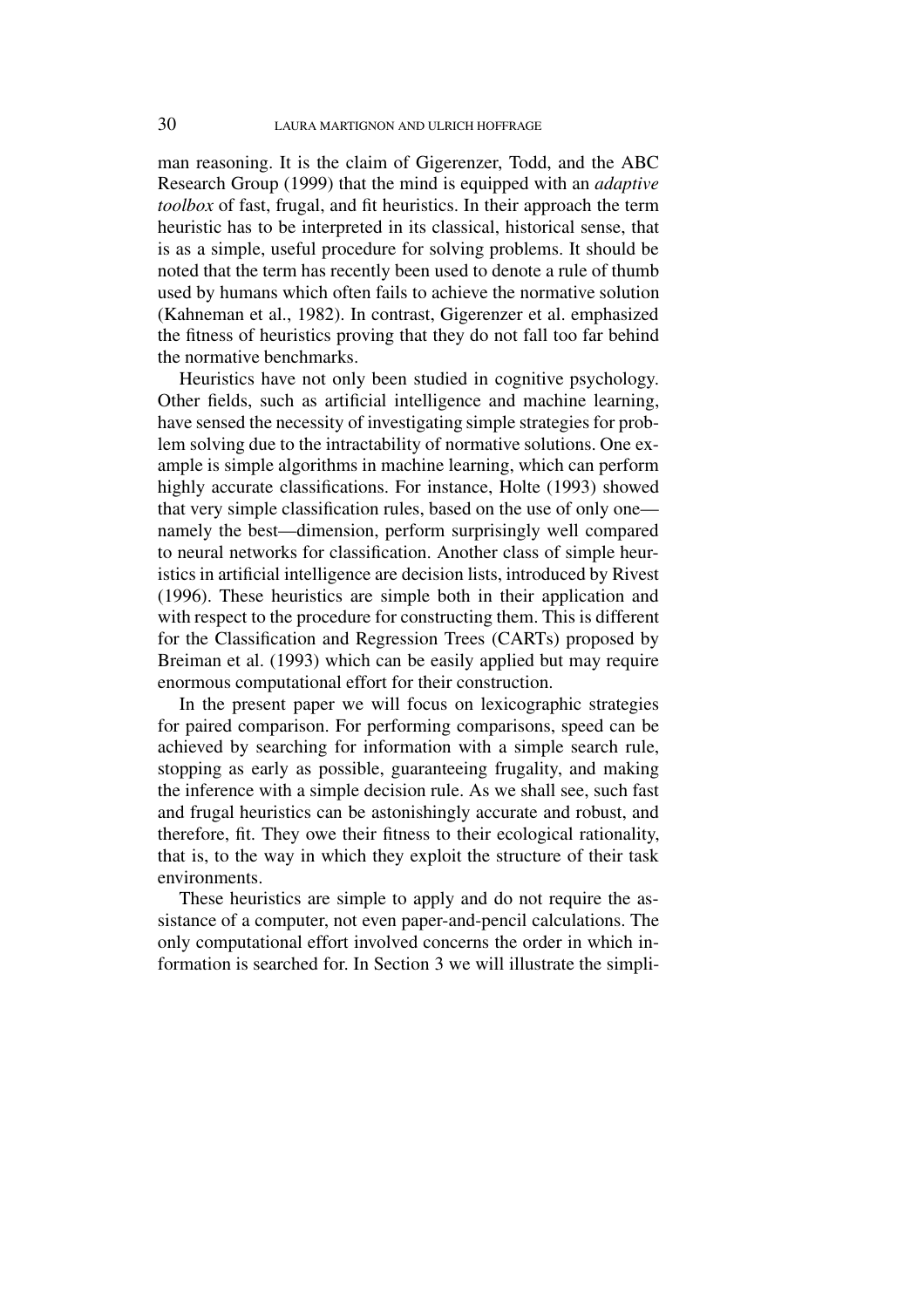city and robustness of simple search rules, on the one hand, and the intractability and fragility of optimal orderings, on the other. Lexicographic strategies with simple search rules are not only tractable, as we will show for specific cases, but they also tend to be robust, that is, they generalize well to new, unknown data. We will use two important classes of benchmarks to evaluate the performance of these fast and frugal lexicographic strategies: linear models (Section 4) and Bayesian networks (Section 5). We commence by describing the type of task and give a brief overview of standard approaches to solve it.

### 2. APPROACHES TO THE COMPARISON TASK

In general terms, the task is to infer which object,  $A$  or  $B$ , has the higher value on a numerical criterion. This inference is to be made on the basis of cues. Here, for simplicity, we assume that all cue values are known for all objects and we restrict ourselves to binary cues, valued at either 1 or 0. From a formal point of view, the task is that of categorization: A pair  $(A, B)$  is to be categorized as  $X_A > X_B$  or  $X_B > X_A$  (where X denotes the criterion), based on cue information. Examples of such a task are 'choose which of two German cities has the larger population', or 'choose which of two stocks will yield a higher return'.

The matrix of all objects of the reference class, from which A and  $B$  have been taken, and of the cue values which describe these objects constitute what we call an environment. A cue profile of an object is the vector formed by all the cue values of the object. Thus, an environment consists of a set of objects, where each object is characterized by a criterion value and a cue profile. As a concrete, real-world example we will consider the task originally investigated by Gigerenzer and Goldstein (1996), where pairs of German cities with more than 100, 000 inhabitants were compared as to which one has a larger population. There were nine cues, such as whether the city is a state capital or whether it has a soccer team in the national league. Information on these cues is useful since cities which, for example, have a soccer team in the major league tend to have more inhabitants than those which do not. The performance of an inference mechanism is determined as the percentage of correct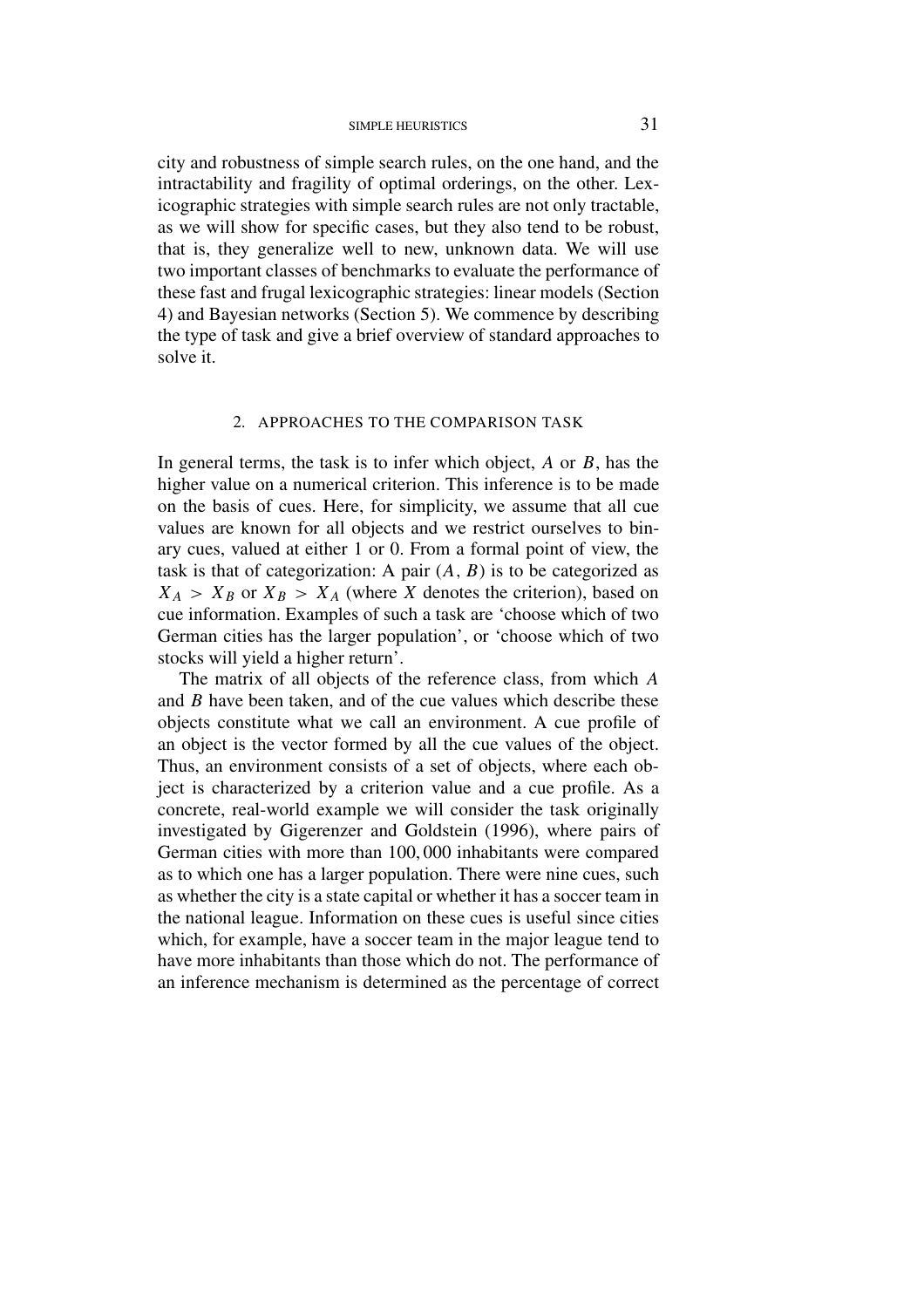#### TABLE I

Three approaches to the task of inferring which of the two alternatives scores higher on a numerical criterion. The variants within each of the three approaches vary with respect to their complexity in finding the parameters relevant to the model.

| Complexity    | Lexicographic approach | Linear approach     | Bayesian approach    |
|---------------|------------------------|---------------------|----------------------|
| Minimal       | Minimalist*            | Dawes's Rule        | <b>Minimal Bayes</b> |
| Simple        | <b>Take The Best</b>   | Franklin's Rule     | Naïve Bayes          |
|               |                        |                     | (Idiot Bayes)        |
| Sophisticated | Cue ordering based on  | Multiple regression | Friedman's           |
|               | conditional validity   | at the object level | network              |
| Optimal       | Optimal Cue Ordering   | Logistic regression | Profile memor-       |
|               |                        | at the comparison   | ization              |
|               |                        | level               |                      |

Note: ∗Although Minimalist shares many features of lexicographic strategies, it does not belong to this class of strategies since it does not have a prespecified cue ordering.

inferences in the complete paired comparison task, that is, across all possible combinations of objects of the environment.

How can one infer which of two objects, for example, city A with cue profile (100101010) and city B with cue profile (011000011), scores higher on the established criterion? Table 1 illustrates three traditional approaches to this task: lexicographic, linear, and Bayesian which are the focus of this paper (there are other possible approaches, e.g., neural nets and non-linear regression).

### 2.1. *Lexicographic strategies for comparison*

A comparison task we are all familiar with is looking up a word in the dictionary. We compare the entry we accidentally find with the target word and have to determine whether the target word is before or after. We do not have to read the whole word; rather, we compare corresponding characters with the target word from the beginning until we find a character that discriminates. The equivalent can be carried out when comparing the cue profiles of two objects: Compare cue values in a specified order and make an inference as soon as a discriminating cue is found. One essential feature of a lex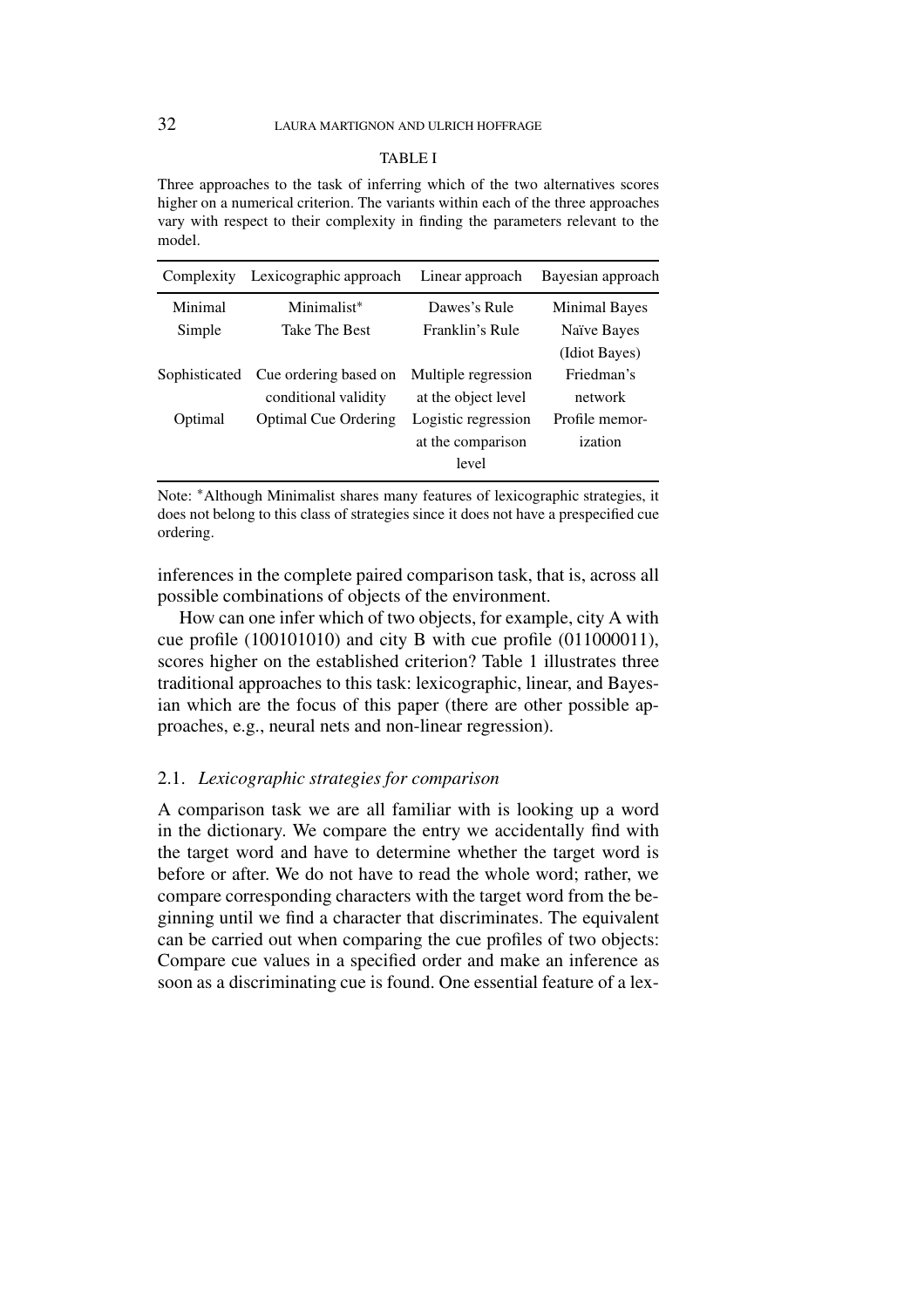icographic strategy is its search rule, that is, the order in which the cues are checked. Methods to fix this order vary in complexity. We distinguish those that (1) require minimal effort, (2) are simple, or (3) sophisticated, and those that (4) strive for the optimum (Table 1). We will introduce and evaluate some of these methods in Section 3.

### 2.2. *Linear models for comparison*

Linear models are well established in decision theory (Cooksey, 1996; Kurz and Martignon, 1999). In contrast to lexicographic strategies, which may stop acquiring further information depending on the information already checked, linear models collect and process all information which is required. While a lexicographic strategy is characterized by its cue order, a linear model is characterized by its set of cue weights. Methods to set up these weights vary in complexity. There is a natural analogy between methods to set up weights for a linear model and search rules for lexicographic strategies (see Table 1). We will discuss the relation between lexicographic strategies and linear models in Section 4.

### 2.3. *Bayesian networks for comparison*

A Bayesian facing the comparison task asks the question 'Given a pair of objects, A and B, and their cue profiles, (100101010) and (011000011), what is the probability that A has a larger criterion value than B?' The Bayesian uses all the cue information which the network requires. The network is characterized by the links between its nodes, where these nodes represent cues and a target criterion. A link between two cues represents conditional dependence, while the absence of a link denotes conditional independence. Here again, methods for determining the network vary in complexity (see Table 1) and will be explained in Section 5.

### 3. SEARCH RULES FOR LEXICOGRAPHIC STRATEGIES

Here, we introduce methods to set up the orderings for lexicographic comparison (Sections 3.1–3.5) and then evaluate them (Section 3.6– 3.8).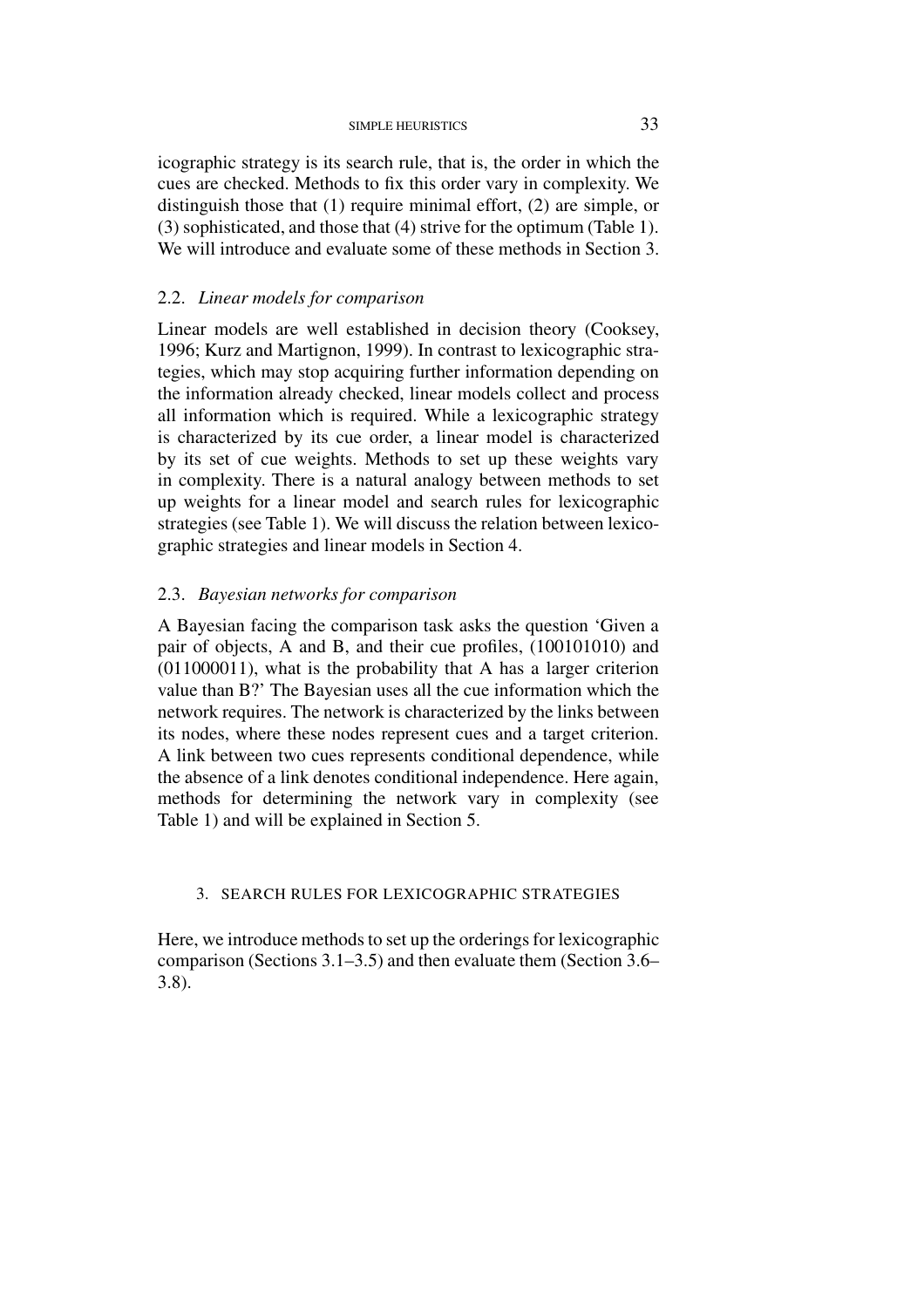### 34 LAURA MARTIGNON AND ULRICH HOFFRAGE

### 3.1. *A simple search rule: Take The Best*

An attractive way of searching for cue information is checking cue values along the order established by the cue validities (Gigerenzer et al., 1991). The validity of a cue is its predictive accuracy. This simple search rule defines a lexicographic strategy which has become known as the Take The Best heuristic (Gigerenzer and Goldstein, 1996). Take The Best can be described as follows (excluding the recognition principle, which plays no role here, since we assume that all objects are recognized):

*Pre-processing phase.* Compute the validities defined by

$$
v = \frac{R}{R+W}
$$
 (1)

for each cue, where  $R$  is the number of right (correct) inferences, and W the number of wrong (incorrect) inferences based on that cue alone, when one object has the value 1 and the other has the value 0. Cues with a validity of 0.5 are neutral and are, taken by themselves, of no assistance for the comparison task. Cues with a validity of more than 0.5 are beneficial, and so are cues with a validity of less than 0.5. For convenience, we will invert cues with validity less than 0.5, that is, change each 1 to a 0 and each 0 to a 1. After having inverted cues where necessary, we rank all cues according to their validity.

- *Step 1.* Search rule: Pick the cue with the highest validity and look up the cue values of the two objects.
- *Step 2.* Stopping rule: If one object has a cue value of one ('1') and the other has a value of zero ('0') then stop the search. Otherwise, pick the cue with the highest validity among the remaining ones and return to Step 1. (This simple stopping rule needs to be refined if binary cues can have unknown values (Lages et al., 1999), or if continuous cues are considered (Slegers et al., 2000).)
- *Step 3.* Decision rule: If one object has a cue value of one ('1') and the other has a value of zero  $(0)$  predict that the object with the cue value of one ('1') has the higher value on the criterion. If no cue discriminates, guess.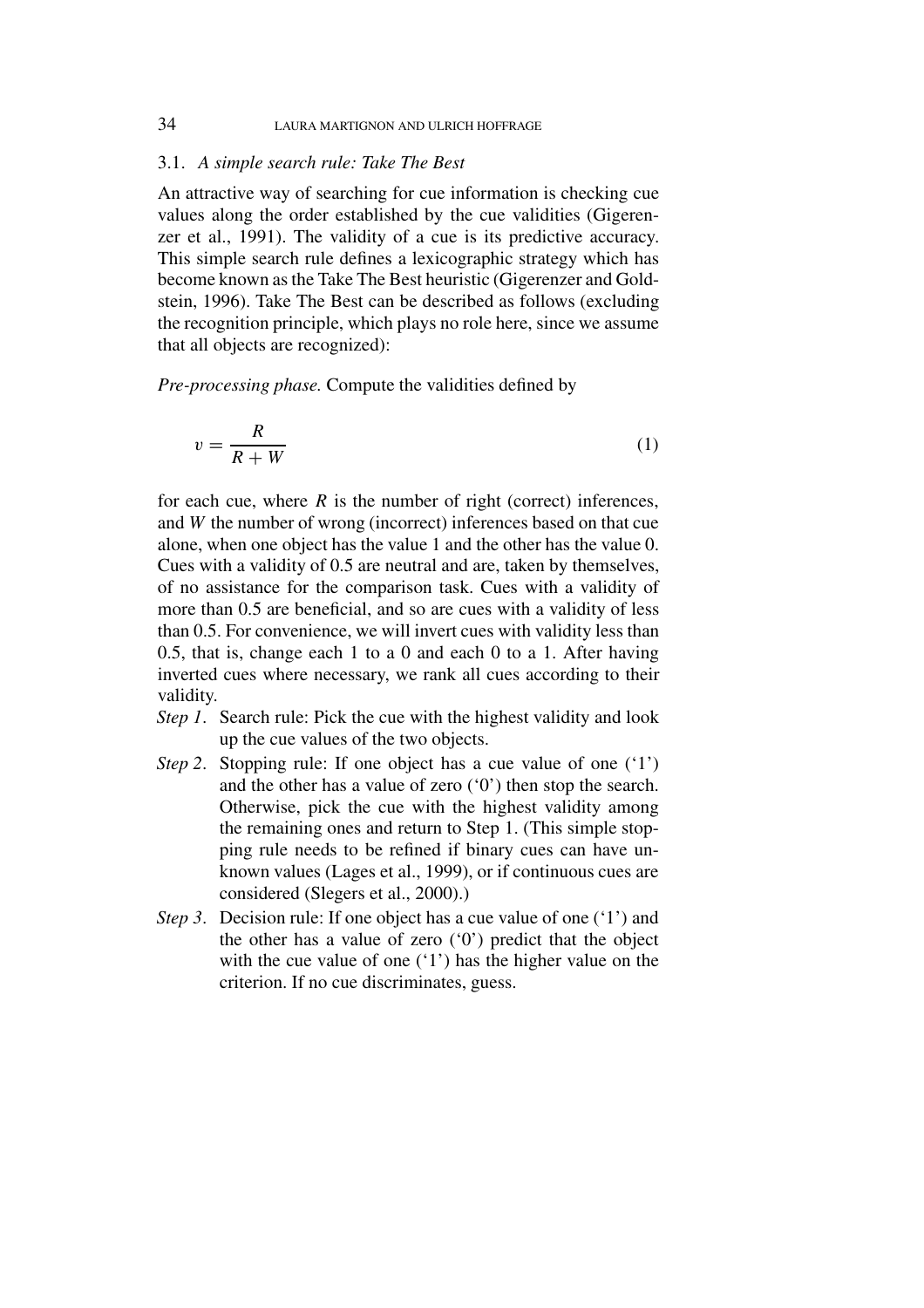Thus, Take The Best simply looks up cues in the order of their validity. Note, that to compute this validity all pairs of objects have to be considered. Another, quite different but practical way of computing the ecological validity is the following:

$$
v = \frac{S_0 - \frac{N_0(N_0 - 1)}{2}}{N_0 N_1}
$$
 (2)

where  $S_0$  denotes the sum of all ranks of objects (ordered according to decreasing criterion) with a 0 entry,  $N_0$  is the number of 0 entries, and  $N_1$  the number of 1 entries. The advantage of (2) is that cue validity can be computed without generating all pairs. Note, that the numerator corresponds to the well-known U-value for the Mann–Whitney test and the denominator corresponds to  $R + W$ (the equivalence between (1) and (2) is shown in the Appendix). Also note that the well-known Goodman–Kruskal rank correlation  $\nu$  defined by

$$
\gamma = \frac{R - W}{R + W} \tag{3}
$$

is a positive rescaling of  $v$ . In fact, a simple calculation shows that  $\gamma = 2v - 1$ . Thus, both notions of validity, v and  $\gamma$ , establish the same hierarchy when used as a criterion to order cues, and both can be used as alternatives.

### 3.2. *Other simple search rules*

The ecological validity  $v$  is one possible criterion for ordering cues. Another approach to defining the validity of a cue is to view the performance of Take The Best when only the cue in question can be used. Each time the cue does not discriminate between two objects, we flip a coin. The performance of a Take-The-Best-type algorithm based only on this cue is what we call the *success* (s) of the cue.

$$
s = \frac{R + 0.5(P - R - W)}{P} \tag{4}
$$

where  $P$  is the total number of pairs. The ecological validity  $v$ is related to success: It is the probability of the success of a cue, conditional on discrimination.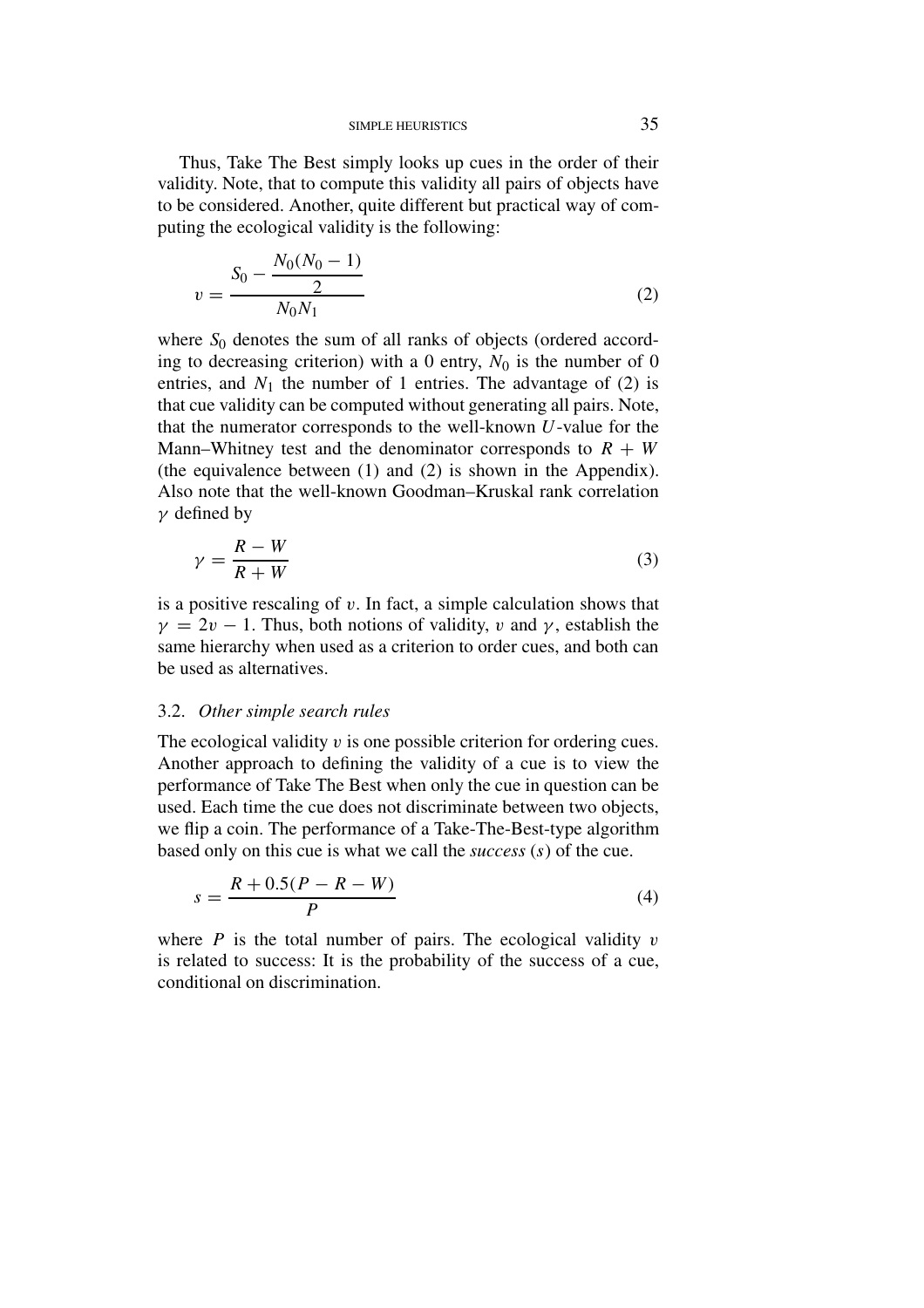Another relevant candidate definition for validity is Kendall's  $\tau$ , which is given by a slight modification of  $\gamma$ , namely,

$$
\tau = \frac{R - W}{\sqrt{P(R + W)}}
$$
\n(5)

where  $P$  again denotes the number of pairs,  $R$  the number of right inferences, and W the number of wrong inferences (for details on  $\gamma$ ) and  $\tau$ , see Gigerenzer, 1981).

### 3.3. *Random search: Minimalist*

Minimalist (Gigerenzer et al., 1999) is quite similar to Take The Best. The only difference is in Step 1, which now reads: 'Pick a cue randomly (without replacement) and look up the cue values of the two objects'. Thus, Minimalist does not have to know the validity of the cues, but only their direction (i.e., whether the validities are above or below 0.5, before the cue values are—eventually inverted). Since the cues are not checked in a specified but in a random order, Minimalist is—strictly speaking—not a lexicographic strategy. What is common for both heuristics is that search for information is stopped as soon as a cue is found on which the two alternatives differ. This simple stopping rule demands no cost–benefit considerations: Its motto is 'Take the best reason and ignore the rest', in one case, and 'Take any valid reason and ignore the rest', in the other.

### 3.4. *A sophisticated search rule: Conditional validity*

Take The Best's rule for ranking cues is elementary: It inverts 'bad' cues in its preprocessing phase and orders them according to their validities. This procedure is simple, but does it lead to the optimal ordering? There are reasons to be suspicious that other hierarchies may lead to better performance. Note, that the hierarchy is determined by computing the validity for each cue in the complete set of all possible pairs, while each cue leads to inferences only on the subset of pairs left undiscriminated by preceding cues (i.e., pairs on which each of the preceding cues has coincident values). A sophisticated method to determine the cue hierarchy for a lexicographic strategy which eliminates this discrepancy is to turn to *conditional validity (cv)*, which is defined as follows. It is computed for each cue just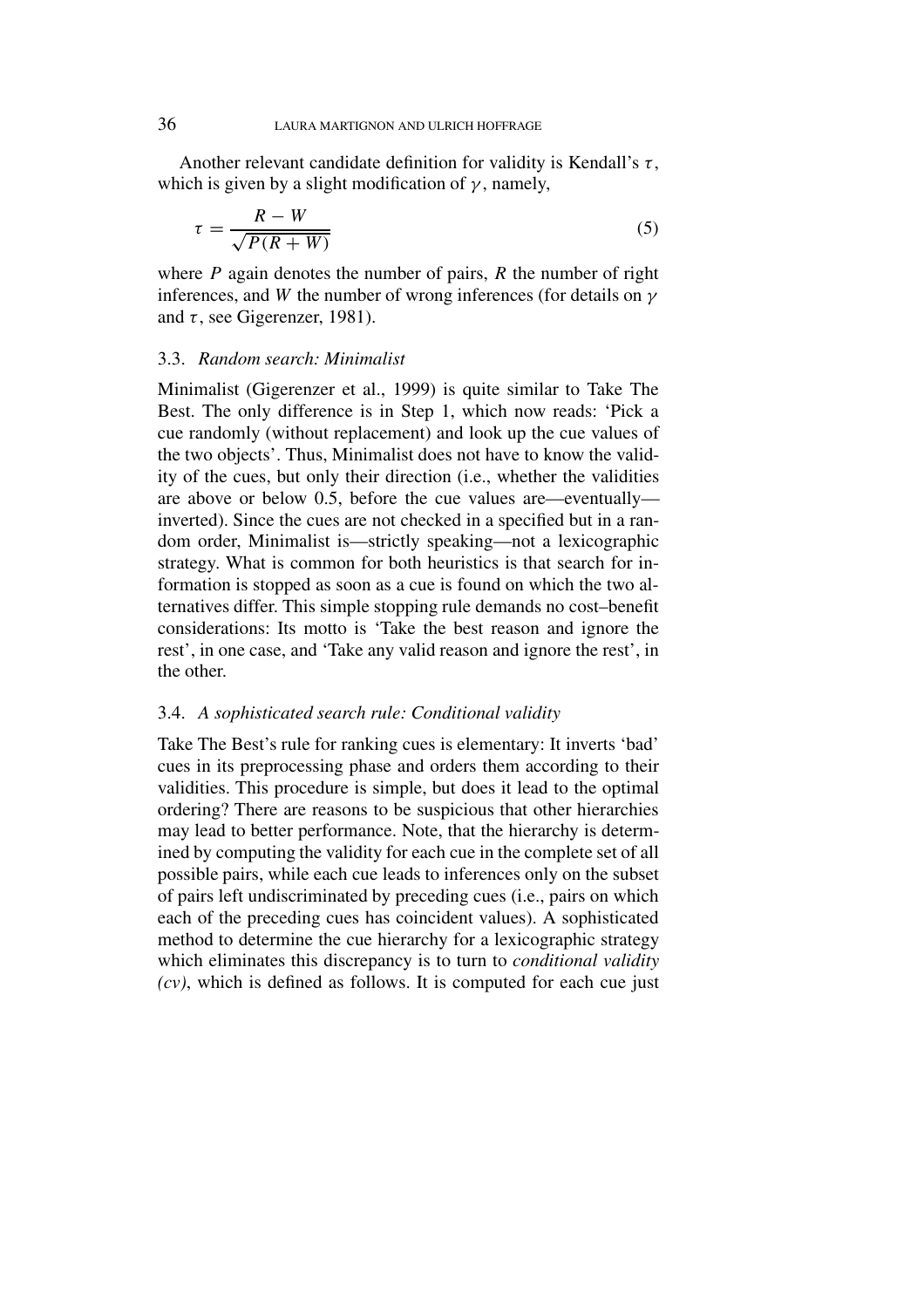on the set of pairs not discriminated by the cues already used. The first cue used by this type of search is the most valid, as for Take The Best. The second cue is the most valid on the set of pairs that the first cue did not discriminate, and so on; if the validity of a cue on the remaining pairs turns out to be below 0.5, the values of this cue are inverted by changing 1s into 0s and vice versa. Since the reference class, in which the conditional validity is determined, coincides with the set of pairs on which the cue with the highest conditional validity is checked, the following is a straightforward result.

THEOREM 1 (Conditional validity). *The accuracy of a lexicographic strategy with conditional validity is larger than (or equal to) that of Take The Best.*

A lexicographic strategy which uses conditional validity to establish the cue hierarchy is reminiscent of Classification and Regression Trees (CARTs; Breiman et al., 1993), that also determine their branches sequentially by optimizing performance at each step.

### 3.5. *Optimal ordering*

Does using conditional validity already yield the optimal ordering for lexicographic comparison, that is, the ordering which achieves the highest performance? We ask the more general question: What is the optimal ordering and how can it be obtained? It can be obtained, for instance, by exhaustively searching through all possible permutations of the given cues (and their inverses) and by computing the performance obtained for each ranking. This is an extremely laborious task. Is there a simpler way to find the optimal ranking? By simpler we mean shorter, involving fewer steps (such as using conditional validity). To answer this question we first have to rigorously define simplicity/complexity of an algorithm. In theoretical computer science the complexity of a sequential algorithm can be defined in terms of the time required to perform all necessary operations.

One possibility is to count the number of operational steps in an algorithm, express this number as a function of the parameters involved in the algorithm, and determine the order of complexity of this function. The popular criterion for order of complexity is denoted by O( ) (usually called the Landau symbol) and is defined as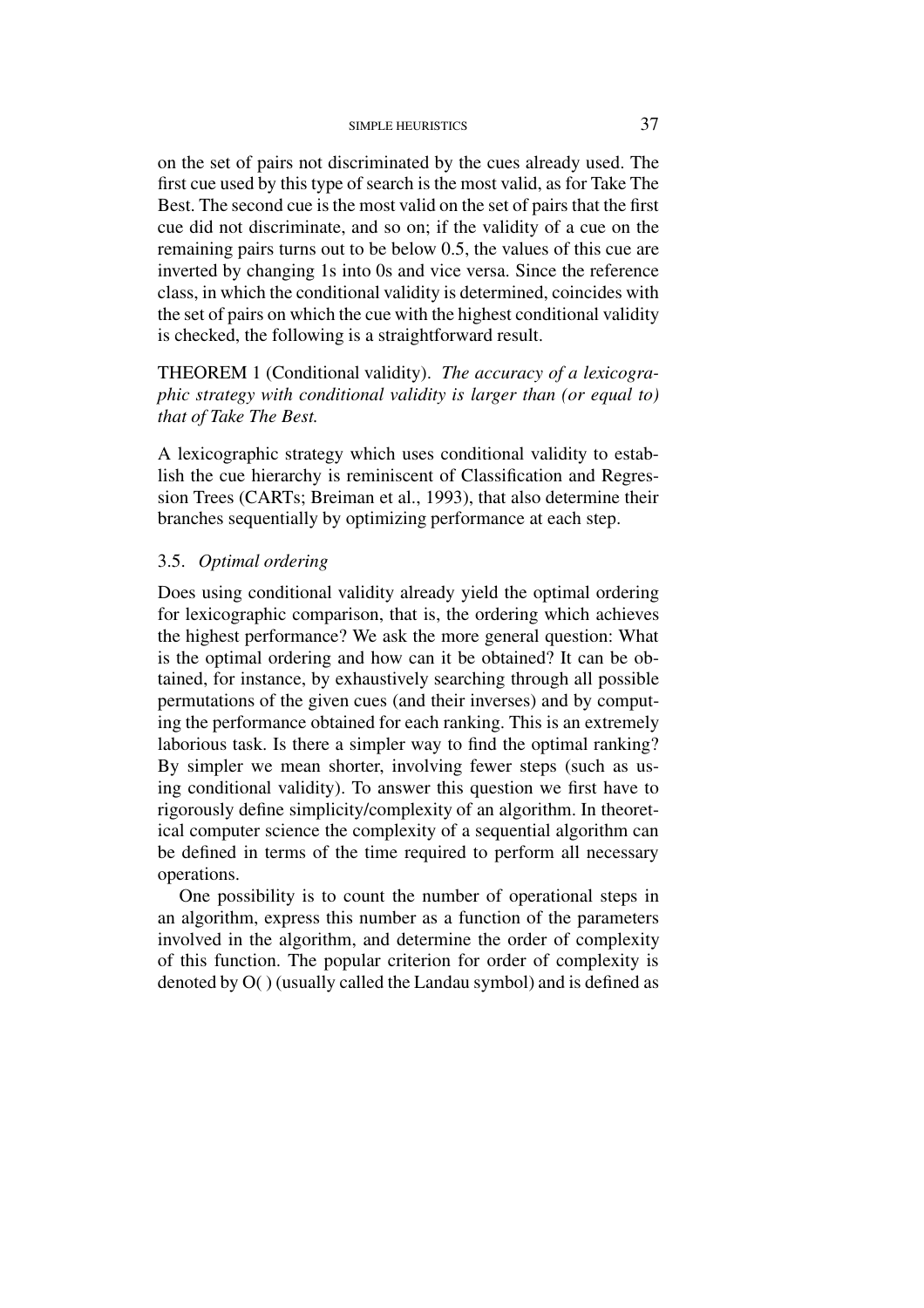follows: Given two functions  $F(n)$  and  $G(n)$  defined on the natural numbers, we state that  $F$  is—at most—of the order of  $G$ , and write  $F = O(G)$ , if a constant K exists such that

$$
\frac{F(n)}{G(n)} < K \tag{6}
$$

for all natural numbers *n*. Thus, for instance, the function  $F(n) =$  $3n + 1$  is of the order of  $G(n) = n^2$ , but not vice versa. Every polynomial in *n*, that is, every linear combination of powers of *n*, is of the order of its highest power of n. Since what is being counted is the number of steps in a sequential process, it is common to view the resulting O( ) criterion as the time complexity of the algorithm (more precisely, the amount of time needed by the algorithm to calculate the solutions), where  $n$  denotes the length of the given input.

A problem is said to be solvable in polynomial time if it is of the order of some polynomial in  $n$ . In contrast, if there is no machine, be it deterministic or nondeterministic (i.e., allowing for steps that involve stochastic decisions), which solves the problem in polynomial time, it is called NP (Garey and Johnson, 1979). In particular, if this process were to be simulated by a deterministic Turing machine it would require more than polynomial time. Informally, a computational problem is said to be NP-hard if its being in P implies that  $P =$ NP. NP-hardness results are in general obtained via so-called reductions. The reduction of a problem A to another problem B implies that any algorithm which solves B efficiently can be transformed into an efficient algorithm which solves A. A now widely used technique to prove NP-hardness of a problem works as follows: Choose a suitable problem in NP that is known to be NP-hard and find a reduction to the problem whose NP-hardness is to be established. This necessarily requires that the class NP contains NP-hard problems. By now, computer scientists have discovered a class of several hundred NP-hard problems in NP (Garey and Johnson, 1979). It has become a common trend in computer science to assume that  $P \neq NP$ . Thus, although still standing on hypothetical grounds, the notion of NP-hardness has become an equivalent to intractability with relevant consequences for the use of algorithms in practical applications.

Now, let us return to the problem of finding an optimal ranking of cues. Given  $n$  cues, what is the complexity of finding an optimal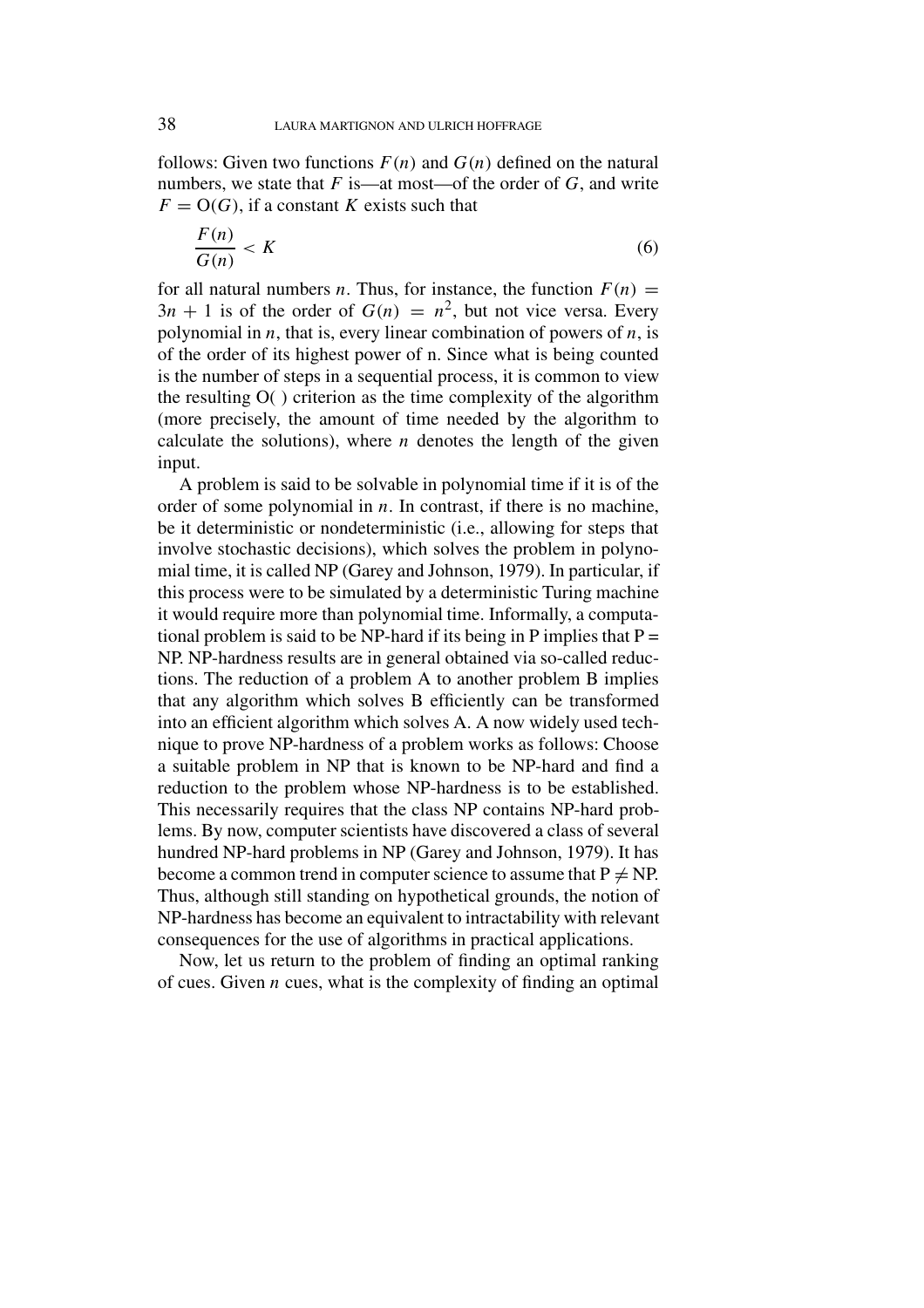ranking? Searching across all permutations of  $n$  objects requires  $n!$  steps and is, hence, of an order larger than any fixed power of  $n.$  Recently it has been proven that there are no essentially simpler strategies to find the optimal ranking of n cues (Martignon and Schmitt, 1999).

THEOREM 2 (Intractability of optimal ordering search). *The problem of determining the optimal ordering of binary cues for lexicographic comparison is NP-hard.*

We sketch the concept of the proof without going into the formal details. It turns out that a famous problem called the Vertex Cover Problem is suitable for proving the NP-hardness of the optimal ordering search of binary cues. The Vertex Cover Problem stems from graph theory and consists of finding a set of nodes such that each edge is 'covered', that is, touched by some node in the set, the cover and the cardinality of this set is minimal. The proof operates by displaying how to construct efficiently, from a given graph, a set of binary cues such that the cardinality of the smallest cover in the graph is a simple function of the number of correct inferences in the optimal cue ranking. Thus, a reduction is established by showing that detecting the optimal ranking of binary cues is at least as difficult as finding a minimum cardinality vertex cover in a graph.

A consequence of Theorem 2 is that conditional validity does not necessarily yield the optimal ordering. The question, whether in a *specific* environment conditional validity yields the optimal ordering can only be answered empirically, that is, by finding the optimal ordering through exhaustive search and comparing this ordering to the one implied by conditional validity.

# 3.6. *Performance of lexicographic strategies in the fitting task*

How does the performance of lexicographic strategies depend upon their search principles? We answer this question for the task of comparing German cities, using the environment shown in the Appendix of Gigerenzer and Goldstein (1996). Figure 1 shows the accuracy distribution of all possible orderings. The optimal ordering for this comparison task is, by defintion, the one which achieves the highest performance (75.8%, the right extreme in this distribution). The mean of the distribution (70.0%) corresponds to the expected per-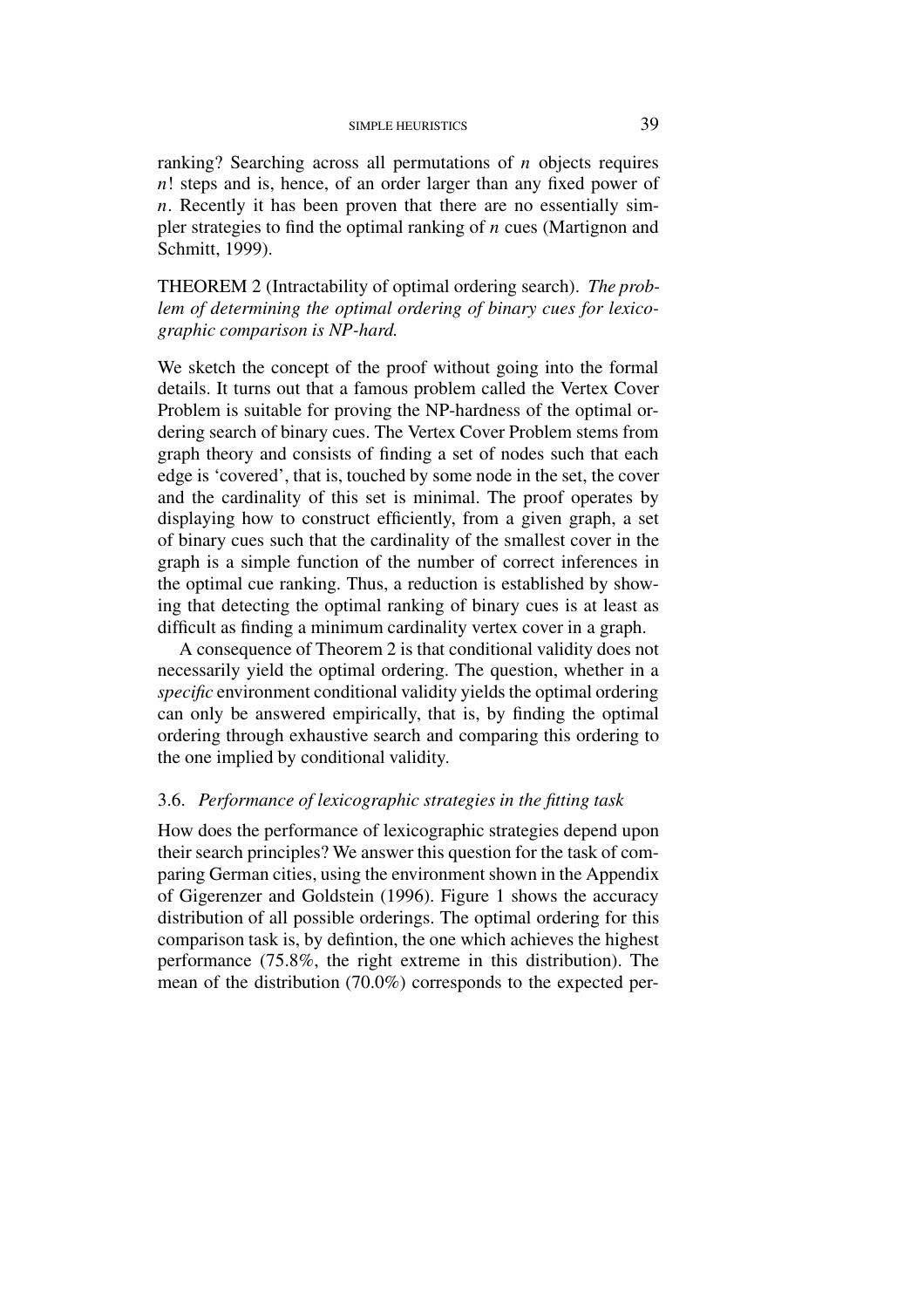

*Figure 1.* Distribution of performances for the 362 880 possible cue orderings in the German city environment. The mean of the distribution corresponds to the expected performance of Minimalist (random ordering). The performance of lexicographic strategies, which search for cues according to ecological validity (i.e., Take The Best), success validity, Kendall's  $\tau$ , and conditional validity are denoted by  $v$ ,  $s$ ,  $\tau$ , and  $cv$ , respectively. (Reprinted with permission of Oxford University Press.)

formance of Minimalist. All other search principles have a performance between these two values: Conditional validity (*cv*) achieves 75.6%, ecological validity  $v$ , as used by Take The Best, achieves 74.2%; Kendall's  $\tau$  achieves 73.5%; and Success (s) achieves 72.7%. Only 1.8% of the orderings allow a higher performance than the ordering of Take The Best. Thus, the search principle of Take The Best achieves a satisfiying performance, in that improving this performance involves paying too high a price in terms of computational complexity; to determine the optimal ordering for the German city environment takes a UNIX machine two days!

### 3.7. *Deviations from Take The Best's cue hierarchy*

Take The Best fixes its cue hierarchy by ranking cues according to their validities. Unlike a computer, humans may rank the cues in a given environment without *computing* their validities. Alternativley, they may *estimate* validities, that is, relative frequencies, to establish the order. Literature on automatic processing of frequencies (Hasher and Zacks, 1984) suggests that these estimates will be quite accurate. However, it is questionable whether a human's cue order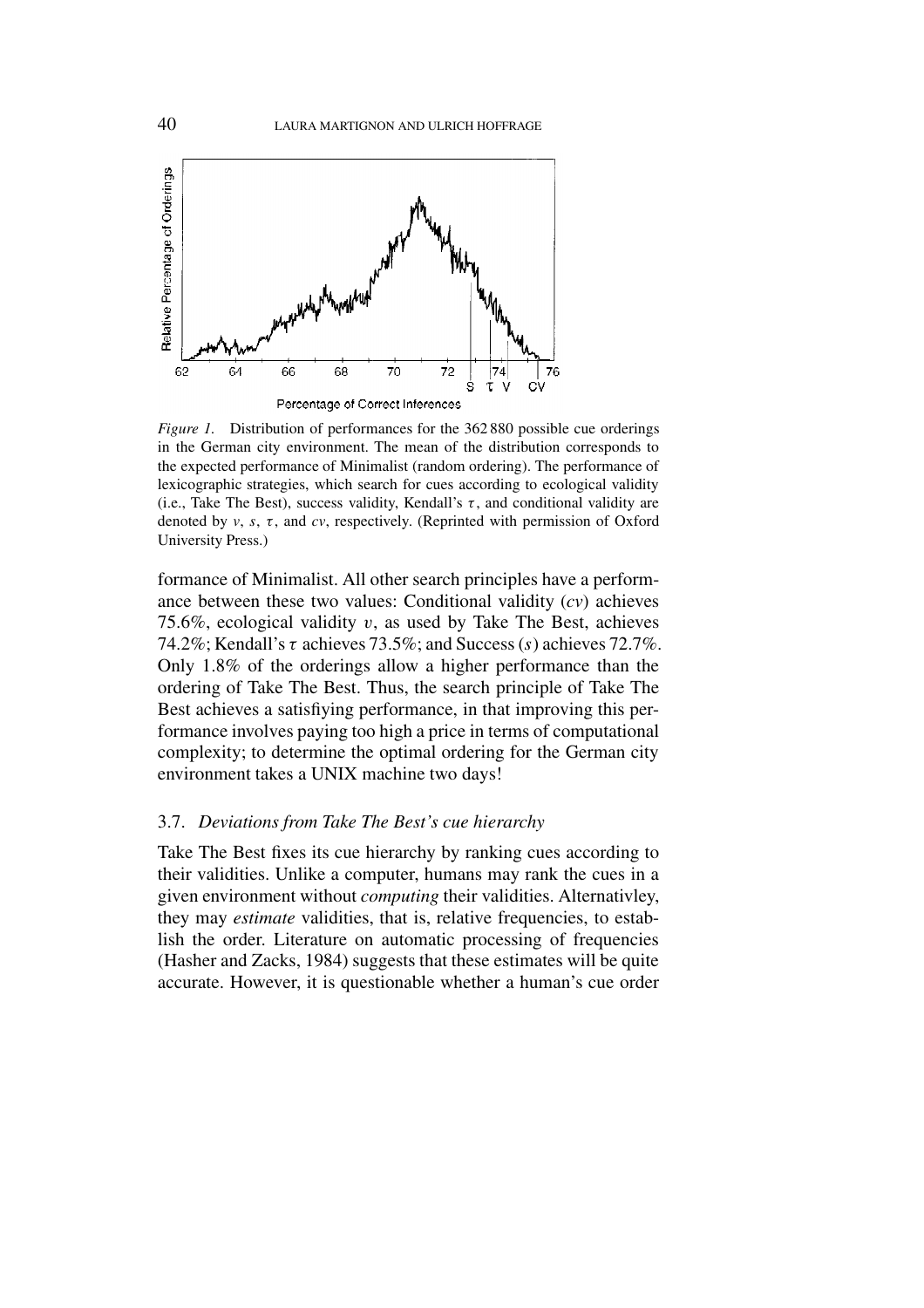SIMPLE HEURISTICS 41

perfectly matches Take The Best's order. The question is whether small violations of Take The Best's ordering cause dramatic changes in performance. We deal with this question in the specific case of the German city environment. First, as a measure of the distance from Take The Best's ordering to any other ordering, we use the minimal number of transpositions required to obtain this new ordering from Take The Best's original ordering. For instance, if Take The Best's ordering is 1,2,3,4,5,6,7,8,9, the distance to 2,1,3,4,5,6,9,7,8 is three, since we have to perform three transpositions. (one by changing the order of  $Cue_1$  and  $Cue_2$  and two others by moving  $Cue_9$ from the end to its new position). The distances across all 362, 880 possible orderings of the nine cues range from 0 to 36. Figure 2 displays the average performance — across all orderings with the same distance from Take The Best's ordering — as a function of this distance. Small violations against Take The Best's hierarchy have only negligible effects on performance. For instance, across the 628 orderings, with a distance of five to Take The Best's ordering, the average performance (73.6%) was only 0.6 percentage points below that of Take The Best. The expected distance from Take The Best's ordering to Minimalist's ordering is 18, which corresponds to an average performance of 4.2 percentage points below Take The Best.

# 3.8. *Performance of lexicographic strategies in a generalization task*

It is one thing to fit known data, as we have done so far. It is another to train a model on a set of data and test it on another, unknown set. If both these sets are drawn from a larger, homogeneous one then the capacity of the model to generalize well depends on its ability to extract relevant structure without fitting noise. In cognitive psychology, models that generalize well from the training set to the test set are called robust (Dawes, 1979). The term 'robust' has slightly different connotations in statistics and in mathematics (more precisely, in the theory of dynamical systems) but it always refers to stability of a model with respect to specific changes. A model is said to overfit the data if there is another model which performs less well on the training set but better on the test set.

How robust are the search rules introduced above? To answer this question, we need to compare the accuracy when fitting known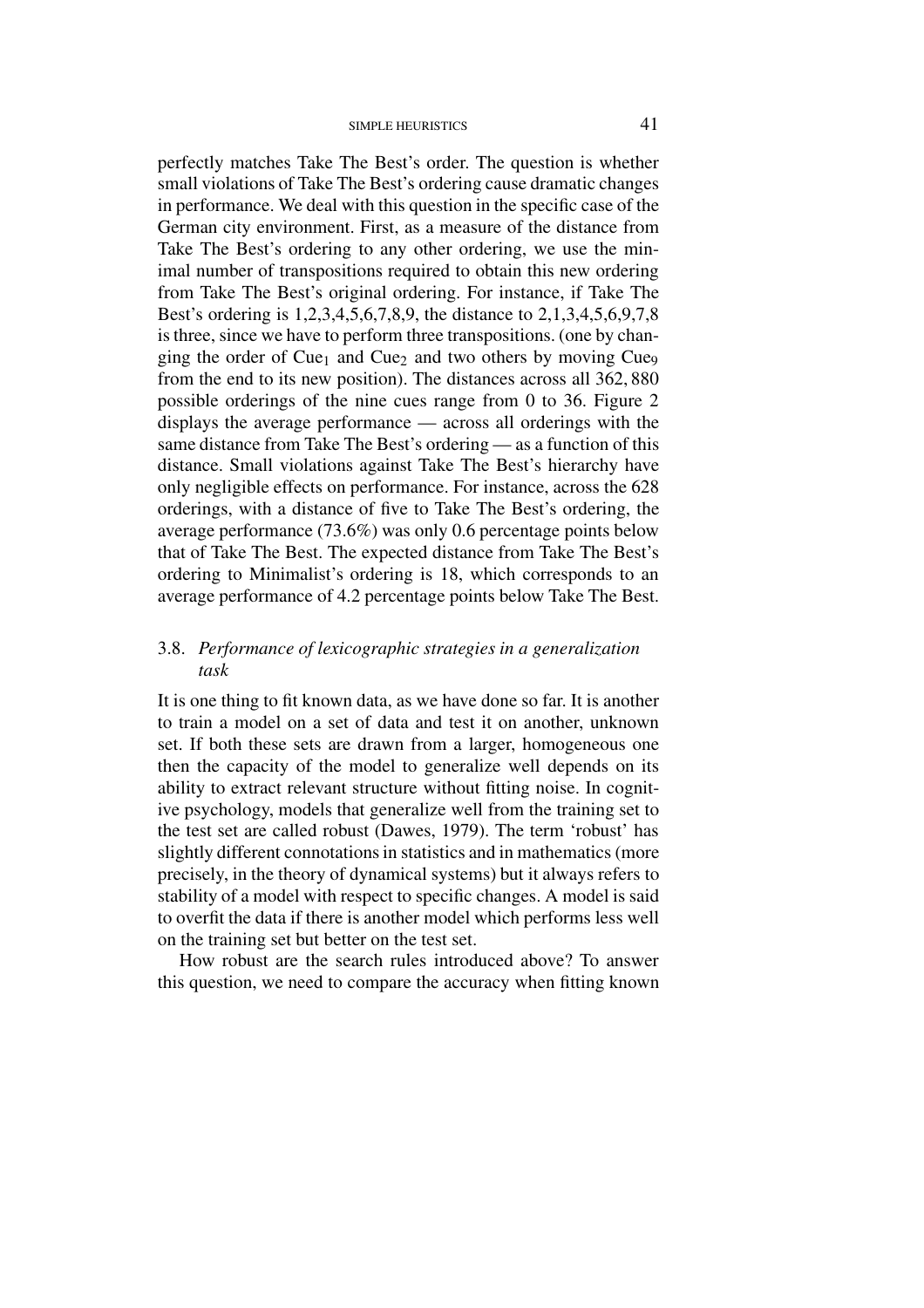

*Figure 2.* Performance of lexicographic strategies in the German city environment as a function of the minimal number of inversions which were necessary to match Take The Best's cue hierarchy. Dashed lines denote the maximum and minimum performance of all orderings for a given number of necessary inversions; bars denote the standard deviations.

data with the accuracy obtained when generalizing to unknown data within a homogeneous population — from a subset to either the whole population or to another subset. Here, we check the robustness of search principles by taking a random subset of half of the German cities, for which we determine the cue orderings, checking the performance first in the subset (i.e., the training set), and then in the other half of the cities (i.e., the test set). We repeated this procedure, known as cross-validation, 100 times for randomly chosen subsets. The results are shown in Figure 3. As expected, for all orderings, the performance in the test set is lower than that in the training set. Surprisingly, Take The Best uses the most robust search principle. The complex search principles (optimal ordering and *cv*) dropped the most, indicating that they fitted noise in the training set.

Let us briefly summarize this section. Take The Best has been introduced as a fast and frugal lexicographic strategy. In its decision phase this strategy is fast since it does not involve any computation and can, thus, easily be applied. It is frugal since it uses only a fraction of the available information. Moreover, the computation necessary in the preprocessing phase is also fast and frugal. The cue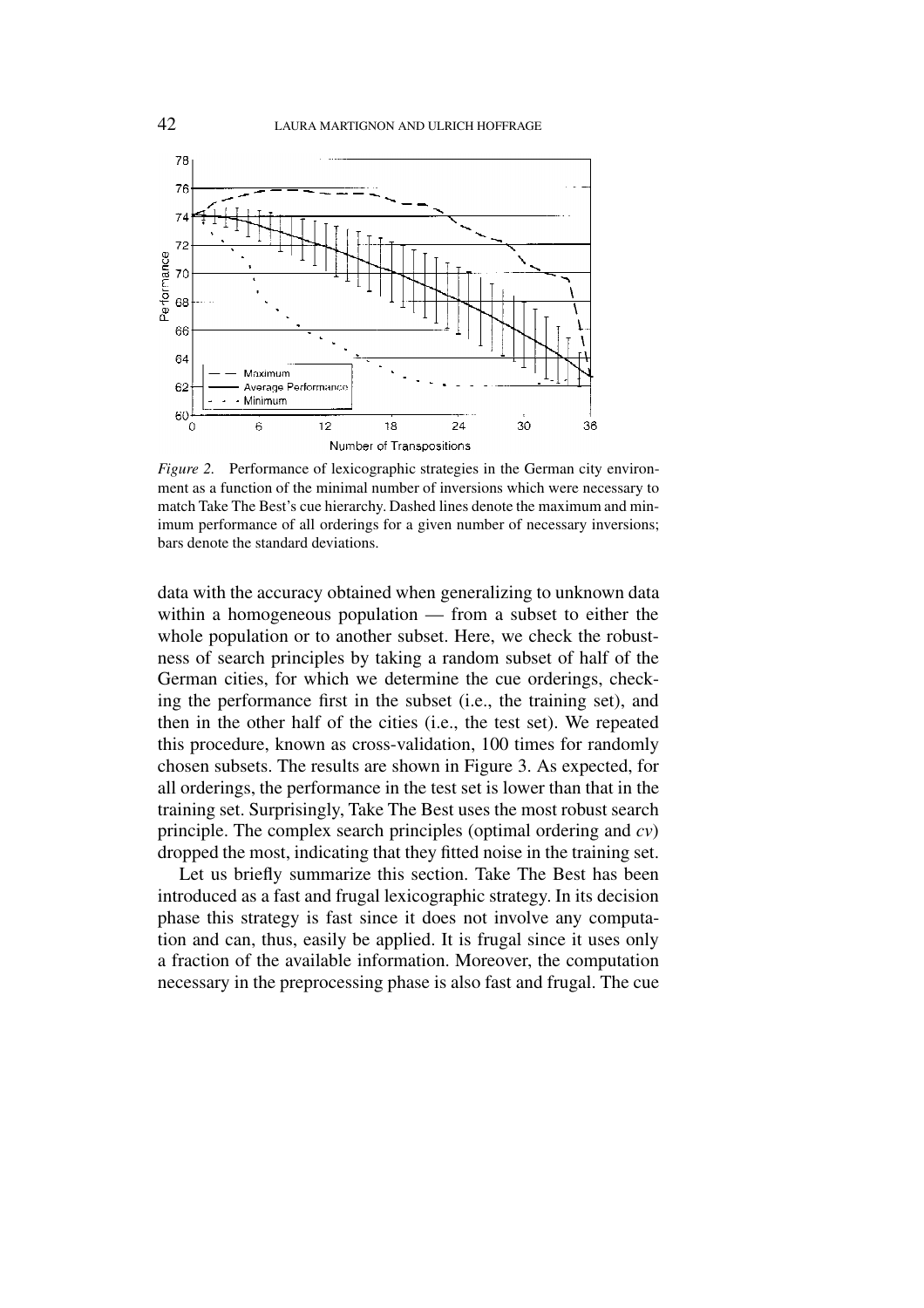

*Figure 3.* Robustness of lexicographic strategies with different principles of search in the German city environment. The training set consisted of half of the cities randomly drawn from the environment, the test set of the remaining half. Performance is averaged across 100 trials.

validities, which determine Take The Best's cue hierarchy, can easily be calculated for each cue without considering relations between cues (as is the case, for instance, for conditional validity), and sorting the cues according to their validity is simple. The fact that its search rule is more robust than others, which are more subtle, leads us to the conclusion that Take The Best is the 'best'—at least within the class of lexicographic strategies. We next turn to a comparison with linear models.

### 4. BENCHMARKS IN THE CLASS OF LINEAR MODELS

### 4.1. *Variants of linear models*

Assessing the performance of Take The Best requires a comparison with appropriate benchmarks. Such benchmarks can be found, for instance, in the class of linear models, which have a longstanding tradition in decision making. For the comparison task a linear model can be built on two levels, the object level and the comparison level. At the object level one computes a score for each object—by weighting the cue values and summing them in linear fashion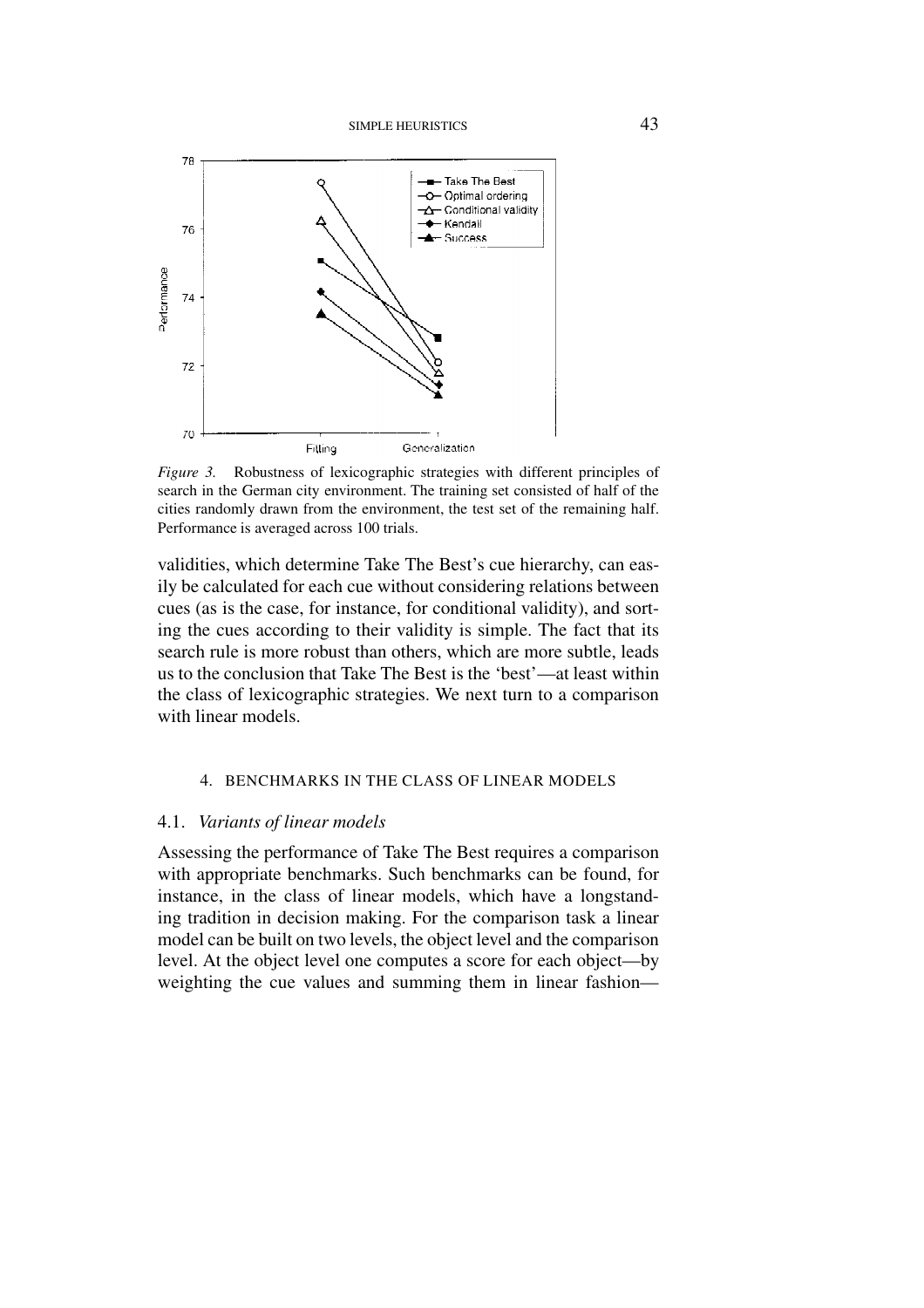and inferring that the object with the larger score is also the one with the larger criterion value. This is the implementation used by Gigerenzer and Goldstein (1996), and Gigerenzer et al., (1999). At the comparison level, in contrast, one computes a score for a pair of objects and makes the inference based on a comparison between this score and a threshold value.

The most popular linear model is multiple linear regression, whose weights are calculated to minimize the average square distances between predictions and criterion values. Determining this vector of cue weights is simple for users of modern statistical packages, however, the underlying mathematics is sophisticated, involving the inversion of the cue intercorrelation matrix. Does this procedure yield the optimum in the linear world? When the task is to predict the criterion values of known objects, and when the optimum is defined as the minimum of the average square distances between predictions and criterion values, multiple regression is, by definition, the optimum. For the comparison task under common distributional assumptions, however, the optimum is logistic regression at the comparison level. From a psychological point of view, linear models at the object level are more plausible than those at the comparison level, therefore, the latter are not further pursued in the present paper.

Dawes and Corrigan (1974) have shown that using unit weights ('1' if the correlation between cue and criterion is positive; '−1' if it is negative), and even random weights (i.e., weights which are randomly chosen except for sign), yields astonishingly accurate results, in particular when generalizing to new data. Following Gigerenzer, Todd, and the ABC Research Group (1999), we call a simple linear model with *binary* unit weights *Dawes's Rule*. Dawes's Rule corresponds to the Minimalist (Table 1) in the sense that all it requires to know are the directions in which the cues point. Whereas Dawes and Corrigan (1974) used correlation coefficients to determine this direction, we use cue validities (which are simpler to calculate) to determine the sign of the unit weights ('1' if  $v > 0.5$ , '-1' if  $v < 0.5$ ). Thus, the scores for Dawes's Rule are the number of 1s minus the number of 0s in the cue profile. If all cue values are known, as we assume in this paper, Dawes's Rule is equivalent to comparing the scores obtained by counting the number of 1s in each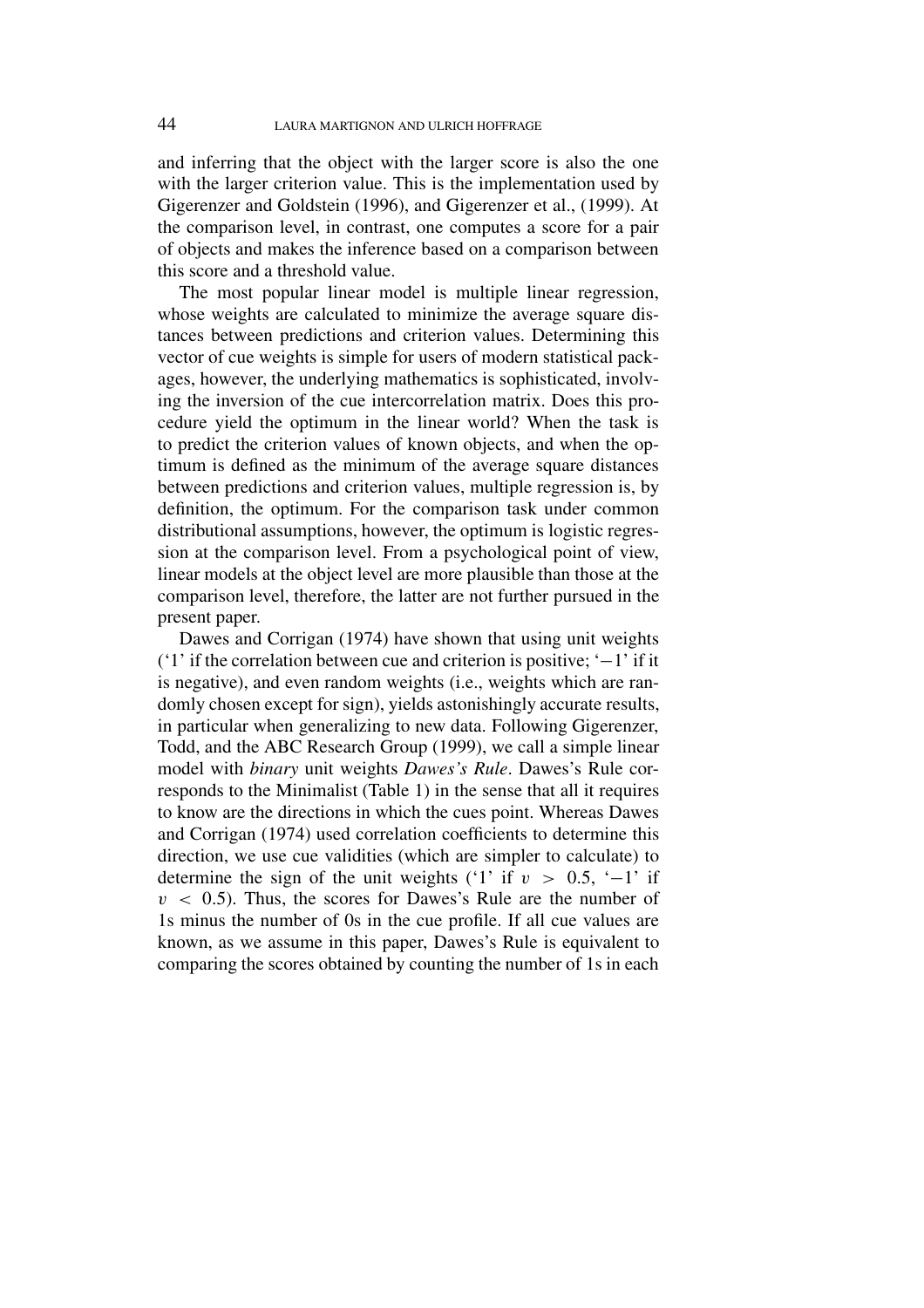profile. Twice the number of 1s minus the number of objects is equal to the number of 1s minus number of 0s. Therefore, the orderings defined by both scores coincide.

A slightly more complex linear model than Dawes's Rule, yet simpler than regression, has been named *Franklin's Rule* (Gigerenzer et al., 1999). Franklin's Rule uses the Goodman-Kruskal validities of the cues as their weights, and it is thus related with Take The Best, which uses validities to establish its cue ordering.

### 4.2. *Performance of linear models*

Figure 4 shows the performance of Take The Best, Minimalist, and three linear models in 20 data sets collected from different realworld domains (Czerlinski et al., 1999). As can be seen, Take The Best is well able to compete with these linear models, performing only four percentage points below multiple regression. The next step is to compare the algorithms in a generalization task. Czerlinski et al. (1999) also performed cross validation on these 20 data sets, by dividing the sets in half (determined at random), computing the required parameters (for the lexicographic strategies, cue direction and order; for the linear models, cue weights) on one half, and testing the algorithms with these parameters in the remaining half. The results, shown in Figure 4 are amazing! When cross-validated, simple heuristics such as Take The Best even outperform sophisticated linear models. Take The Best is robust due to its simplicity, not despite it. Its smart simplicity protects Take The Best from the danger of overfitting and 'squeezing' spurious information out of the data.

# 4.3. *Take The Best and linear models: The case of noncompensatory information*

Take The Best is based on one-reason decision making: The decision which of two objects scores higher on the criterion is made solely on the basis of the most valid cue that discriminates between the two objects. The decision may be wrong, yet none of the remaining cues, nor any combination of them, will change it. In other words, Take The Best is a noncompensatory strategy. Such a strategy works best if the environment has a similar structure, where each cue is more important than any combination of less valid cues.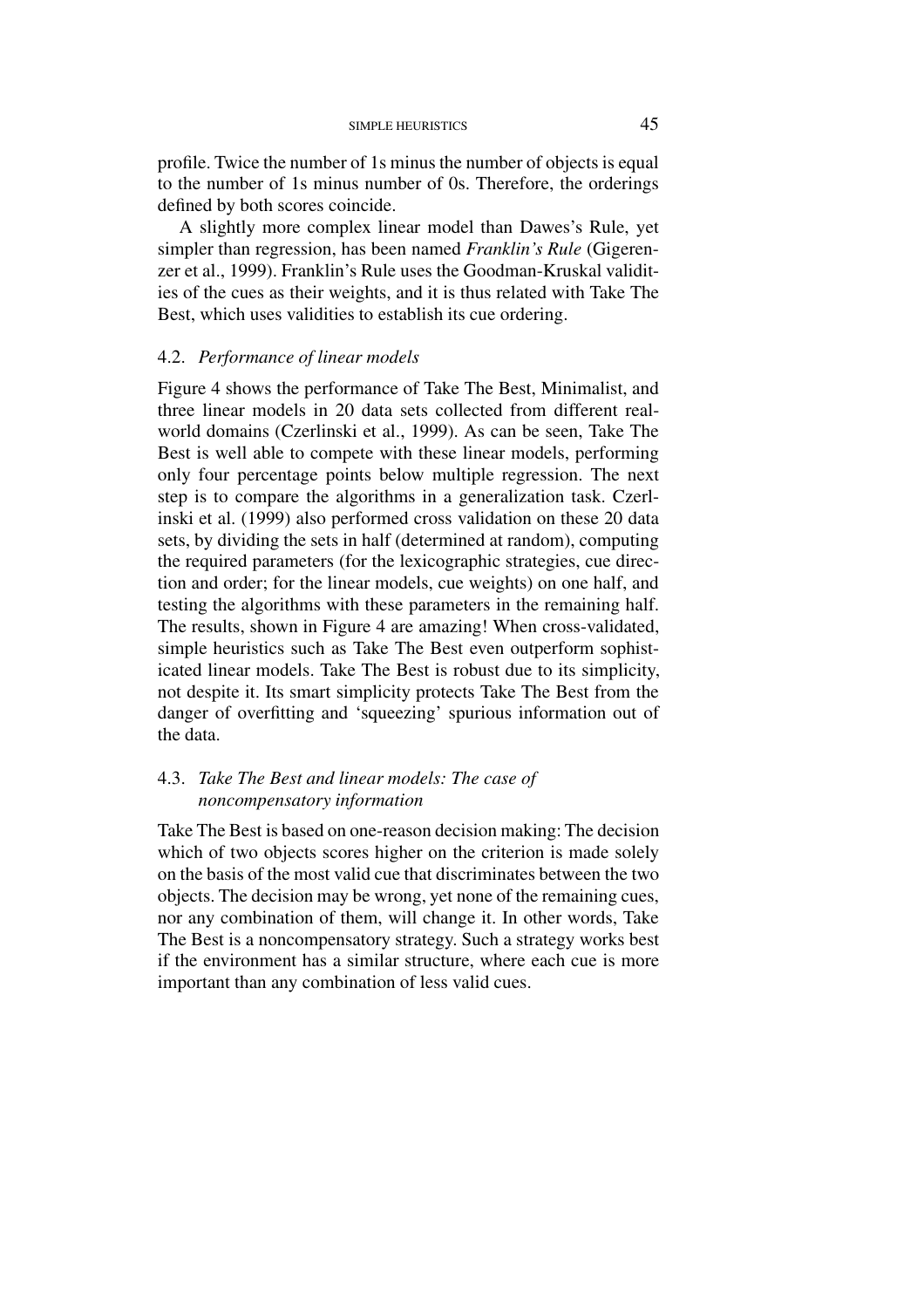

*Figure 4.* Performance of Take The Best, Minimalist, and three linear models (Dawes's Rule, Franklin's Rule, multiple regression) averaged across 20 different data sets. In the generalization task, 50% of the objects in the data set were chosen, at random, 1000 times and the model obtained on the training set was then tested on the remaining 50%. All results except for Franklin's Rule were taken from Czerlinski et al. (1999).

If cue weights are noncompensatory, then linearly combining cues yields the same performance as processing cues in lexicographic fashion, one cue at a time (see Theorem 3, below). This can be illustrated in the task of comparing two numbers written in the decimal system, that is, as linear combinations of powers of 10. For instance, to establish that 357 is larger than 318, we can check the value of the first digits on the left, and, since they coincide, move to the second digits, which differ. At this moment we make the decision that the number with 5 as second digit is larger than the number with 1. (Similar to the decimal system, any other base system has noncompensatory weights and would, thus, also allow for this type of strategy.)

We now define, in general terms, what a noncompensatory strategy is. Consider an ordered set of M binary cues,  $C_1, \ldots, C_M$ . Loosely speaking, these cues are noncompensatory for a given strategy if every cue  $C_j$  outweighs any possible combination of cues after  $C_i$ , that is,  $C_{i+1}$  to  $C_M$ . In the special case of a weighted linear model with a set of weights  $W = \{w_1, w_2, \dots, w_M\}$ , a strategy is noncompensatory if for each  $1 \le j \le M$  we have  $w_j > \sum_{k>j} w_k$ . In words, a linear model is noncompensatory if, for a given ordering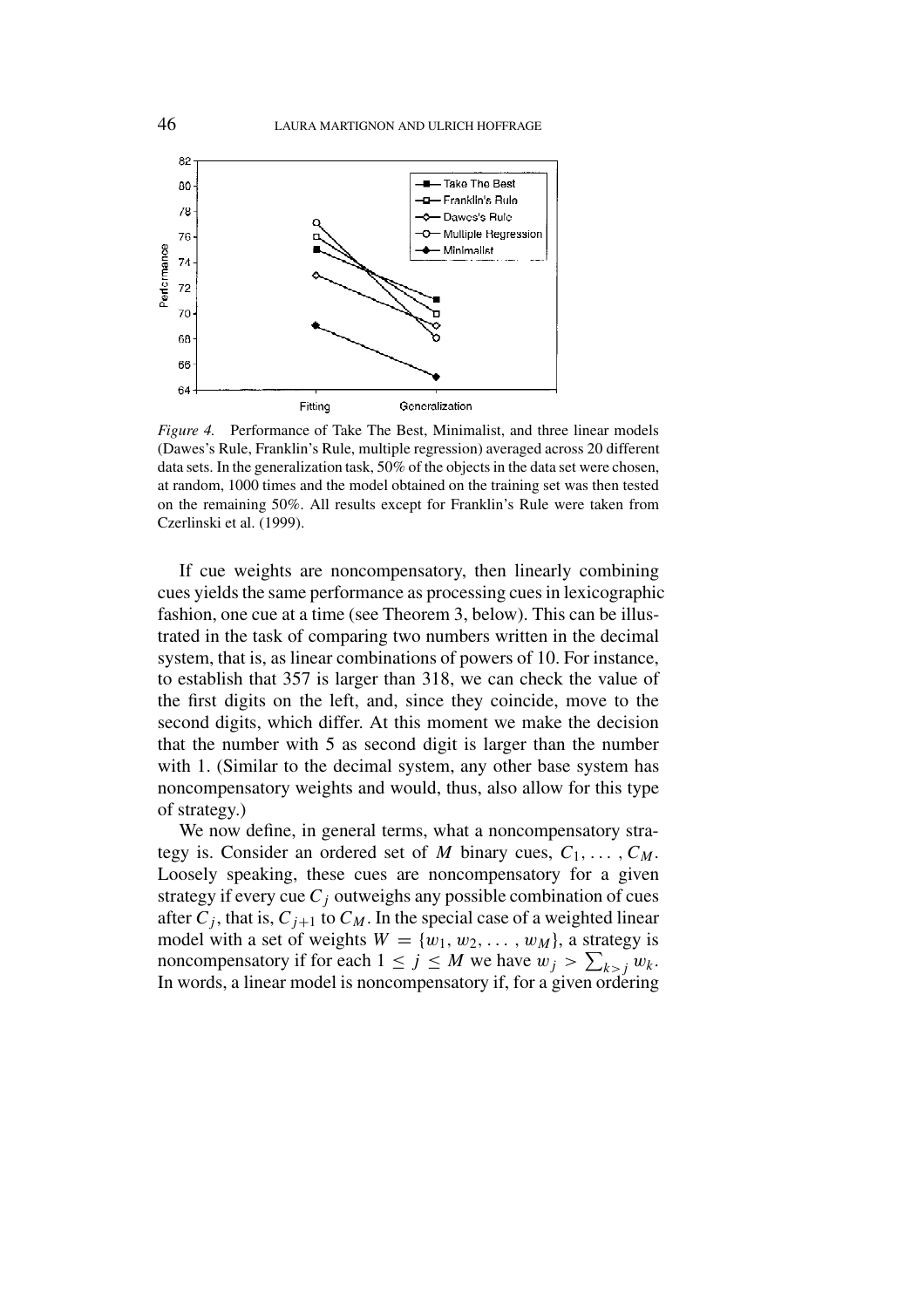of the weights, each weight is larger than the sum of all weights to come. A simple example is the set  $\{1, 1/2, 1/4, 1/8, 1/16\}.$ 

A linear model with a noncompensatory set of weights results in making identical inferences as Take The Best. The converse is also true: The performance—but not the process!—of a lexicographic strategy is identical to that of a linear model with noncompensatory weights.

THEOREM 3 (Noncompensatory information). *The performance of Take The Best is equivalent to that of a linear model with a noncompensatory set of weights (decreasing in the same order of Take The Best's hierarchy). If an environment consists of cues, which for a specified order are noncompensatory for a given weighted linear model, this model cannot outperform the faster and more frugal Take The Best if that order coincides with the decreasing order of validities (an analytical proof is given in the Appendix).*

Liberally speaking, Take The Best embodies a noncompensatory structure and, if the environment has the same structure, then there is a fit. The degree to which this fit exists contributes to the ecological rationality of Take The Best. Three of the 20 data sets of Figure 4 have noncompensatory regression weights decreasing in the same order as do the validities of the cues; furthermore, as stated by Theorem 3, the performance of regression and that of Take The Best are identical. If the fit is not perfect, but approximate, then Take The Best will still be about as accurate as the corresponding linear model.

In a nutshell, Take The Best 'bets' that the cues in the environment are noncompensatory, whereas Dawes's Rule bets that they are equally important for making an inference. Multiple regression, in contrast, does not make blind bets, but computes its parameters to fit the structure. The price for this is more computation and, as could be seen in Figure 4, less robustness.

### 4.4. *Scarce information*

If information is skewed, a lexicographic strategy can be used as a shortcut for a linear model, since both are equivalent in performance. The next two theorems specify conditions, under which Take The Best and Dawes's Rule differ in performance (Martignon and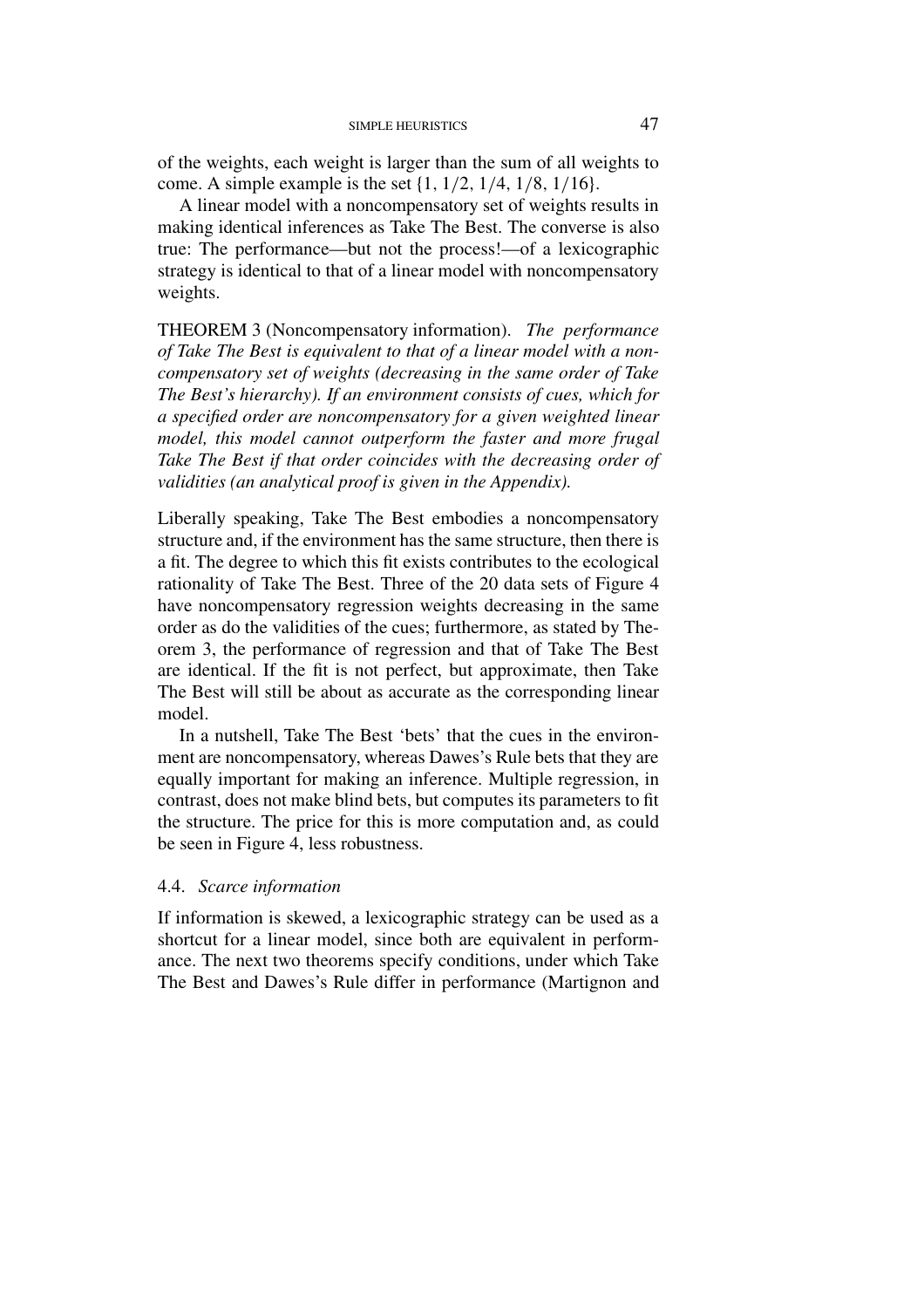Hoffrage, 1999). Theorem 4 considers the difference between these heuristics with respect to the (size of the) matrix of  $M$  binary cues and N objects. Environments are said to contain *scarce information* if  $M \leq \log_2 N$ . The rationale behind this definition is that one requires at most log<sub>2</sub> N yes–no questions to identify one out of N objects. More generally, according to information theory (Shannon, 1948), a class of N objects contains  $log_2 N$  bits of information. The following result has been shown to be true for small environments with up to  $2^7$  objects by exhaustive counting (with the help of a Cray computer; obtained by Michael Schmitt).

THEOREM 4 (Scarce information). *In the majority of small environments with scarce information, Take The Best is more accurate than Dawes's Rule.*

Although we do not have a formal proof for environments with a larger numbers of objects, simulations suggest that Theorem 4 can be true for environments with more than 1024 objects. An intuitive explanation of this result is that when based on a large number of cues, Dawes's Rule can compensate for possible errors in the first ones and has a high discrimination rate. With scarce information, these advantages are lost: Dawes's Rule cannot really exploit compensation and is forced to make numerous guesses.

# 4.5. *Abundant information*

The next theorem considers the opposite case, that is, environments with abundant rather than scarce information. In general, adding information to a scarce environment will do little for Take The Best, while it can compensate for mistakes Dawes's Rule makes when based only on the first cues. Observe that Dawes's Rule does not discriminate between profiles (110) and (011), whereas Take The Best does. What if more and more information, that is, more and more cues are added to a given number of objects? We state that an environment provides *abundant information* when all possible uncertain, yet valid, cues are present. In an environment with  $N$ objects and binary cues, the number of possible cues is the number of different 1–0 sequences of length N. Note, that the expression 'all possible uncertain, yet valid, cues' does not refer to all possible realworld cues but to the different 1–0 sequences. Whereas the number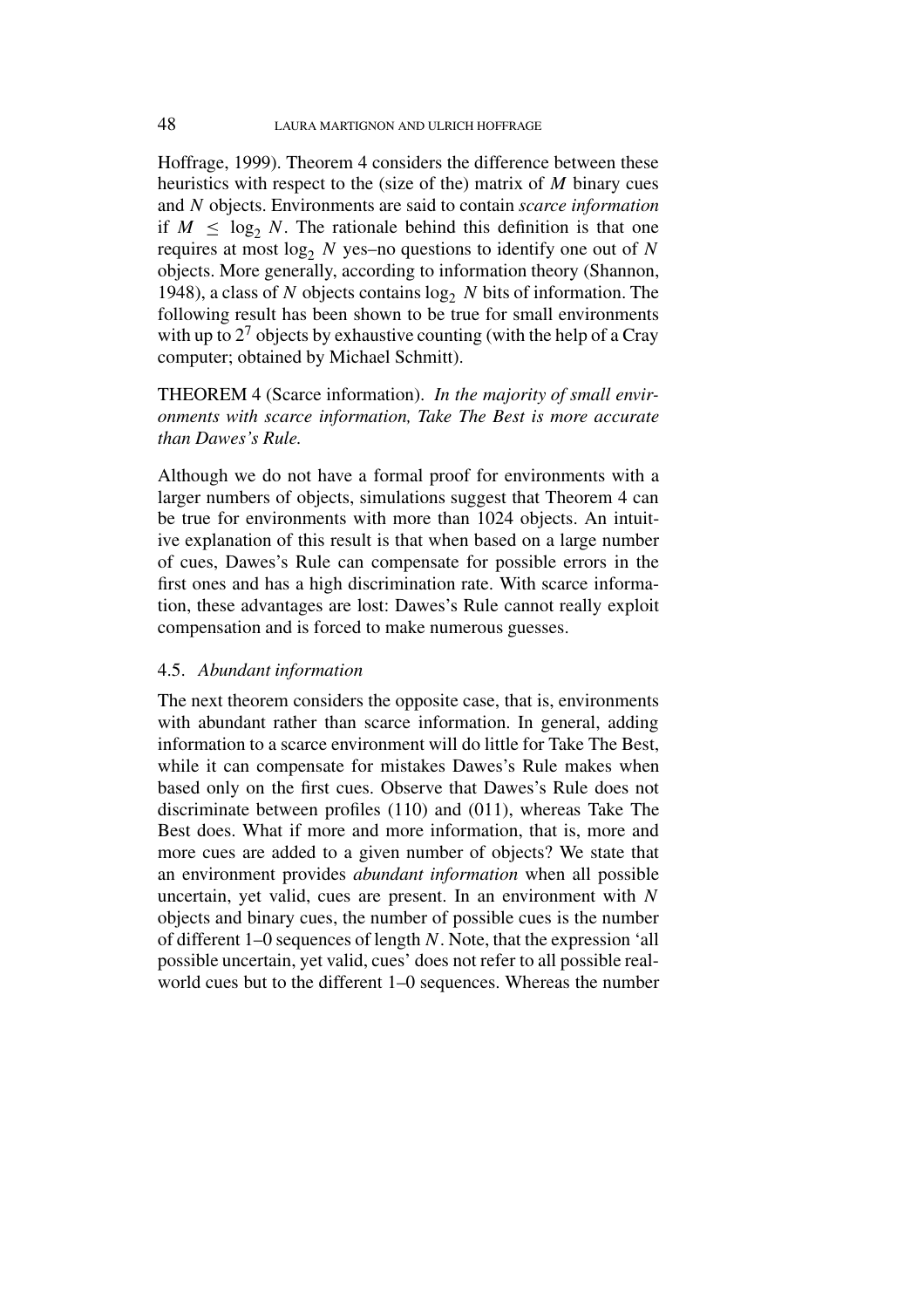### SIMPLE HEURISTICS 49

of real-world cues is infinite (since different real-world cues may have the same value for each object), the number of different 1–0 sequences is finite. The following result is true for environments with five or more objects (the analytical proof is given in the Appendix).

THEOREM 5 (Abundant information). *When information in an environment is abundant, Dawes's Rule makes a correct inference for each possible pair of objects. The same is true of Franklin's Rule.*

In contrast, the more frugal Take The Best cannot achieve perfection in such environments, because its errors cannot be compensated by later cues.

### 4.6. *Cue validities*

In order to see how the performance of Take The Best (as compared to that of Dawes's Rule and Franklin's Rule with Goodman-Kruskal validities) depends on the validities we artificially generated 10 000 environments, each with 16 objects and four binary cues. The cue values have been randomly generated. If the validity of a cue was below 0.5, the cue values were flipped, such that all validities were above 0.5 subsequent to this procedure. We subdivided these environments according to the average validity of their cues, taking the median of these averages as the split point. Across all 5000 environments with mean validity above this split point, the performance of Take The Best, Franklin's Rule, and Dawes's Rule were 69.8, 70.0, and 66.9, respectively. Across those 5000 environments with mean validity below the split point, the performance was 61.8, 62.0, and 59.7, respectively. Thus, the difference between the performance of Take The Best's and Franklin's Rule (Dawes's Rule) was mostly unaffected by mean validity: it was  $-0.2$  (2.9) across all environments with higher mean validities and  $-0.1$  (2.2) across all with lower mean validities. The correlation coefficients between mean validity of an environment and the performance of the strategies in the particular environment was quite high (in each case at least 0.8), however, all strategies were effected in approximately the same manner. The correlation coefficients between the mean validity and the difference of Take The Best's performance minus Franklin's (Dawes's) Rule's performance was 0.03 (0.12). Thus, the average validity appears to play a negligible role in the comparison of Take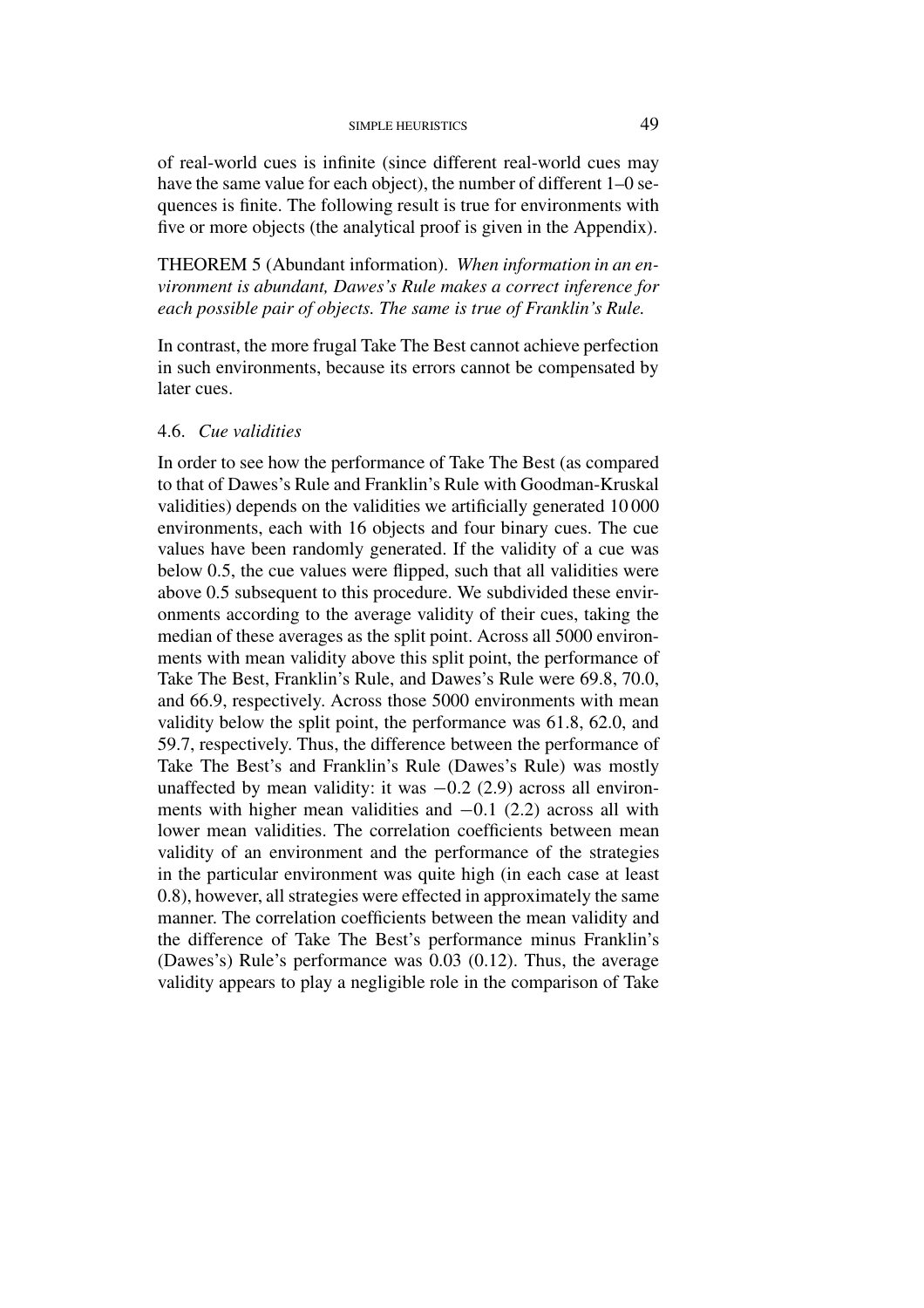

*Figure 5.* Performance of Take The Best, Franklin's Rule, and Dawes's Rule across all environments with the same number of positve cue intercorrelations. The environments consisted of 16 objects and four cues, for each environment  $(n = 10000)$  cue values have been randomly generated – if the validity of a cue was below 0.5, the cue values have been flipped.

The Best, Franklin's Rule, and Dawes's Rule with respect to their performance.

### 4.7. *Cue intercorrelations*

For the same 10 000 environments we also computed how many of the six intercorrelations between the four cues turned out negative. Figure 5 displays the performance of Take The Best and the two linear models averaged across environments with the same number of negative intercorrelations (there were 663, 1726, 2759, 2909, 1534, 384, 25 environments with 0, 1, 2, 3, 4, 5, and 6 negative intercorrelations, respectively). On average, Take The Best outperformed both Franklin's Rule and Dawes's Rule when there was no or only one negative intercorrelation between the four cues, whereas Franklin's Rule could profit in environments with two or more negative intercorrelations. Note, that although Dawes's Rule showed, on average, the worst performance in each category, it was the only heuristic that showed a positive correlation between performance and number of negative cue-intercorrelations.

To summarize, we analyzed four information structures—skewness (noncompensatory versus compensatory), amount of information (scarce versus abundant), average validity (high versus low) and cue-intercorrelations (ranging from all positive to all negative)—and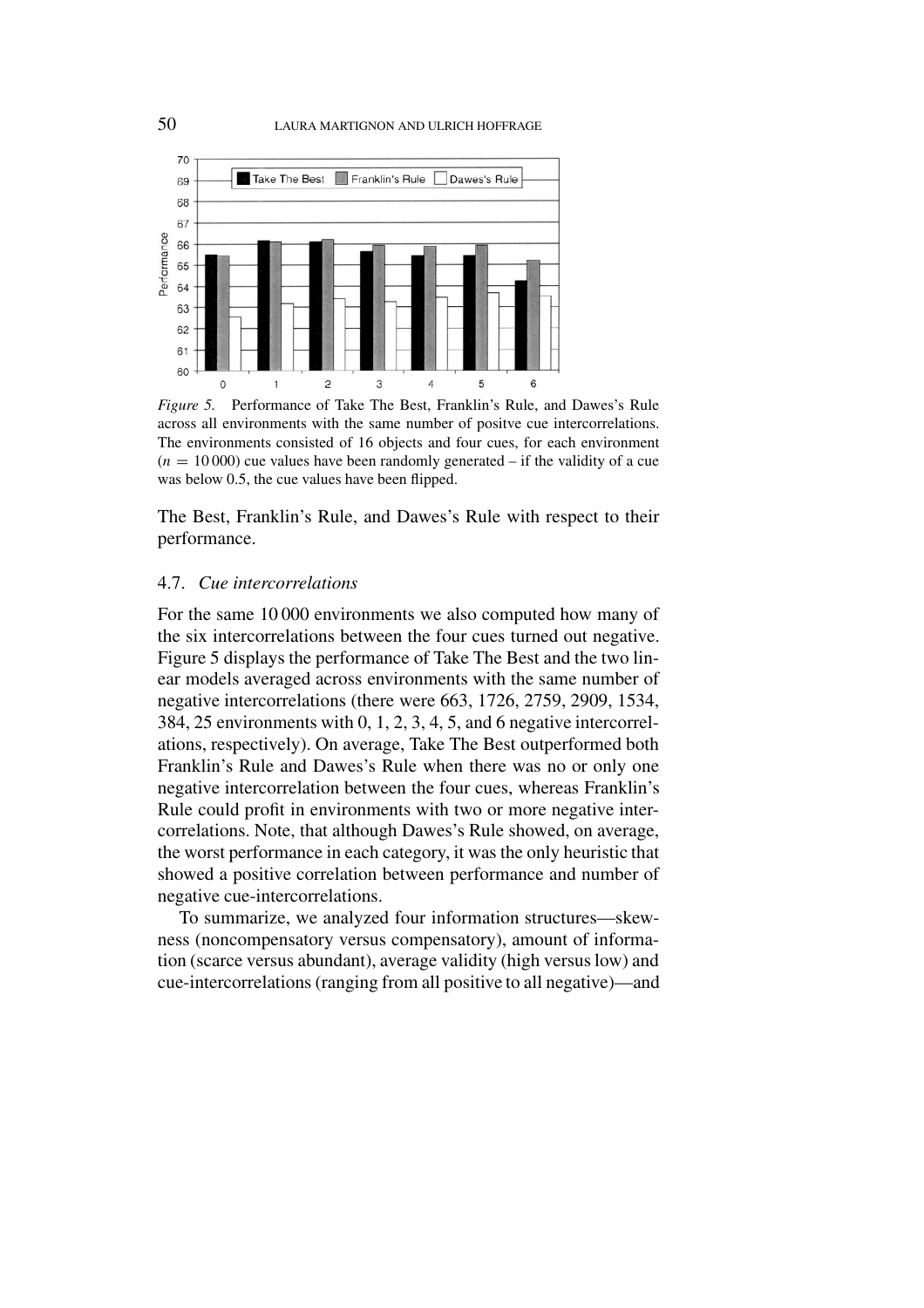examined how Take The Best performs in each context as compared with two linear models. Apart from average validity, each of these structures had an impact on the performance of Take The Best (as compared to that of Franklin's Rule and Dawes's Rule), demonstrating some aspects of Take The Best's ecological rationality. The fit between fast and frugal heuristics and the structure of environments explains why there need not always be a trade-off between simplicity and accuracy—a heuristic can have it both ways.

### 5. THE BAYESIAN TOOLBOX AND THE COMPARISON TASK

This section is devoted to the comparison between fast and frugal heuristics and the Bayesian benchmarks (Martignon and Laskey, 1999). The best known theory of unbounded rationality is Bayesianism, according to which a rational agent chooses the action that maximizes expected payoff, where the expected payoff is calculated from the probabilities of *all* payoffs for each possible action in every possible environment. The problem is that expected payoffs are expensive to calculate. One can envisage a Bayesian justification for acting and deciding according to simple rules. In fact, a Bayesian could agree that acting rationally is to act in accordance with a set of simple rules, and a set of rules is shown to be correct by showing that it achieves a utility which is almost as high as the maximum. The justification of the rules is still computationally expensive, but it is carried out 'offline' (i.e., it corresponds to the preprocessing phase), and therefore, allows decision making in real time to be fast and frugal. If fast and frugal heuristics perform well even when compared to Bayesian benchmarks, then even the Bayesian decision maker may deliberately decide not to be a Bayesian.

Although Bayesianism represents today's leading trend in statistical inference, modern experimental psychology challenges the view of a rational person as probabilist in a flurry of work documenting the ways in which actual human reasoning differs from the probabilistic norm. These deviations have been named by many 'cognitive illusions', thus claiming that unaided human reasoning is riddled with fallacies (e.g., Tversky and Kahneman, 1974). However, Gigerenzer and Hoffrage (1995) have shown that being or not being a Bayesian is a consequence of how information is presented for a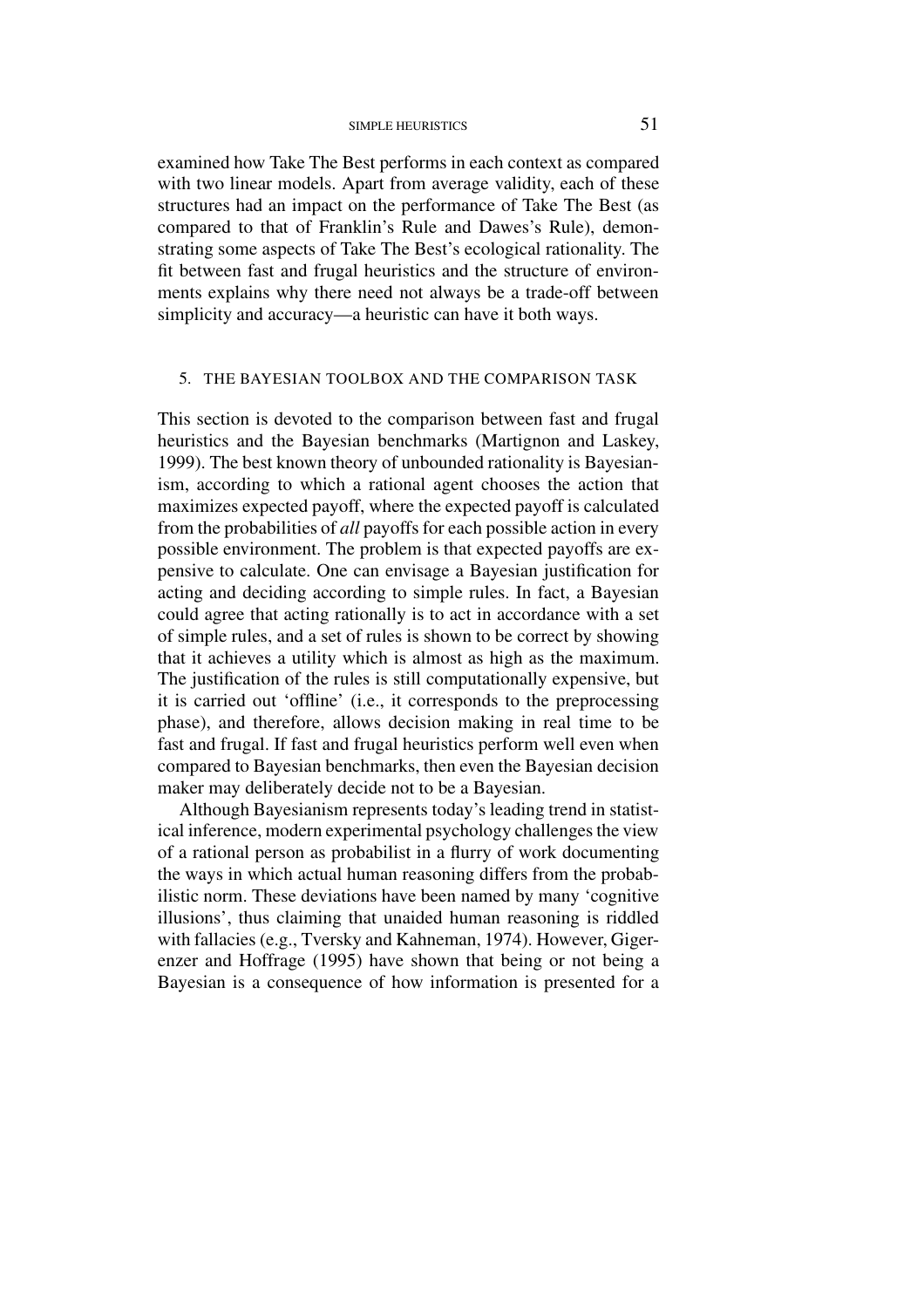given task. Assume the following categorization task is to be solved. We must infer whether or not a patient has breast cancer, given a positive mammogram. Experimental participants easily find the Bayesian solution if information is presented in a *frequency format*, while they have difficulties if information is presented in probabilities. Because the term 'frequency format' has been repeatedly misunderstood as frequencies of any kind, in recent publications we have, instead, adopted the (synonymous) term *natural frequencies* (e.g., Hoffrage et al., 2000). Natural frequencies result from the counting of individual cases observed in a natural environment. If we are interested in two variables—a cue and a criterion, such as symptom and disease—then natural frequencies are the frequencies of the four events in the  $2\times 2$  table. Thus, natural frequencies have not been normalized with respect to the base rates (the margins in the  $2\times 2$  table). Rather, they carry information concerning these base rates, and thereby, facilitate Bayesian computations.

Even if the task involves two cues (positive mammogram and positive ultrasound test) applying the Bayesian norm does not pose problems if information is presented in natural frequencies (Krauss et al., 1999). In addition, the generalization to three or more cues appears to be at hand. Yet for tasks with several cues, simply storing the probability distribution over all possible configurations often becomes impossible, even for computers. Reducing the complexity of the probability distribution over all possible configurations requires using a model. This model can again be selected with a Bayesian paradigm. Recently, the problem of model selection for complexity reduction has been tackled using smart implementations of Occam's Razor, which is a maxim recommending not exceeding the number of parameters beyond necessity. It is precisely this type of development that has created the vigorous renaissance of the Bayesian approach.

How does the Bayesian face the comparison task discussed in the above sections? She begins by expressing the comparison probabilistically: What are the chances that object A with cue profile, for example,  $(100101010)$  scores higher than object B with cue profile, for example, (011000011) on the established criterion? In symbols this is

$$
p(X_A > X_B | A \equiv (100101010), B \equiv (011000011)) = ? \quad (7)
$$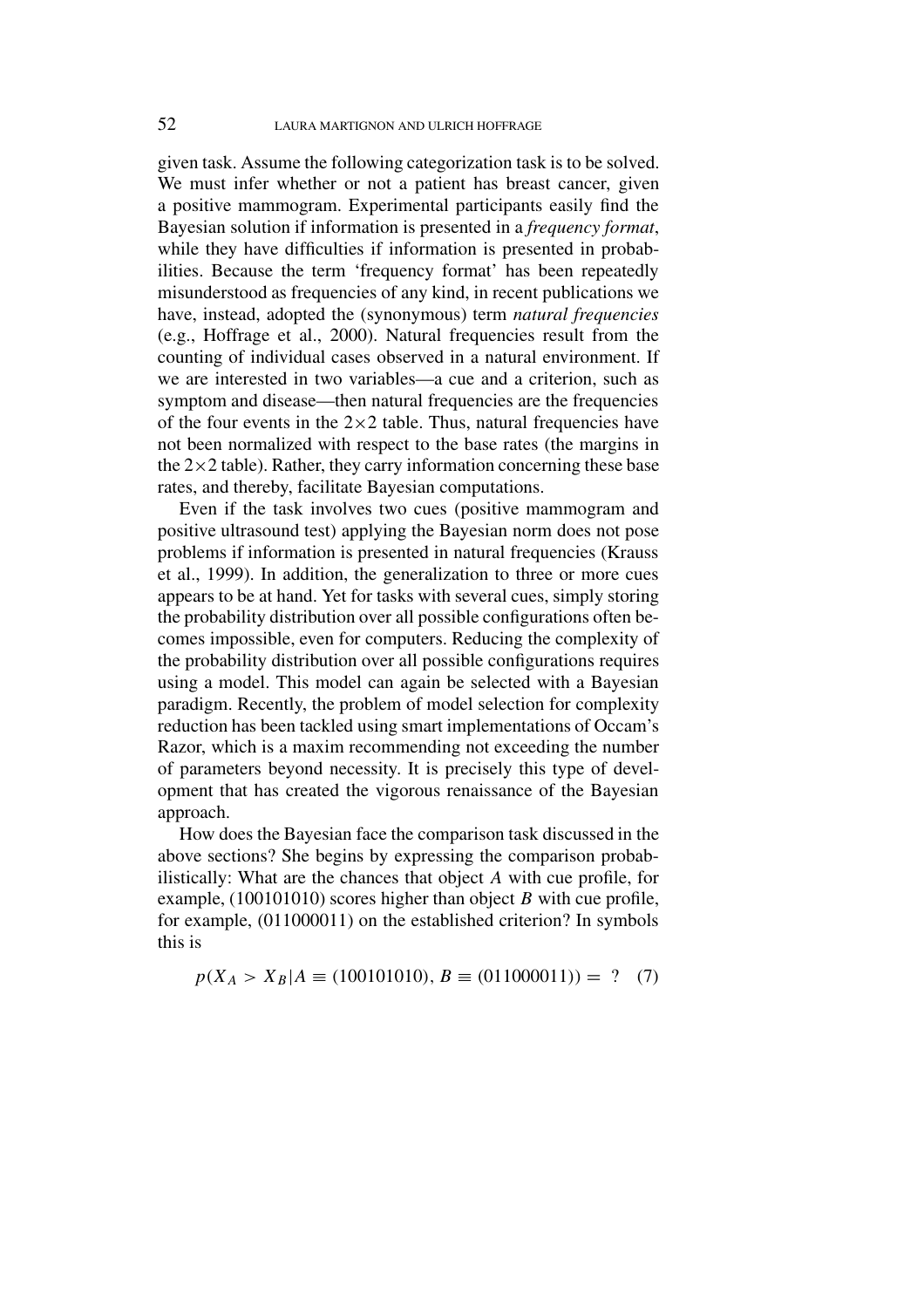Here  $\equiv$  is used to signify 'has the cue profile'.

Observe that there are no essential differences between this task and the task of categorizing a patient as having or not having a disease based on a set of symptoms. To see the equivalence, let us rephrase the question as follows: What is the probability that the pair  $(A, B)$  belongs to the category  $X_A > X_B$  (rather than to the category  $X_B > X_A$ , where X denotes the criterion), given that the first cue takes the value  $(1,0)$  on the pair, the second cue takes the value  $(0,1)$  on the pair, and so on.

### 5.1. *Profile Memorization Method*

When training set and test set coincide, the optimal performance in a complete paired comparison task can be achieved by the *Profile Memorization Method*. In the preprocessing phase, the Bayesian with perfect memory would memorize all cue profiles with their corresponding criterion values (thus resembling exemplar models for categorization). Then, she would use this information for inferring whether object A scores higher than object B. If a pair of profiles appears only once in the list of all possible pairs, she remembers which profile scored higher and makes that inference. If some cue profiles occur more than once and, consequently, several pairs of objects have the same pair of cue profiles, the probabilistic recipe is to count how often the first profile scores higher than the second one. Forced to a deterministic answer she will pick the profile that has the greatest chances of scoring higher. In environments where each cue profile appears exactly once, the Profile Memorization Method always achieves 100% correct inferences. If there are repeated profiles—and, therefore, also repeated pairs of profiles this method will score less than 100% correct inferences and so will any other algorithm. When fitting the training set, there is no way to achieve a higher performance than using the Profile Memorization Method. On the other hand, this method is (usually) useless in a generalization task, since it is not able to deal with unknown cue profiles.

The Profile Memorization Method can be considered the one extreme in the family of Bayesian networks. A Bayesian network for our type of task considers pairs of objects  $(A, B)$  and the possible states of the cues, which are the four pairs of binary values (0,0),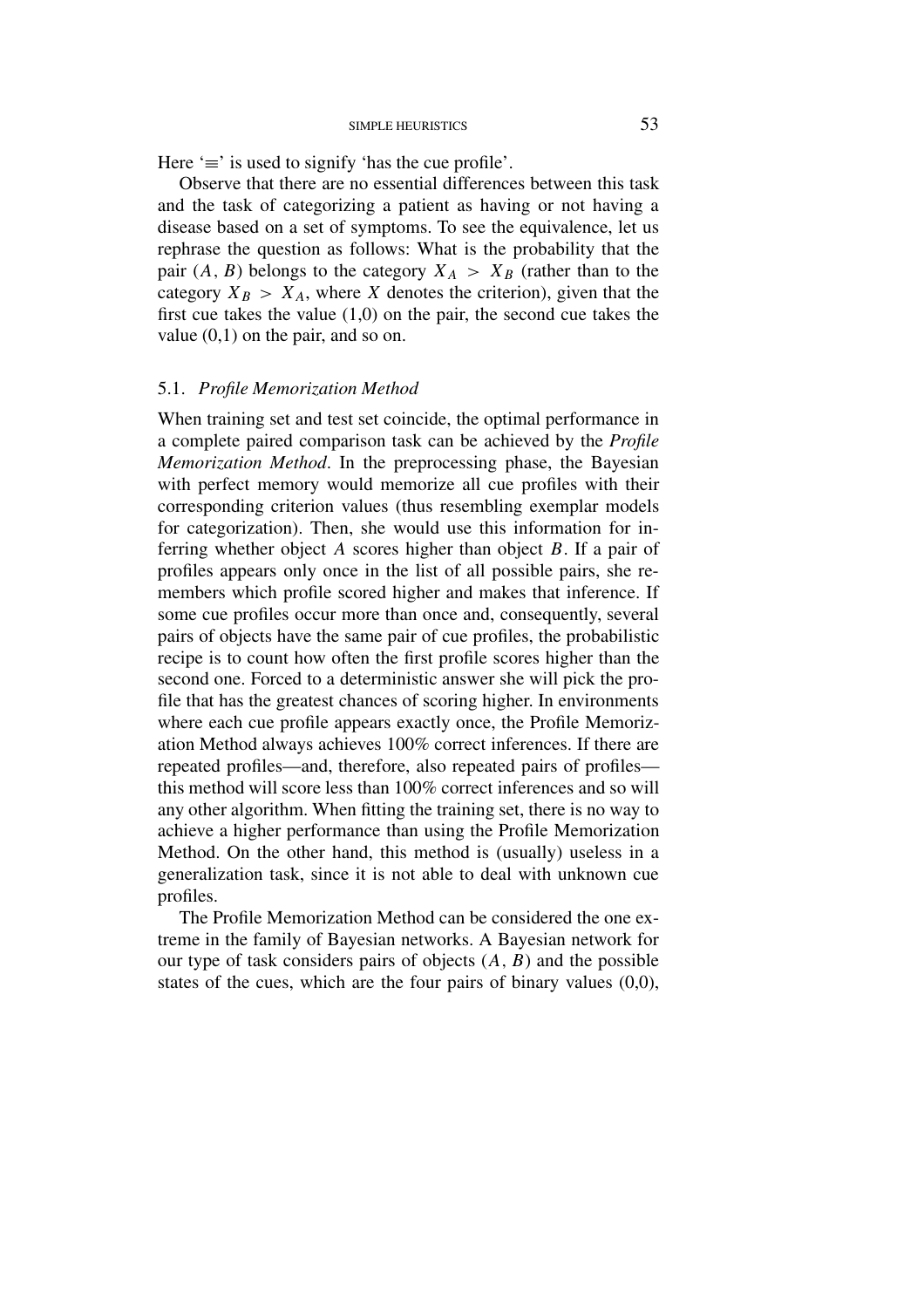$(0,1)$ ,  $(1,0)$ ,  $(1,1)$  on pairs of objects. Although the computational complexity of the Profile Memorization Method is negligible, both in the preprocessing and in the decision phase, the memory load can be enormous. Storing the original distribution as it is, without decomposing it into simpler factors, corresponds to the fully connected network where each pair of nodes is connected both ways.

### 5.2. *Naïve Bayes (Idiot Bayes) and Minimal Bayes*

If the Bayesian has a limited memory and retrieval capacity, or if she has a generalization task, where new, unknown profiles may appear, she is forced to simplify the fully connected network. Figure 6 shows a rudimentary Bayesian network which neglects all interdependencies between cues, the so-called Naïve Bayes (or Idiot Bayes). If Naïve Bayes has no specific prior distribution but simply assumes that the chances of an object scoring higher than an other are uniformly distributed (i.e.,  $p(X_A > X_B) = p(X_B > X_A)$ ) then the posterior odds are

$$
\frac{p(X_A > X_B | A = (100101010), B = (011000011))}{p(X_B > X_A | A = (100101010), B = (011000011))} =
$$
\n
$$
\frac{p(C_1(A) = 1, C_1(B) = 0) | X_A > X_B) \times \cdots \times p(C_9(A) = 0, C_9(B) = 1) | X_A > X_B)}{p(C_1(A) = 1, C_1(B) = 0) | X_B > X_A) \times \cdots \times p(C_9(A) = 0, C_9(B) = 1) | X_B > X_A)} =
$$
\n
$$
\frac{p(X_A > X_B | C_1(A) = 1, C_1(B) = 0) \times \cdots \times p(X_A > X_B | C_9(A) = 0, C_9(B) = 1)}{p(X_B > X_A | C_1(A) = 1, C_1(B) = 0) \times \cdots \times p(X_B > X_A | C_9(A) = 0, C_9(B) = 1)}
$$
\n(8)

Both the first and last equality are a consequence of Bayes's Theorem in its version for likelihood ratios and the fact that  $p(X_A >$  $X_B$ ) =  $p(X_B > X_A)$ . This means that the posterior odds for Naïve Bayes are a simple expression in terms of factors, each of which is either the validity of a cue (as in the case of  $p(X_A > X_B|C_1(A))$  $1, C_1(B) = 0$  =  $v_1$ , or 1 minus the validity of a cue (as in the case of  $p(X_A < X_B|C_1(A) = 1, C_1(B) = 0) = 1 - v_1$ . When both cue values coincide on the objects of a pair, the corresponding factors are 0.5 both in the numerator and in the denominator and can, therefore, be omitted. The posterior odds for the pair  $(A, B)$  in the German city environment are given by

$$
\frac{v_1 \times (1 - v_2) \times (1 - v_3) \times v_4 \times v_6 \times (1 - v_9)}{(1 - v_1) \times v_2 \times v_3 \times (1 - v_4) \times (1 - v_6) \times v_9}
$$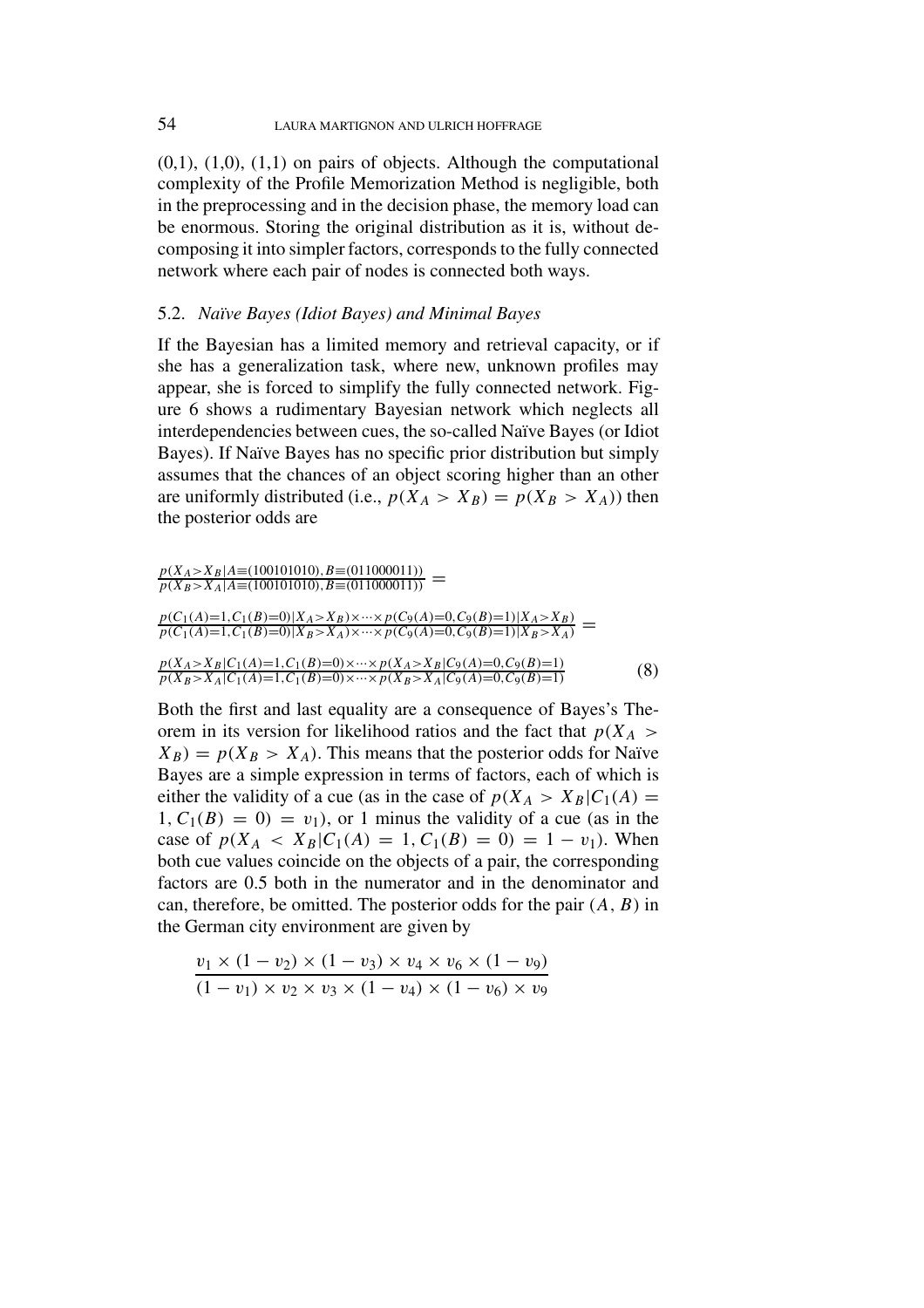

*Figure 6.* A simple Bayesian network for the German city data that assumes independence between the cues: Naïve Bayes. The nine cues are: 'Is the city the national capital?' (NC); 'Is the city a state capital?' (SC); 'Does the city have a soccer team in the major national league?' (SO); 'Was the city once an exposition site?' (EX); 'Is the city on the intercity train line?' (IT); 'Is the abbreviation of the city on license plates only one letter long?' (LP); 'Is the city home to a university?' (UN); 'Is the city in the industrial belt?' (IB); 'Is the city in former West Germany?' (WG). (Reprinted with permission of Oxford University Press.)

This is, all in all, a very simple formula for validities which can be automatically determined by checking corresponding cue values in the profiles. Forced to a deterministic answer Naïve Bayes will predict that  $A$  scores higher than  $B$  on the criterion, if the odds are larger than 1. Due to its simplicity, Naïve Bayes is the simple and fast—if not frugal— strategy used by Bayesians in a hurry.

Naïve Bayes corresponds to Take The Best and Franklin's Rule in that its performance is based solely on the cue validities. An even simpler Bayesian model which bets that all cue validities are equal (to some v with  $0.5 < r < 1$ ) is what we call Minimal Bayes. Minimal Bayes will, thus, always make the same inference as Dawes's Rule.

### 5.3. *Friedman's network*

Assuming no dependencies between cues given criterion (Naïve Bayes) is a radical attitude. To assume that cues are all interdependent (Profile Memorization) is at least as radical. The Bayesian would like to strike a balance. She would like to detect those links between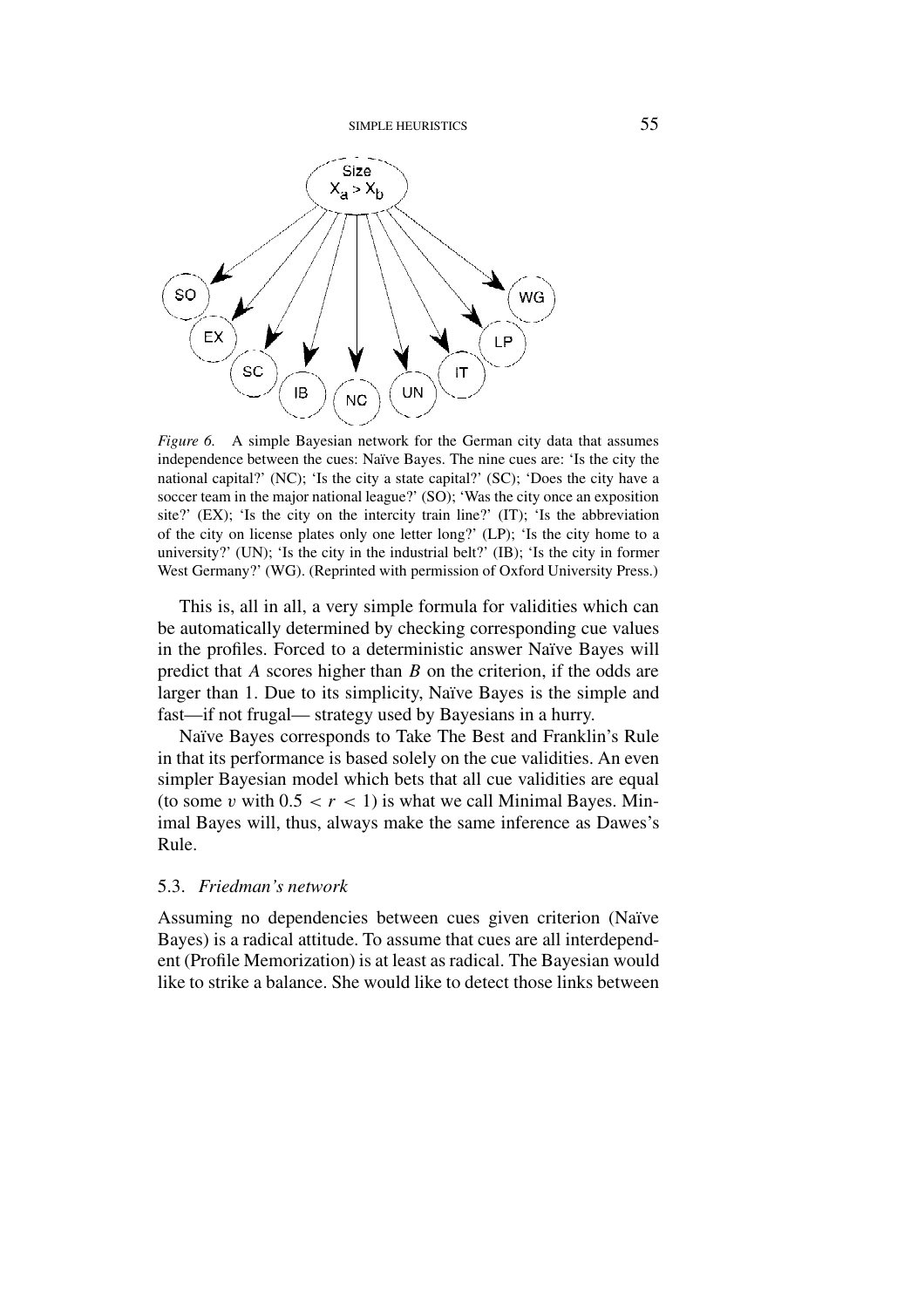cues that are relevant and robust. In other words, she would like to find a good Bayesian network for cue interdependencies.

In a Bayesian network the nodes with arrows pointing to a fixed node are called the *parents* of that node. The node itself is called a *child* of its parents. What follows is a fundamental rule for operating with Bayesian networks.

THEOREM 6 (The Markov Blanket). *The conditional probability of a node* j *existing in a certain state, given knowledge on the state of all other nodes in the network, is proportional to the product of the conditional probability of the node, given its parents multiplied by the conditional probability of each one of its children given its parents.*

In symbols:

$$
p(\text{node } j | \text{all other nodes}) =
$$
  
=  $K \times p(\text{node } j | \text{parents of } j)$   
 $\times \prod p(\text{child } k \text{ of } j | \text{parents of } k)$  (9)

where  $K$  is the normalizing constant (which cancels out in the posterior odds ratio, see (8)).

The set consisting of a node, its parents, its children and the other parents of its children is called the Markov Blanket of that node. What Theorem 6 states is that the Markov Blanket of a node determines the state of the node regardless of the state of all other nodes not in the Blanket (Pearl, 1988). The theorem, based essentially on Bayes's Rule, represents an enormous computational reduction for the storage and computations of probability distributions. It is precisely due to this type of reduction of computational complexity that Bayesian networks have become a popular tool both in statistics and in artificial intelligence in the last decade. Given a specific inference task and a set of data, the decision maker will search for a network which fits the data without fitting noise in the data, and based on that network she will make inferences.

A more accurate Bayesian network (than the one in Figure 6) needs to take into account the conditional dependencies between cues and the dependencies from hypothesis to cues. Of course, some dependencies are more relevant than others. Some may be so weak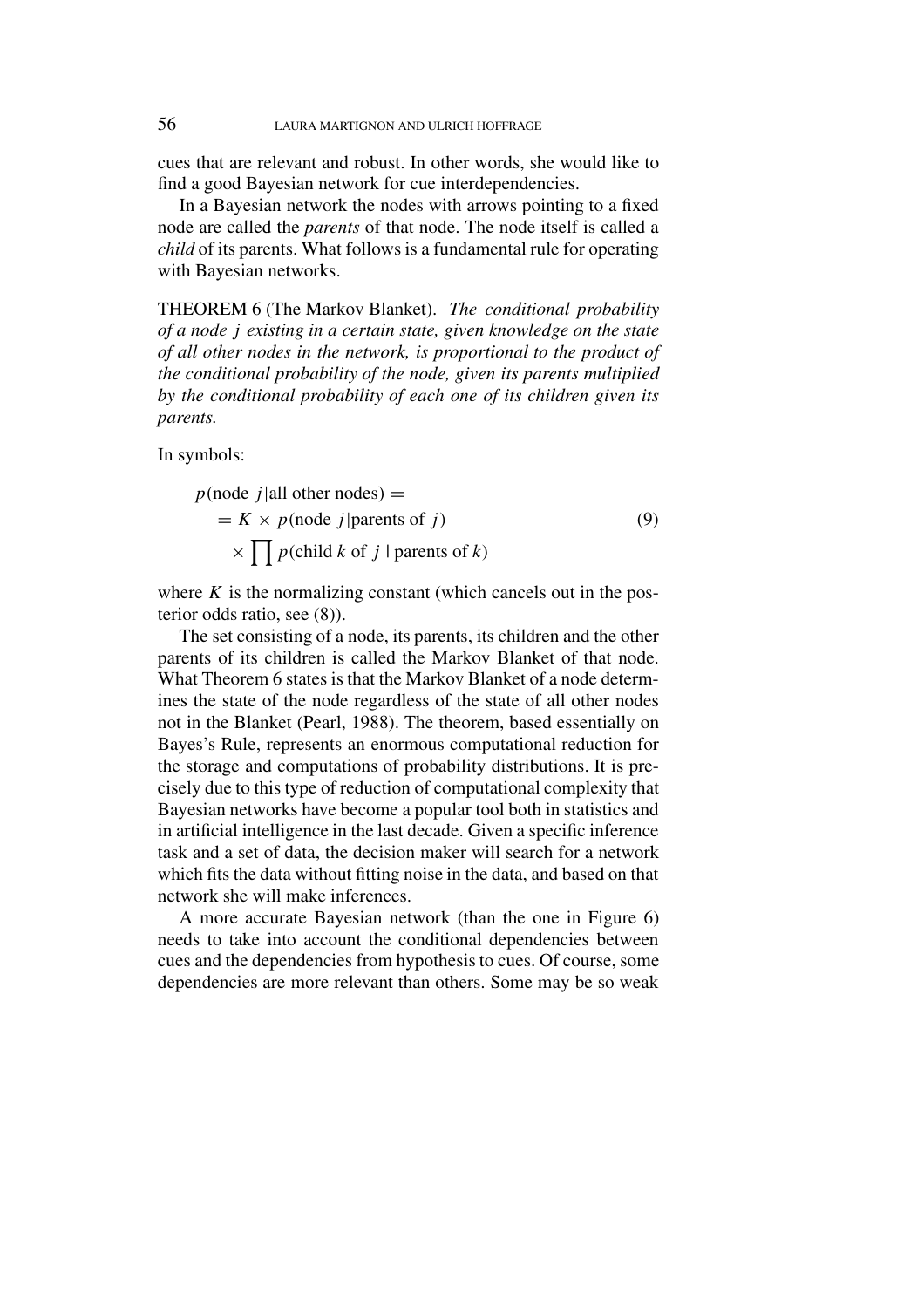that we may choose to ignore them to avoid overfitting. Thus, the Bayesian needs a Bayesian strategy for deciding which are the relevant links that should remain and which are the irrelevant ones that will only produce overfitting that should be pruned. She should find a feasible way to search through the possible networks and evaluate each network in terms of its performance. This search is infeasible without some heuristic which reduces the search space (as has been shown by Cooper, 1990, the general problem of Bayesian inference is NP-hard). One heuristic which is justified by Bayesian theory, and can be thought of as an instantiation of Occam's Razor, is to score Bayesian networks based on their posterior probability given the training set. If the posterior probability cannot be computed analytically, various estimators are available, such as the Bayes Information Criterion (Kass and Raftery, 1995). A number of algorithms have been developed that combine heuristic search over network structures with a scoring based on actual or approximate posterior probabilities. These algorithms find the Bayesian network which is among the most probable given the training set. The one we used here was put forward by Nir Friedman (e.g., Friedman and Goldszmit, 1996).

Figure 7 illustrates the Markov Blanket of the node Size, which represents the hypothesis: 'City A has more inhabitants than city B'. Obviously this node can be in two states (the other state is: 'City  $B$ has more inhabitants than city  $A'$ ). According to Theorem 6,

$$
p(SizelUN, NC, IB, SO, EX, SC, IT) =
$$
  
=  $K \times p(SizelSO, EX, SC) \times p(IB|Size, UN, NC)$  (10)  
 $\times p(IT|SO, EX, Size)$ 

where  $K$  is the normalizing constant.

The number of probabilities to be estimated is still exponential in the number of parents per node, since each node stores a probability distribution for each combination of values for its parents. Again, the complexity of the problem may be further reduced by making structural assumptions constraining the probabilities. The algorithm we applied uses a simple classification tree to estimate the local probability tables. The classification tree greatly reduces the number of computations. Here, the problem of finding a good tree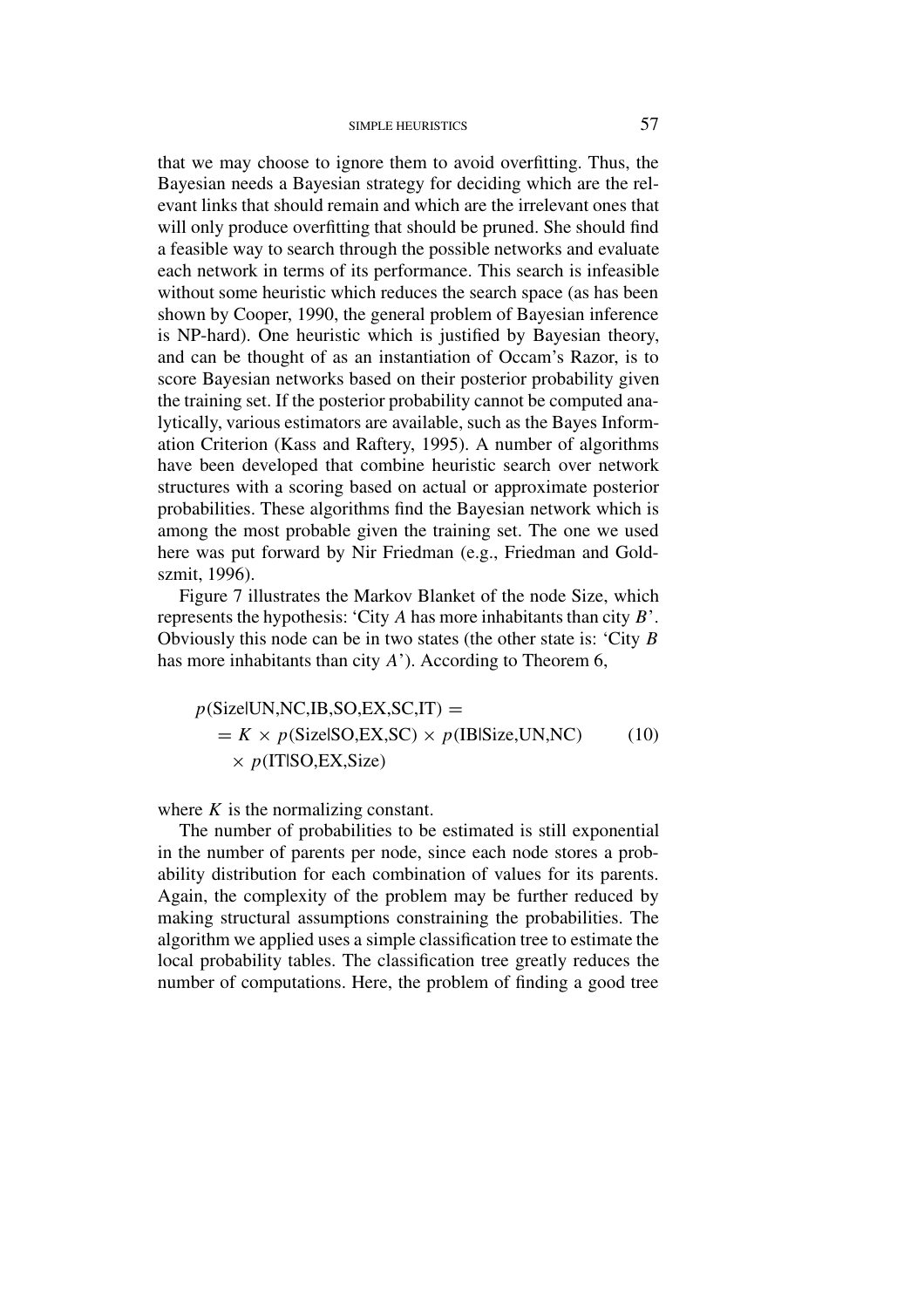

*Figure 7.* A savvy Bayesian Network. The Markov Blanket of Size (obtained by Friedman's search method) for predicting city population includes all nodes with the exception of LP and WG, which become irrelevant to Size, given the other cues. (Reprinted with permission of Oxford University Press.)

was solved with the same type of approach used to determine the network describing dependencies between cues, described above.

Figure 8 illustrates the tree that was produced by the program for  $p(Size | SO, EX, SC)$ . The probability distribution for the Size variable is obtained by tracing the arcs of this tree. From Figure 8 we see that the first step is to check the exposition (EX) cue. If neither city is an exposition site, the probability is determined by whether the city has a soccer team (SO), and the state capital (SC) cue is irrelevant. Conversely, when one or both cities are exposition sites, then the probability distribution is determined by the state capital (SC) cue, and the soccer team (SO) cue is irrelevant. Thus, instead of requiring  $2^7 = 128$  probabilities for the Size node given EX, SO, and SC, the tree representation of Figure 8 requires only  $2^4 = 16$ probabilities. This is an important reduction of complexity.

To summarize, the method we used to find a probability model for the relationship between cue and criterion involves: (a) searching over a large space of directed graphs representing Bayesian networks on cue and criterion variables; (b) searching over decision tree models for quick estimation of local probabilities factoring the distribution of criterion given cues; (c) estimating the local probabilities; (d) computing the posterior distribution of the criterion variable given cue values using Equation (9). This method is quite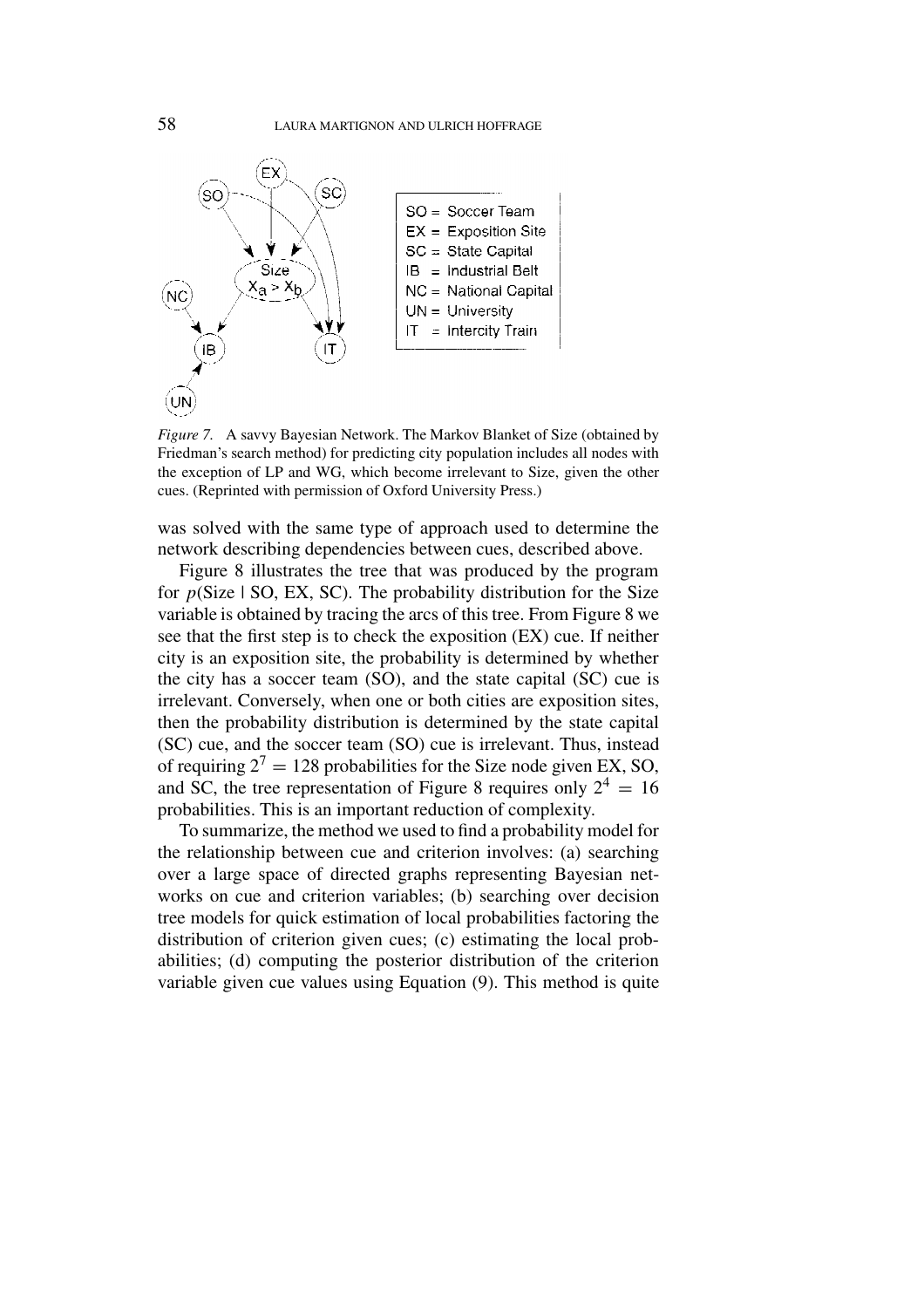

*Figure 8.* Tree for computing the local probability table for the Size node. If neither of the two cities *A* and *B* is an exposition site (symbolized by the two zeros in the left branch), then the only relevant cue is SO, that is, whether a city has a soccer team in the major league (SC is irrelevant). If *A* has a soccer team but *B* does not ('1' for *A* and '0' for *B*) then  $p(X_A > X_B | SO, EX, SC) = 0.12$ . (Reprinted with permission of Oxford University Press.)

complex. Does this complexity pay off when the resulting performance is compared to that of simple heuristics such as Take The Best?

### 5.4. *Performance of Bayesian networks*

To evaluate the performance of Take The Best, we compared it with that of Profile Memorization, Naïve Bayes, and the savvier Bayesian network described above, both in the fitting situation and under crossvalidation. The size of the randomly chosen training set for crossvalidation was 50% and we had 10 000 runs. Figure 9 illustrates the results. The Bayesian network found by means of Friedman and Goldszmit's method was handicapped by the small size of some of the data sets. In larger data sets (1000 objects or more) this type of Bayesian network becomes more robust (Friedman and Goldszmit, 1996). Both Take The Best and Naïve Bayes are robust on small sample sizes.

#### 6. DISCUSSION

In this article we evaluated the fitness of simple models in three im-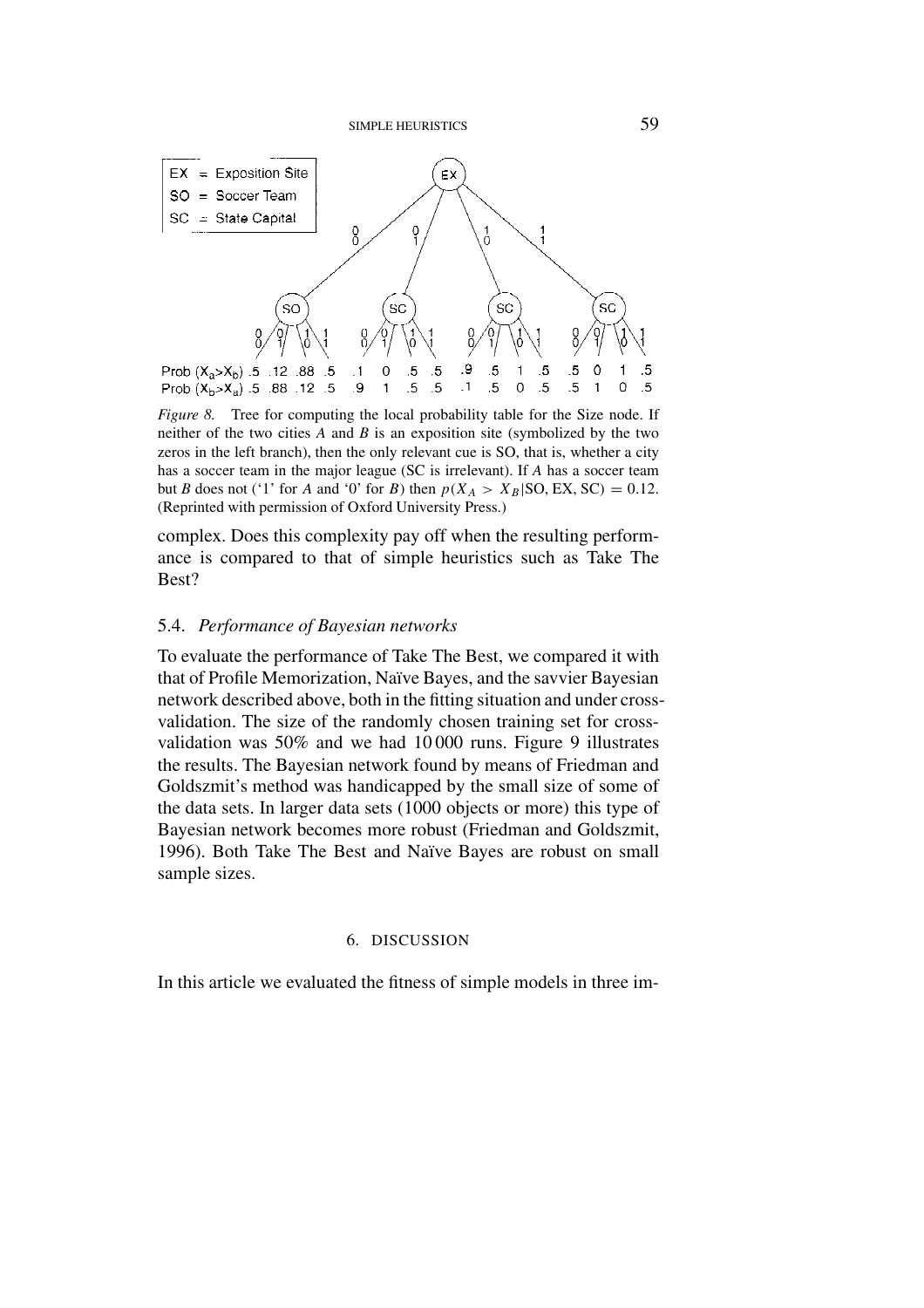

*Figure 9.* Performance of Take The Best, Minimalist, and four Bayesian Networks (Profile Memorization, the Bayesian Network à la Friedman, Naïve Bayes, and Minimal Bayes), averaged across the 20 different data sets described in Czerlinski et al. (1999). When cross validating the strategies, the size of the randomly chosen training set was 50%, and performance was averaged across 1000 runs.

portant classes: lexicographic, linear, and Bayesian models. Within each class we distinguished three subclasses characterized by their computational complexity in the preprocessing phase: minimal, simple, and sophisticated. We also identified the optimal model in each class, where optimality was defined with respect to performance when fitting known data. We demonstrated that simple models are fit, in particular, when generalizing to new data. A simple heuristic, which belongs to the class of lexicographic models, is Take The Best. It is simple because (a) its procedure for establishing the cue hierarchy is simple and (b) it is easily applied when comparing two objects. In the fitting case, Take The Best scored only a few percentage points below other lexicographic strategies that used more complex procedures to establish this hierarchy and achieved an even higher performance when generalizing to new data. Likewise, Franklin's Rule, a simple linear model, performed only one percentage point worse than multiple regression and outperformed it in the generalization task. Finally, Naïve Bayes, a simple Bayesian network, was superior to a savvier network (Friedman and Goldszmit, 1996), but only by two and one percentage points in the fitting and generalization case, respectively.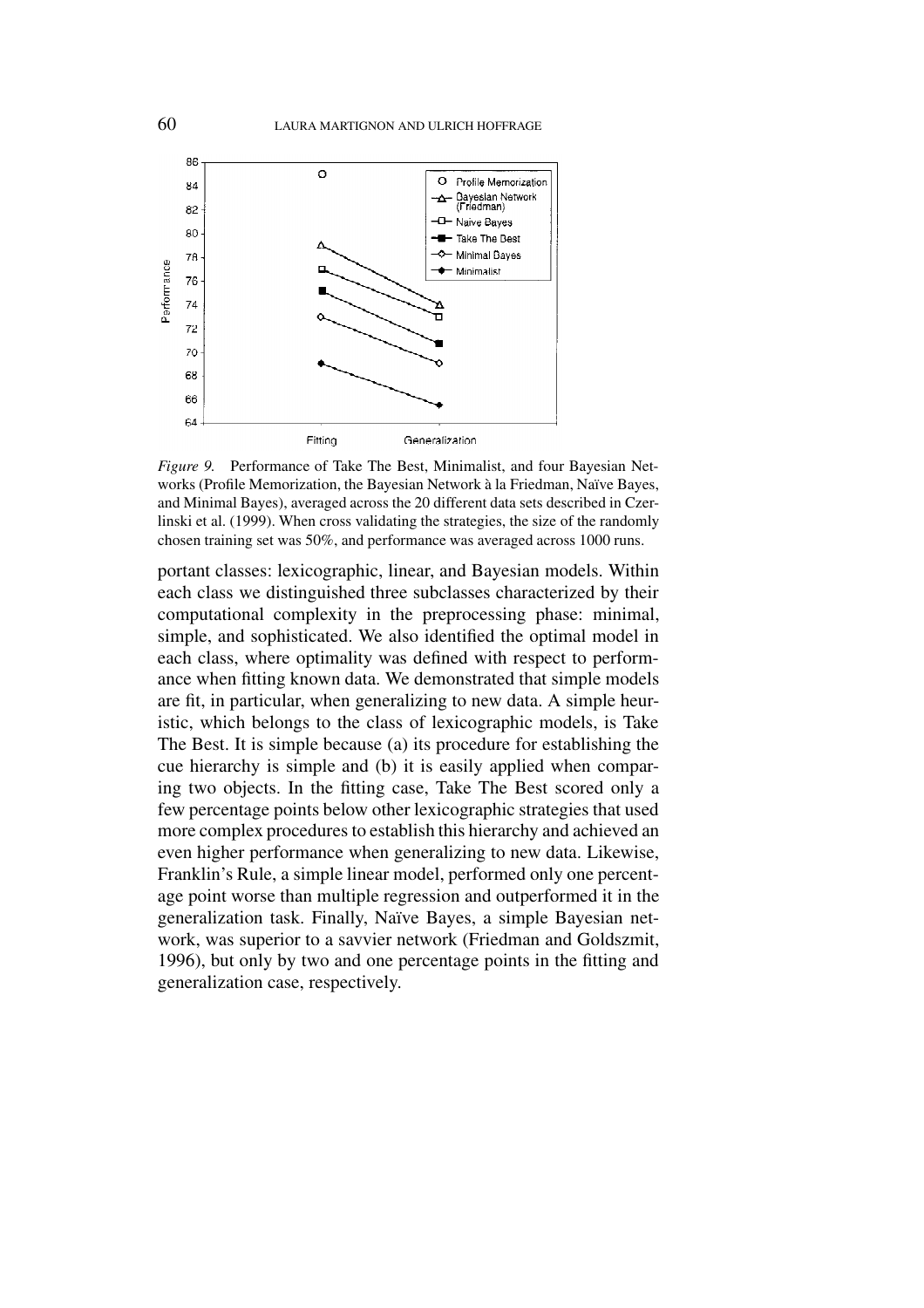### SIMPLE HEURISTICS 61

How large are these differences in performance? From a broader perspective, that is, on the full 100% scale, they appear insignificant (although there may be situations in which two percentage points are very important). Even if we consider the range between the worst and the best performance obtained in our tests (65% for Minimalist in the generalization task and 85% for Profile Memorization in the fitting task), it does not appear to make much difference whether one uses a simple or a complex model. This result is reminiscent of the phenomenon of flat maxima. If many sets of weights, even equal weights, can perform approximately as well as the optimal set of weights in a linear model, then it is called a flat maximum (Dawes and Corrigan, 1974; Dawes, 1979). The performance of simple models in some of the environments indicates that a flat maximum can extend beyond the issue of weights: Inferences based solely on the best cue can be approximately as accurate as those based on any weighted linear combination of all cues. The result in Section 4.3 (i.e., Theorem 3 on noncompensatory information), explains conditions under which we can expect flat maxima.

The scope of this work was analytical and theoretical rather than empirical. Yet, there has been an impressive amount of experimental studies focusing on the question whether people actually use fast and frugal heuristics. What distinguishes Take The Best from the other simple models is its frugality; Czerlinski et al. (1999) reported that Take The Best used 2.4 cues, whereas both Franklin's Rule and Naïve Bayes used 7.7 cues, averaged across 20 data sets. Therefore, Take The Best should be the strategy of choice when information is costly. In fact, Bröder (2000, Experiments 3 and 4) showed that in this situation more than 60% of participants were classified as using Take The Best, whereas none was classified as using Dawes's Rule. Payne et al. (1988, 1993) conducted several studies on how people choose their strategies according to the conditions imposed on them. For instance, if time is short, people tend to make inferences consistent with lexicographic models. Rieskamp and Hoffrage (1999) have provided further support: If the time available for making choices is progressively reduced, the number of choices that can be predicted by lexicographic models increases. These findings provide evidence for the hypothesis that people tend to use lexicographic strategies when search is costly and time is short. People are also sensitive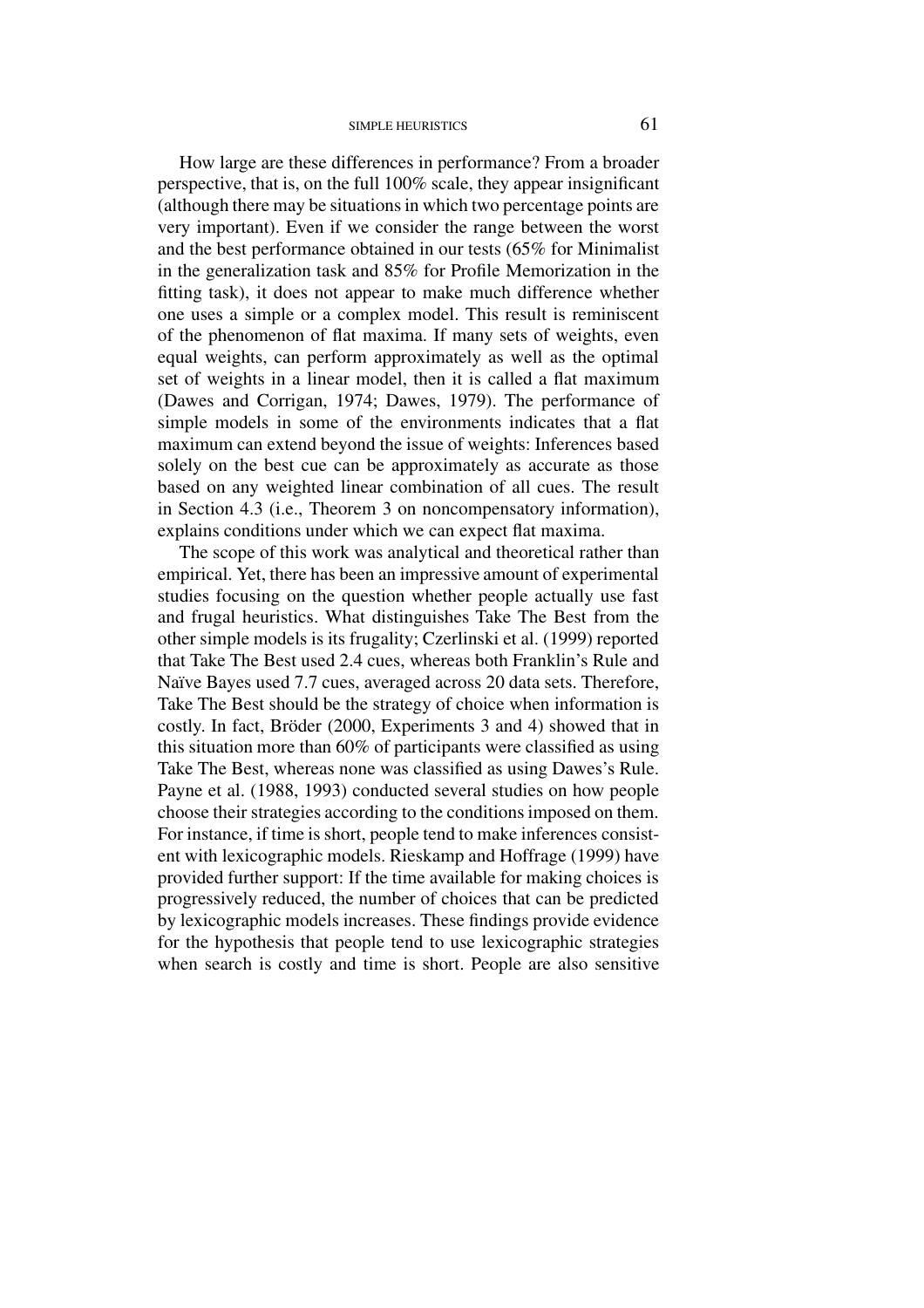to noncompensatory information: In environments offering a cue, which is much more valid than all others, more decisions are made with a lexicographic rule (Martignon and Krauss, in press; Payne et al., 1988, 1993). Moreover, simple heuristics have also successfully been used as a basis for developing theories on the overconfidence phenomenon (Gigerenzer et al., 1991) or the hindsight bias (Hoffrage et al., 2000). These studies provided empirical evidence for hypotheses generated on the assumption that people use Take The Best.

In the present paper we focused on simple models for paired comparison tasks. The simplest heuristic for such a task is the recognition heuristic, which in the case of missing knowledge, is a building block of Take The Best. It can be applied if one object is recognized and the other not—in such a situation the recognition heuristic chooses the recognized object (for analytical results and empirical evidence that people use this heuristic see Goldstein and Gigerenzer, 1999; for more empirical evidence see also Ayton and Önkal, 1997; for the success of this heuristic on the stock market see Borges et al., 1999). There are other fast and frugal heuristics, essentially lexicographic, which have been designed for solving categorization tasks (i.e., Berretty et al., 1999, proposed the Categorization By Elimination heuristic, and Dhami and Harris, 2001, proposed the matching heuristic; for empirical evidence supporting the hypothesis that people use these heuristics, see Berretty, 2001, and Dhami and Harris, 2001). Two recent publications by Gigerenzer and Selten (2001), and Todd, Gigerenzer, and the ABC Research Group (2000), provide overviews and discussions of various heuristics and models of bounded rationality including sections on their appropriateness as behavioral models.

The results reported in this paper were obtained with real-world data but must be evaluated with respect to the conditions used, which include the following. First, we studied inferences only under complete knowledge, unlike Gigerenzer and Goldstein (1996), who studied the performance of heuristics also under limited knowledge. Limited knowledge (e.g., knowing only a fraction of all cue values) is a realistic condition that applies to many situations in which predictions must be made. In the simulations reported by Gigerenzer and Goldstein, the major result was that the more limited the know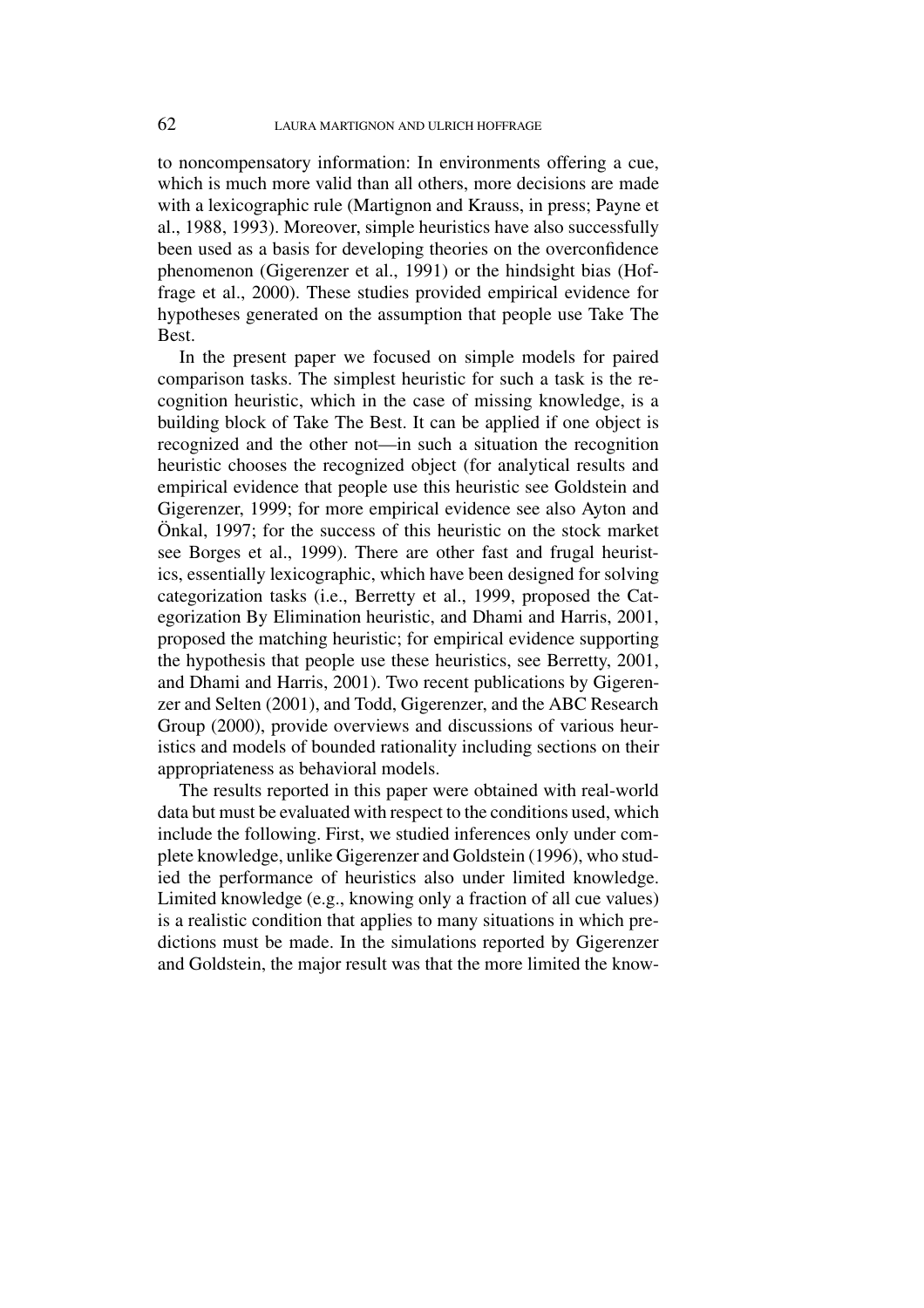SIMPLE HEURISTICS 63

ledge is, the smaller the discrepancy becomes between Minimalist and other algorithms. Thus, Minimalist, whose respectable scores were nevertheless always the lowest, really flourishes when there is only limited knowledge. Other conditions of the studies reported here include the use of binary and dichotomized data, which can be a disadvantage to multiple regression and Bayesian networks. Finally, we have used only correct data and have not studied predictions under the realistic assumption that some of the information is incorrect.

Another direction along which the present work should be extended is the study of information structure in the environment (Martignon and Hoffrage, 1999). Such a program is a Brunswikian program, but it is one that dispenses with multiple regression as the tool for describing both the processes of the mind and the structure of the environment. Fast and frugal algorithms can be ecologically rational in the sense that they exploit specific and possibly recurrent characteristics of the environment's structure. Models of reasonable judgment should look outside the mind, to its environment. As Gigerenzer and Goldstein (1996) stated: 'Models of reasonableness do not have to forsake accuracy for simplicity. The mind can have it both ways'.

### ACKNOWLEDGEMENTS

Each of the authors made large substantial contributions to this article. We thank Nathan Berg, Valerie Chase, Gerd Gigerenzer, Elke Kurz, Peter Todd and two anonymous reviewers for helpful comments on previous drafts, several members of the ABC research group for useful discussions, and Niko Kriegeskorte, Torsten Mohrbach, and Valentin Zacharias for programming the simulations. We also thank the German Research Foundation (Grant Ho 1847/1) for financial support.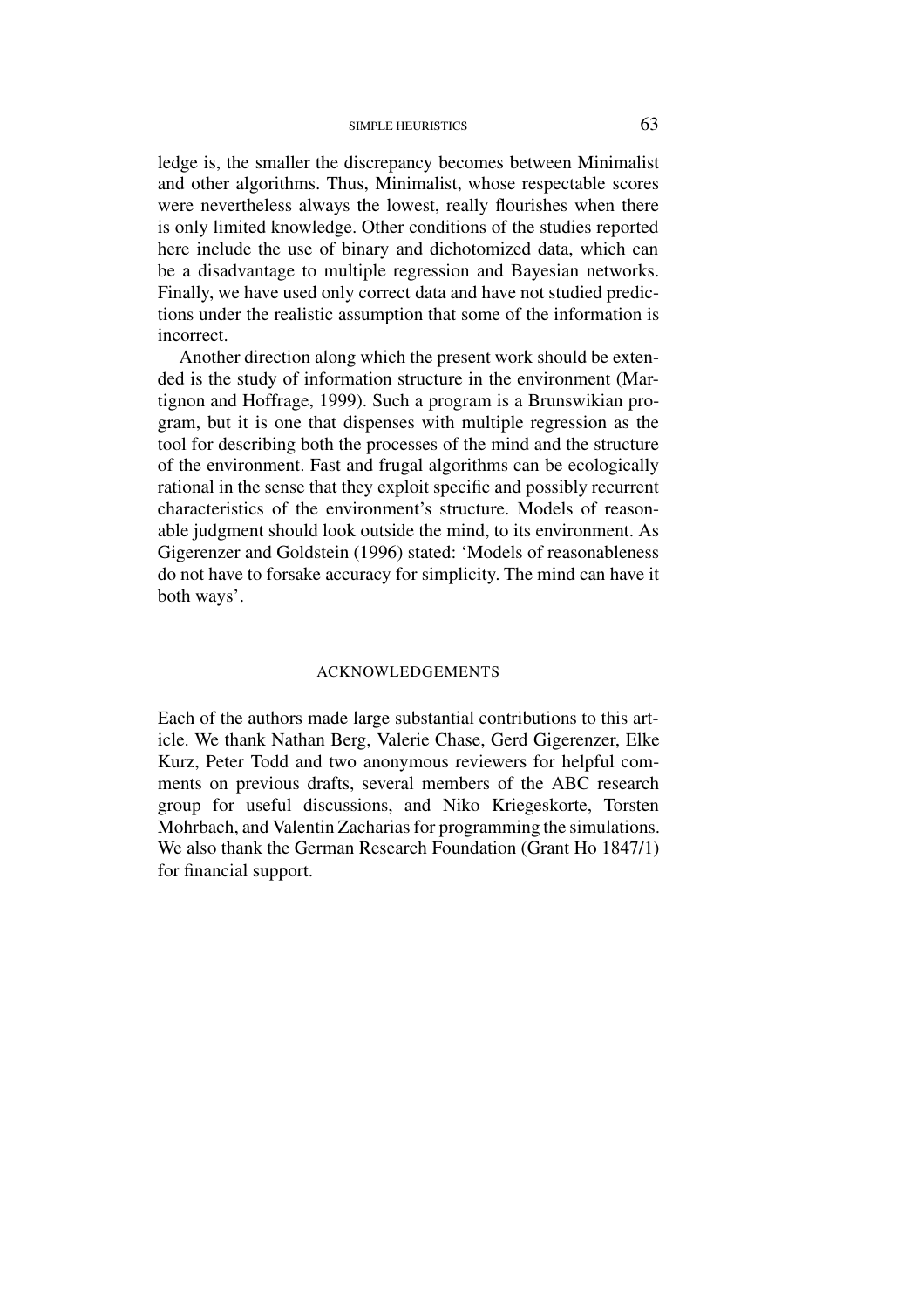#### APPENDIX

*Proof of Eq. 2.* We have to show that the following equation holds:

$$
\frac{R}{R+W} = \frac{S_0 - \frac{N_0(N_0+1)}{2}}{N_0N_1}
$$
 (\*)

where  $R$  and  $W$  denote the number of right and wrong inferences, respectively, in the complete paired comparison task,  $N_0$  and  $N_1$  are the numbers of 0 and 1 entries in the matrix that builds the environment, and  $S_0$  denotes the sum of all ranks of 0 entries (the ranks are given to the objects ordered according to the criterion; the object with the highest criterion value has rank 1).

Let us begin by considering a cue with validity 1. There is a number K, satisfying  $1 \leq K < N$ , such that the K objects with the largest criterion values have a value of 1 on the cue, while the remaining  $(N - K)$  objects have a value of 0. Thus  $N_0 = (N - K)$ and  $N_1 = K$  (see Cue 1 in the following table).

| Rank              |                | Object Cue 1 Cue 2 |          |
|-------------------|----------------|--------------------|----------|
| 1                 | O <sub>1</sub> | 1                  | 1        |
| 2                 | O <sub>2</sub> | 1                  | 1        |
|                   |                | 1                  | 1        |
| K                 | $O_K$          | 1                  | $\theta$ |
| $K + 1$ $O_{K+1}$ |                | $\overline{0}$     | 1        |
| $K + 2$ $O_{K+2}$ |                | $\overline{0}$     | 0        |
|                   |                |                    |          |
| $N-1$ $O_{N-1}$   |                | 0                  | 0        |
| $\overline{N}$    | $O_N$          | 0                  | 0        |

To compute  $S_0$  we make use of the formula for the sum of an arithmetic progression, obtaining

$$
S_0 = \frac{N(N+1) - K(K+1)}{2}
$$

Replacing R (which for a cue with validity of 1 amounts to  $K(N-$ K)) and  $S_0$  in (\*) and canceling the numerators of the two expressions in (\*) (which can be done because  $R + W$ , the total number of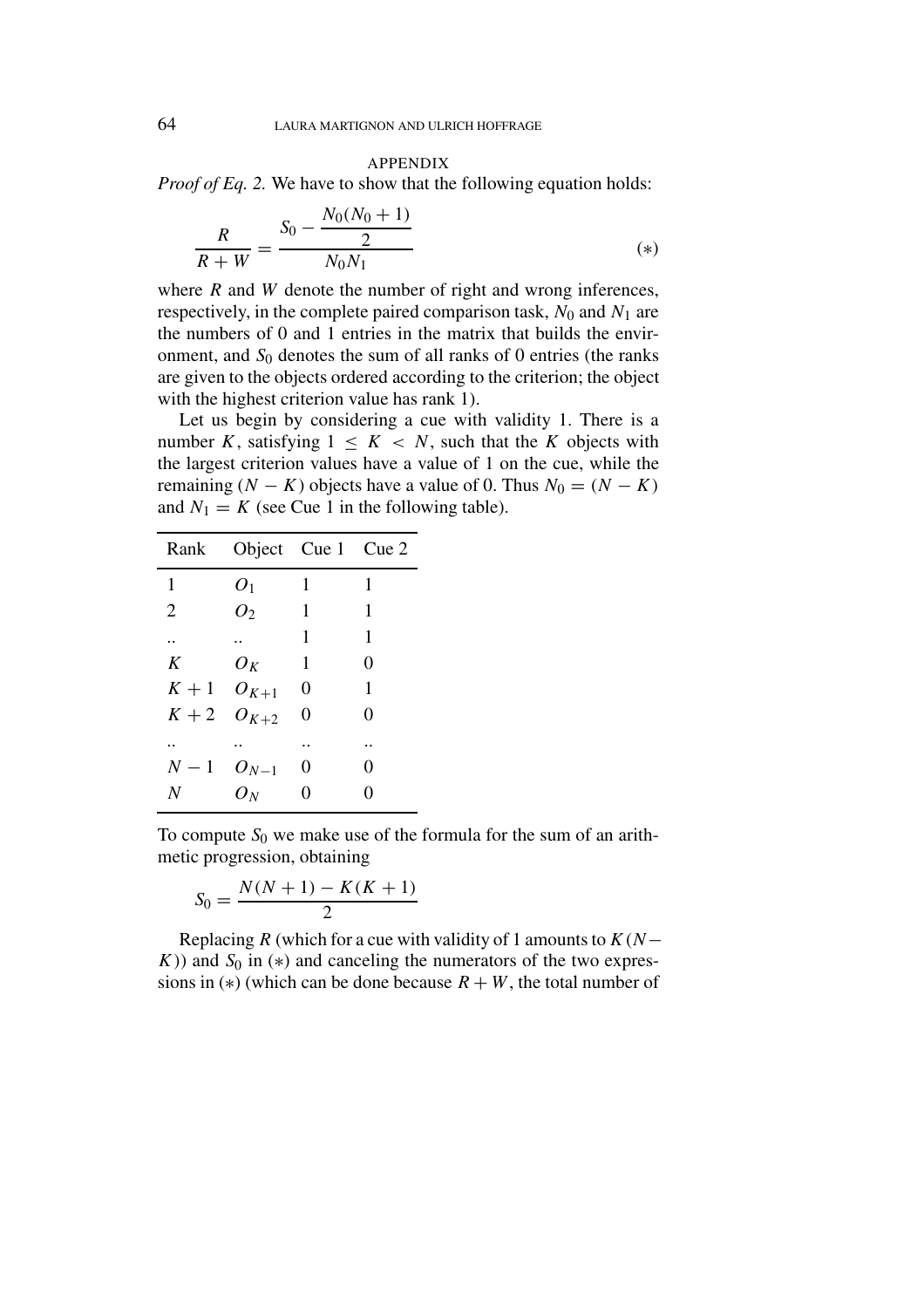### SIMPLE HEURISTICS 65

inferences performed by the cue, is equal to  $N_0N_1$ ) yields

$$
K(N - K) = \frac{N(N + 1) - (K(K + 1)) - (N - K)(N - K + 1)}{2}
$$

which is easily obtained by multiplying out the terms on the right side and performing the necessary cancellations. Thus, we have shown that  $(*)$  holds for a cue with validity 1.

The next step is to perform exactly one inversion in the cue values of Cue 1: For the two objects  $O_K$  and  $O_{K+1}$  we change the 1 into a 0 and the 0 into a 1, thereby obtaining Cue 2 (see Table). The number of 0s and the number of 1s for this cue are the same for Cue 1, and thus  $R + W$  as well as  $N_0N_1$  are the same for both cues. However, Cue 2 makes exactly one less correct inference than Cue 1. Clearly for Cue 2  $S_0$  is also smaller than  $S_0$  for Cue 1, and the difference is 1. Thus, the nominators of (1) and (2) (i.e.,  $R$  and  $S_0$ , respectively) have both been diminished by 1, while their denominators remain the same. This proves our assertion for the cue obtained by performing one inversion in a cue of validity 1. Because any cue can be obtained by performing successive inversions on a cue of a validity 1, and because none of these inversions will change the identity between (1) and (2), as can be shown by complete induction, our assertion is true in general.

*Proof of Theorem 3.* We now prove that Take The Best is equivalent—in performance—to a linear model with noncompensatory weights, where the highest weight corresponds to the cue with highest validity, the second highest weight to the cue with second highest validity, and so on. Consider an environment provided with a set of cues  $Q = \{q_1, q_2, \ldots, q_M\}$ , where  $V(q_1) \geq V(q_2) \geq \cdots \geq$  $V(q_M)$ , and  $V(q_i)$  is the validity of  $q_i$ . Define the score  $s(Q_i)$  of an object  $O_j$  by

$$
s(O_j) = q_1(O_j)\frac{1}{2} + q_2(O_j)\frac{1}{2^2} + q_3(O_j)\frac{1}{2^3} + \dots + q_M(O_j)\frac{1}{2^M}
$$

We have to show that the lexicographic comparison of objects  $O_i$ and  $O_i$  implies that  $O_i > O_i$  if and only if  $s(O_i) > s(O_j)$ .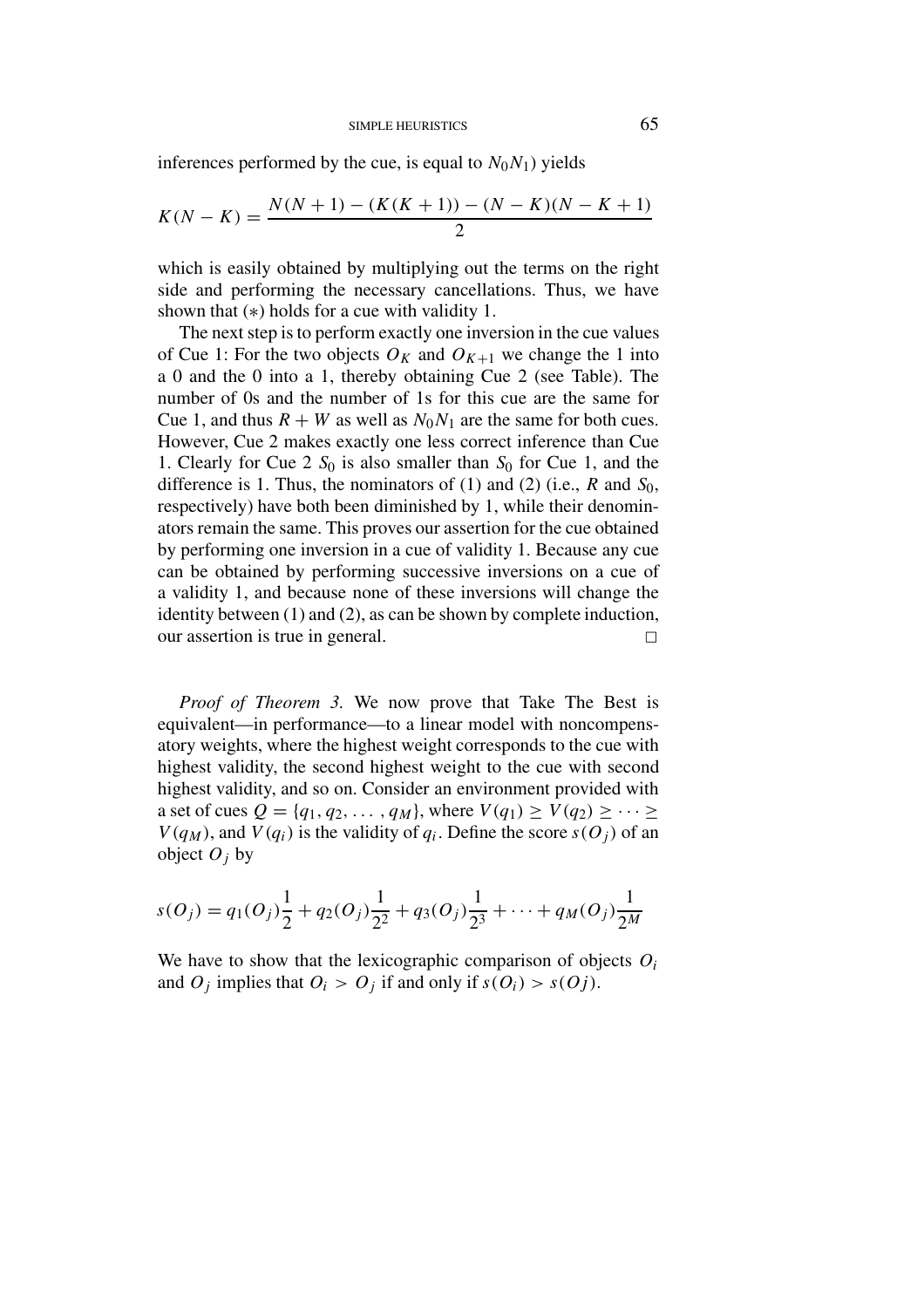*Proof.* Assume that the best cue  $q_1$  in Q satisfies  $q_1(O_i) > q_1$  $(O_i)$ . Because we only consider binary cues, this assumption implies that  $q_1(O_i) = 1$  and  $q_1(O_i) = 0$ .

Since

$$
\frac{1}{2} > \frac{1}{2^2} + \frac{1}{2^3} + \frac{1}{2^4} + \dots + \frac{1}{2^M}
$$

the score  $s(O_i)$  is certainly larger than the score  $s(O_i)$ . For the reciprocal observe that it is impossible to have

$$
\frac{1}{2}q_1(O_i) + \frac{1}{2^2}q_2(O_i) + \dots + \frac{1}{2^M}q_M(O_i) >
$$
  

$$
\frac{1}{2}q_1(O_j) + \frac{1}{2^2}q(O_j) + \dots + \frac{1}{2^M}q(O_j)
$$

unless  $q_1(O_i) = 1$  and  $q_1(O_i) = 0$ , based on the same argument that 1/2 is larger than any sum of its lower powers. The same is valid if the first differing cue value occurs at some other column of the cue matrix.  $\Box$ 

*Proof of Theorem 4.* Consider a reference class R of N objects  $(O_1, \ldots, O_i, \ldots, O_n)$ . We define the score  $s(O_i)$  of  $O_i$  as the sum of entries in its cue profile  $Q(O_i)$ . Theorem 4 holds if, in the cue matrix containing all favorable cues but not the secure cues, there are more ones in each row than in the following row (objects are rank ordered according to the criterion, with the object scoring highest in the first row). Consider the *i*-th row and its successor the  $(i + 1)$ -th row. Cues contained in the matrix that have the same values in the *i*-th and the  $(i + 1)$ -th entries are irrelevant to the theorem because they add equally to both sums.

The set of all cues in the matrix that have a 1 in the  $i$ -th entry and a 0 in the  $(i + 1)$ -th entry will be called  $M_i$ . The set of all cues in the matrix that have a 0 in the *i*-th entry and a 1 in the  $(i + 1)$ -th entry will be called  $M_{i+1}$ . It it sufficient to prove that the set  $M_i$  is larger than the set  $M_{i+1}$ .

For each element of  $M_{i+1}$  changing the 0 in the *i*-th entry into a 1 and the 1 in the  $(i + 1)$ -th entry into a 0 yields a cue of higher validity, because one inversion is transformed into an agreement. The resulting cue will be in the matrix (and thus an element of the set  $M_i$ ) except when its validity becomes 1 after the transformation.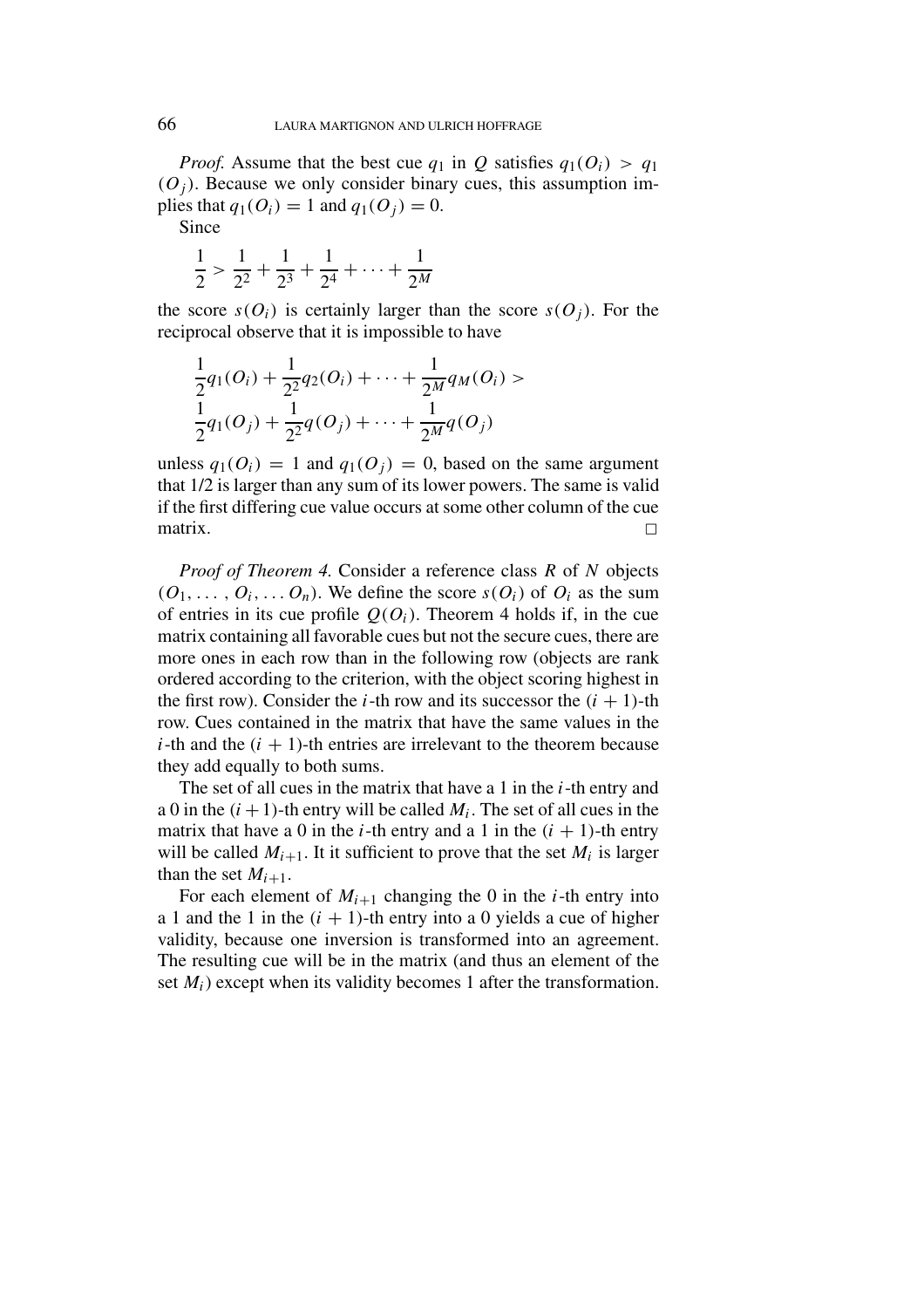This can only happen for the cue which has all ones above the *i*-th entry and all zeros below the  $(i + 1)$ -th entry. It has thus been shown, that the set  $M_i$  is at least the size of the set  $M_{i+1}$  minus 1: inverting the *i*-th and  $(i + 1)$ -th entries maps all elements of  $M_{i+1}$  onto elements of  $M_i$  except for one element of  $M_{i+1}$ , which is mapped onto a cue of validity 1.

If there are two elements of  $M_i$  that are not elements of  $M_{i+1}$ with their *i*-th and  $(i + 1)$ -th entries inverted, then the set  $M_i$  is larger than the set  $M_{i+1}$ , and the theorem is proven. We will show that it is possible to construct two cues that:

- have a 0 in entry i and a 1 in entry  $i + 1$
- are not in  $M_{i+1}$  because their validities are equal to or below 0.5
- can be transformed to elements of  $M_i$  by inverting their *i*-th and the  $(i + 1)$ -th entries (The inversion increases their validity so that it falls within ]0.5, 1[.)

The two cues resulting from the inversion are therefore in the set  $M_i$ without being elements of  $M_{i+1}$  with their i-th and  $(i + 1)$ -th entries inverted. The two cues are therefore not within the subset of cues of  $M_i$  accounted for in the previous step. If the existence of two such cues can be shown then the set  $M_i$  is larger than the set  $M_{i+1}$  and the theorem is proven.

### *Case A:* N *is odd*

If  $N$  odd, then there is one central entry to the cue. In that case there are at least two ways to construct a symmetric cue that has a 0 in the *i*-th and a 1 in the  $(i+1)$ -th entry: Entries *i* and  $i+1$  will be mirrorred vertically around the cue's central entry. This will determine three or four entries of the cue: Three if the *i*-th or the  $(i + 1)$ -th entry is the cue's central entry and four if it is not. The number of objects  $N$ is defined to be larger than 4, so there is at least one entry that can be set to 1 or 0 to obtain two symmetrical cue.

Since the obtained cues are symmetrical their validity is 0.5. Inverting the *i*-th and  $(i + 1)$ -th entries will increase their validities so that they will fall within 10.5. 11 and be elements of  $M_i$ . that they will fall within [0.5, 1] and be elements of  $M_i$ .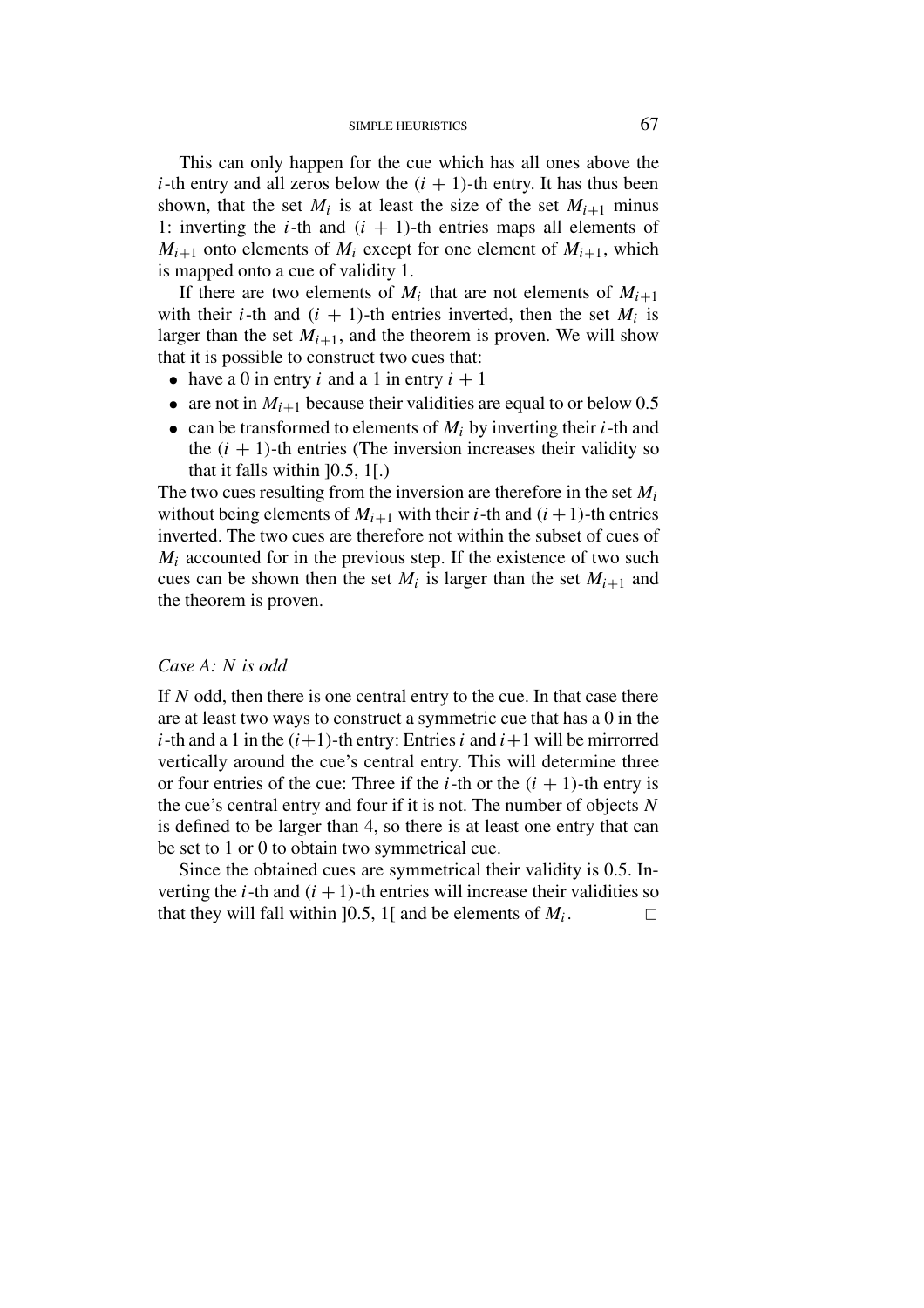# *Case B:* N *is even*

If N is even and  $i \neq N/2$ , two symmetrical cues that have a 0 in the  $i$ -th and a 1 in the  $(i + 1)$ -th entry can be constructed as explained above: by mirroring the *i*-th and  $(i + 1)$ -th entries around the cue's central axis and filling the remaining entries in two different ways to obtain two symmetrical cues. Inverting the *i*-th and  $(i + 1)$ -th entries, again, will increase the validities so that they will fall within [0.5, 1] and be elements of  $M_i$ .

If N is even and  $i = N/2$ , a slightly different approach must be taken: Whereas the *i*-th entry is set to 0 and the  $(i + 1)$ -th to 1 as before, the other entries are either all set to 1 or they are all set to zero. The resulting cues are symmetrical except for one central inversion. Their validities are thus below  $0.5$ . Inverting the *i*-th and  $(i + 1)$ -th entries, will yield cues that are symmetrical except for one central agreement. Their validities will thus fall within ]0.5, 1[ and they will be elements of  $M_i$ .

#### REFERENCES

- Ayton, P. and Önkal, D. (1997), Forecasting football fixtures: Confidence and judged proportion correct, Unpublished manuscript.
- Berretty, P. M. (2001), Cue preference in a multidimensional categorizataion task, Manuscript submitted for publication.
- Berretty, P. M., Todd, P. M. and Martignon, L. (1999), Using few cues to choose: Fast and frugal categorization, In G. Gigerenzer, P. M. Todd and the ABC Research Group, *Simple Heuristics That Make Us Smart* (pp. 235–254), New York: Oxford University Press.
- Borges, B., Goldstein, D. G., Ortmann, A. and Gigerenzer, G. (1999), Can ignorance beat the stock market?, in G. Gigerenzer, P. M. Todd and the ABC Research Group, *Simple Heuristics That Make Us Smart* (pp. 59–72), New York: Oxford University Press.
- Breiman, L., Friedman, J. H., Olshen, R. A. and Stone, C. J. (1993), *Classification and Regression Trees*, New York: Chapman and Hall.
- Bröder, A. (2000), Assessing the empirical validity of the 'Take The Best' heuristic as a model of human probabilistic inference, *Journal of Experimental Psychology: Learning, Memory, and Cognition* 26: 1332–1346.
- Cooksey, R. W. (1996), *Judgment Analysis: Theory, Methods, and Applications*, San Diego, CA: Academic Press.
- Cooper, G. (1990), The computational complexity of probabilistic inferences. *Artificial Intelligence* 42: 393–405.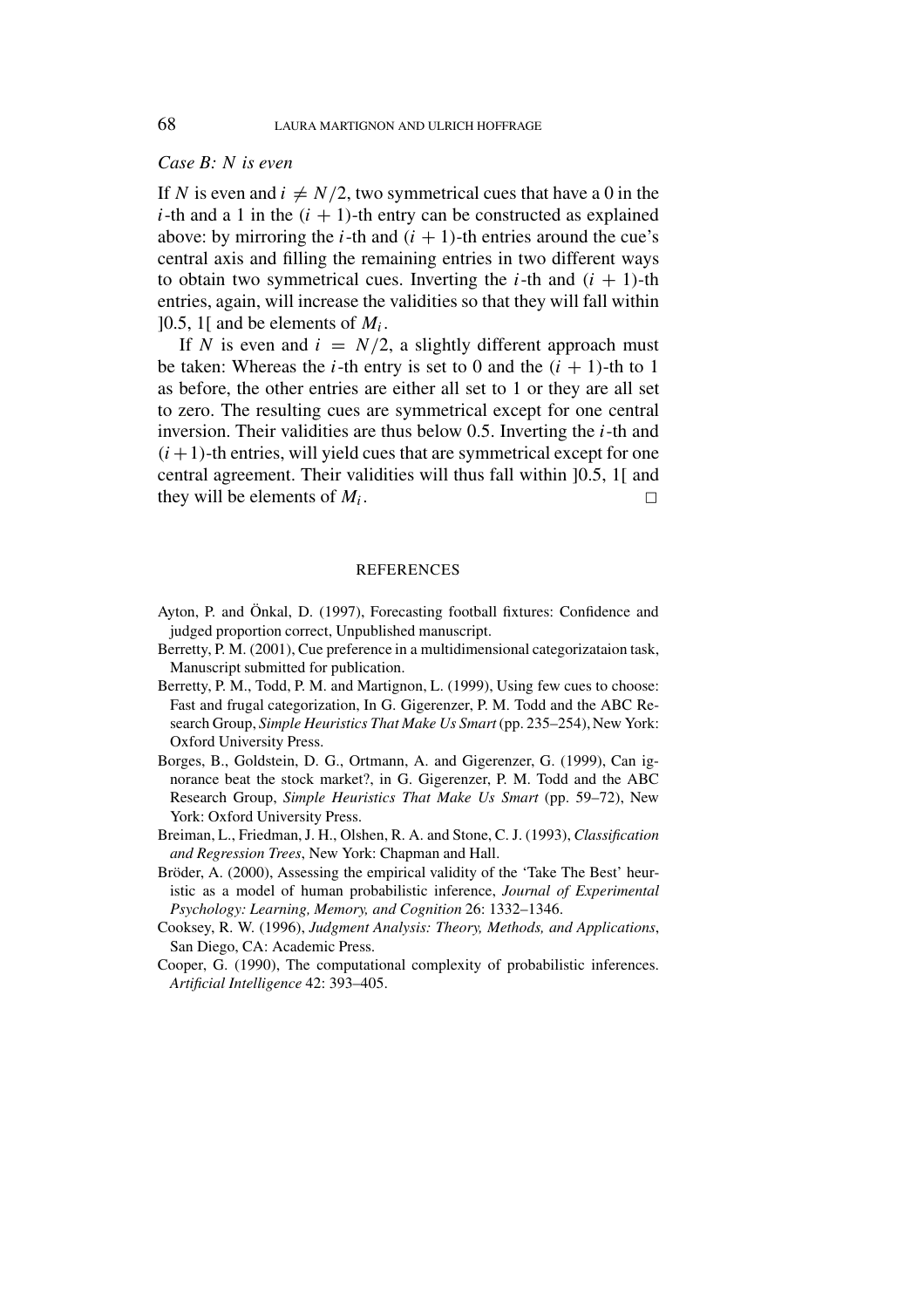- Czerlinski, J., Gigerenzer, G. and Goldstein, D. G. (1999), How good are simple heuristics?, in G. Gigerenzer, P. M. Todd, and the ABC Research Group, *Simple Heuristics That Make Us Smart* (pp. 97–118), New York: Oxford University Press.
- Dawes, R. M. (1979), The robust beauty of improper linear models in decision making, *American Psychologist* 34: 571–582.
- Dawes, R. M. and Corrigan, B. (1974), Linear models in decision making, *Psychological Bulletin* 81: 95–106.
- Dhami, M. and Harris, C. (2001), Fast and frugal versus regression models of human judgement, *Thinking and Reasoning* 7: 5–27.
- Friedman, N. and Goldszmit, M. (1996), Learning Bayesian networks with local structure, in *Proceedings of the 12th Conference on Uncertainty in Artificial Intelligence (UAI)* (pp. 252–262), San Mateo, CA: Morgan Kaufmann.
- Garey, M. R. and Johnson, D. S. (1979), *Computers and Intractability: A Guide to the Theory of NP-Completeness*, San Francisco, CA: W. H. Freeman.
- Gigerenzer, G. (1981), *Messung und Modellbildung in der Psychologie*, Munich: Ernst Reinhard Verlag.
- Gigerenzer, G., Czerlinski, J. and Martignon, L. (1999), How good are fast and frugal heuristics? in J. Shanteau, B. Mellers, and D. Schum (eds.), *Decision Research from Bayesian Approaches to Normative Systems: Reflections on the Contributions of Ward Edwards*. Norwell, MA: Kluwer Academic Publishers.
- Gigerenzer, G. and Goldstein, D. G. (1996), Reasoning the fast and frugal way: Models of bounded rationality, *Psychological Review* 103: 650–669.
- Gigerenzer, G. and Hoffrage, U. (1995), How to improve Bayesian reasoning without instruction: Frequency formats, *Psychological Review* 102: 684–704.
- Gigerenzer, G., Hoffrage, U. and Kleinbölting, H. (1991). Probabilistic mental models: A brunswikian theory of confidence, *Psychological Review* 98: 506– 528.
- Gigerenzer, G. and Selten, R. (eds.) (2001), *Bounded Rationality: The Adaptive Toolbox*, Cambridge, MA: MIT Press.
- Gigerenzer, G., Todd, P. M. and the ABC Research Group (1999), *Simple Heuristics That Make Us Smart*, New York: Oxford University Press.
- Goldstein, D. G. and Gigerenzer, G. (1999), *How ignorance makes us smart: The recognition heuristic*, in G. Gigerenzer, P. M. Todd and the ABC Research Group, *Simple Heuristics That Make Us Smart* (pp. 37–58), New York: Oxford University Press.
- Hasher, L. and Zacks, R. T. (1984), Automatic processing of fundamental information: The case of frequency of occurrence, *American Psychologist* 39: 1372–1388.
- Hoffrage, U., Hertwig, R. and Gigerenzer, G. (2000), Hindsight bias: A byproduct of knowledge updating?, *Journal of Experimental Psychology: Learning, Memory, and Cognition* 26: 566–581.
- Hoffrage, U., Lindsey, S., Hertwig, R. and Gigerenzer, G. (2000), Communicating statistical information, *Science* 290: 2261–2262.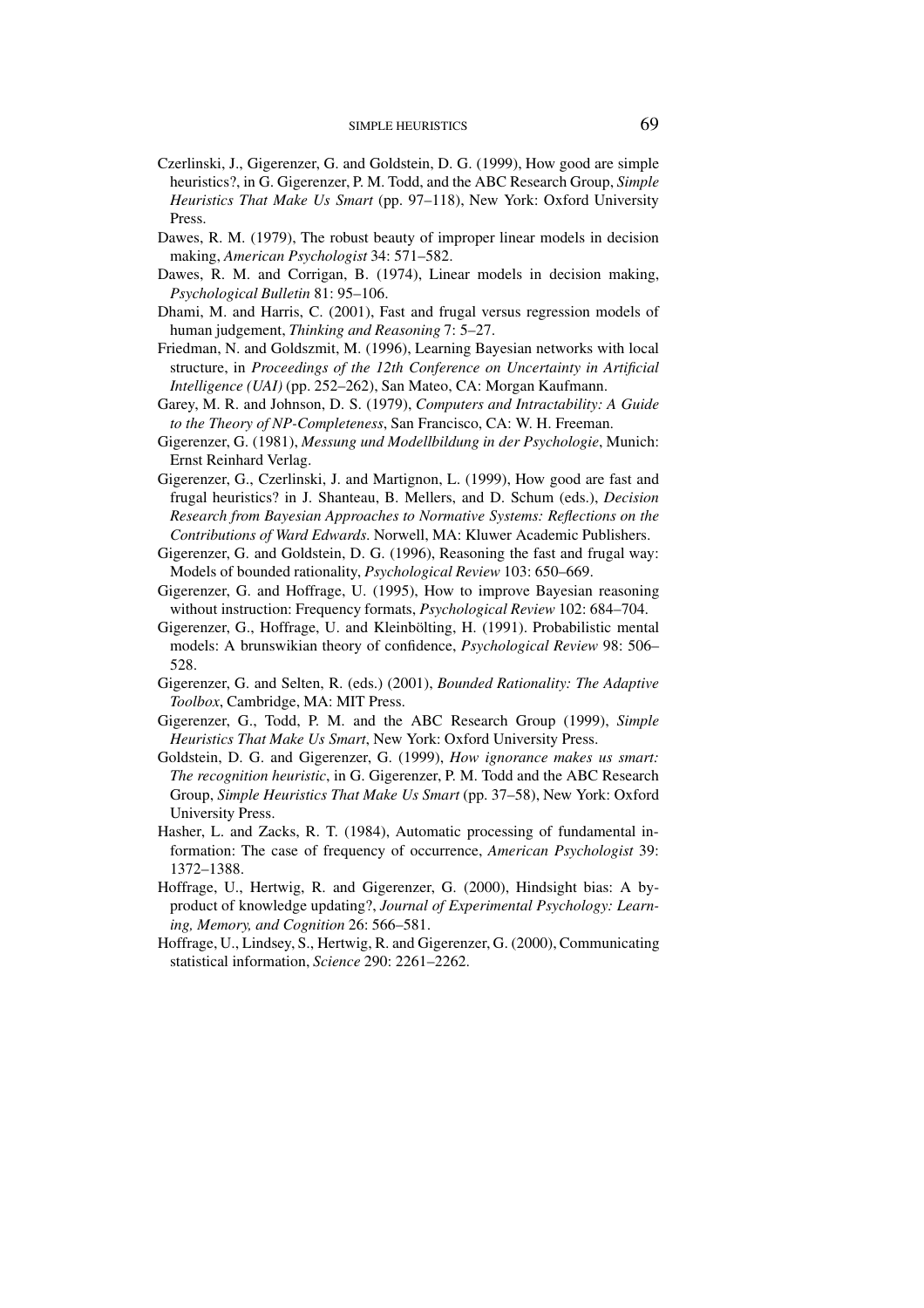- Holte, R. C. (1993), Very simple classification rules perform well on most commonly used datasets, *Machine Learning* 3(11): 63–91.
- Kahneman, D., Slovic, P. and Tversky, A. (1982), *Judgment under Uncertainty: Heuristics and Biases*, New York: Cambridge University Press.
- Kass, R. and Raftery, A. (1995), Bayes Factors, *Journal of the American Statistical Association* 90: 430.
- Krauss, S., Martignon, L. and Hoffrage U. (1999), Simplifying Bayesian inference: The general case, in L. Magnani, N. Nersessian and P. Thagard, (eds.), *Model-Based Reasoning in Scientific Discovery* (pp. 165–179), New York: Plenum Press.
- Kurz, E. and Martignon, L. (1999), Weighing, then summing: The triumph and tumbling of a modeling practice in psychology, in L. Magnani, N. Nersessian and P. Thagard, (eds.), *Model-Based Reasoning in Scientific Discovery* (pp. 26– 31), Pavia: Cariplo.
- Lages, M., Hoffrage, U. and Gigerenzer, G. (1999), How heuristics produce intransitivity and how intransitivity can discriminate between heuristics, Manuscript submitted for publication.
- Martignon, L. and Hoffrage, U. (1999), Why does one-reason decision making work? A case study in ecological rationality, in G. Gigerenzer, P. M. Todd, and the ABC Research Group, *Simple Heuristics That Make Us Smart* (pp. 119– 140), New York: Oxford University Press.
- Martignon, L. and Krauss, S. (in press), Can l'homme éclairé be fast and frugal? Reconciling Bayesianism and bounded rationality, in S. Schneider and J. Shanteau (eds.), *Emerging Perspectives on Decision Research*, Oxford, UK: Oxford University Press.
- Martignon, L. and Laskey, K. B. (1999), Bayesian benchmarks for fast and frugal heuristics, in G. Gigerenzer, P. M. Todd and the ABC Research Group, *Simple Heuristics That Make Us Smart* (pp. 169–188), New York: Oxford University Press.
- Martignon, L. and Schmitt, M. (1999), Simplicity and robustness of fast and frugal heuristics, *Minds and machines* 9: 565–593.
- Payne, J. W., Bettman, J. R. and Johnson, E. J. (1988), Adaptive strategy selection in decision making, *Journal of Experimental Psychology: Learning, Memory, & Cognition* 14: 534–552.
- Payne, J. W., Bettman, J. R. and Johnson, E. J. (1993), *The Adaptive Decision Maker*, New York: Cambridge University Press.
- Pearl, J. (1988), *Probabilistic Reasoning in Intelligent Systems*, San Francisco, CA: Morgan Kaufmann.
- Rieskamp, J. and Hoffrage, U. (1999), When do people use simple heuristics, and how can we tell?, in G. Gigerenzer, P. M. Todd and the ABC Research Group, *Simple Heuristics That Make Us Smart* (pp. 141–167). New York: Oxford University Press.
- Rivest, R. J. (1987), Learning decision lists, *Machine Learning* 2: 229–246.
- Shannon, C. (1948), A mathematical theory of communication, *Bell Systems Technical Journal* 27: 379–423, 623–656.